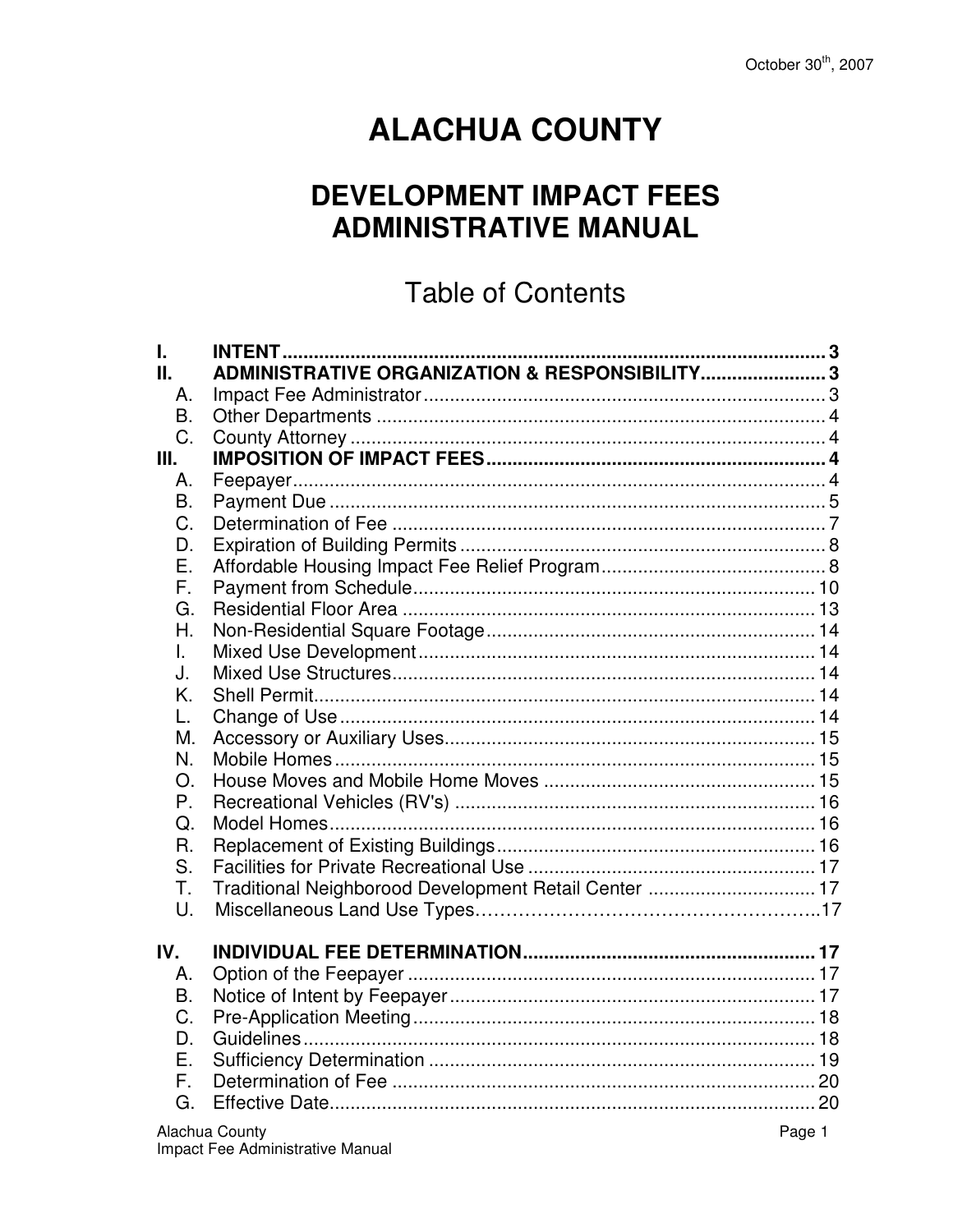| Η.        |                                                                  |        |
|-----------|------------------------------------------------------------------|--------|
| I.        |                                                                  |        |
| V.        |                                                                  |        |
| Α.        |                                                                  |        |
| B.        |                                                                  |        |
| C.        |                                                                  |        |
| VI.       |                                                                  |        |
| А.        |                                                                  |        |
| <b>B.</b> |                                                                  |        |
| C.        |                                                                  |        |
| VII.      |                                                                  |        |
| Α.        |                                                                  |        |
| <b>B.</b> |                                                                  |        |
| VIII.     |                                                                  |        |
| Α.        |                                                                  |        |
| <b>B.</b> |                                                                  |        |
| C.        |                                                                  |        |
| D.        |                                                                  |        |
| IX.       |                                                                  |        |
| Α.        |                                                                  |        |
| B.        |                                                                  |        |
| C.        |                                                                  |        |
| <b>X.</b> |                                                                  |        |
| Α.        |                                                                  |        |
| B.        |                                                                  |        |
| XI.       |                                                                  |        |
|           |                                                                  |        |
| Α.        |                                                                  |        |
| B.        |                                                                  |        |
| XII.      |                                                                  |        |
| Α.        |                                                                  |        |
| В.        |                                                                  |        |
| C.        |                                                                  |        |
| D.        |                                                                  | .38    |
| Е.        |                                                                  |        |
| F.        |                                                                  |        |
| XIII.     |                                                                  |        |
| XIV.      |                                                                  |        |
|           |                                                                  |        |
|           |                                                                  |        |
|           |                                                                  |        |
|           |                                                                  |        |
|           | Attachment D, Transportation Impact Fee Credit Application 50    |        |
|           | Attachment E, Parks & Recreation Impact Fee Credit Application51 |        |
|           |                                                                  |        |
|           | Attachment G, Public Notice                                      | 54     |
|           |                                                                  |        |
|           | Attachment I, Urban Cluster Area Map                             | 56     |
|           | Alachua County                                                   | Page 2 |
|           | Impact Fee Administrative Manual                                 |        |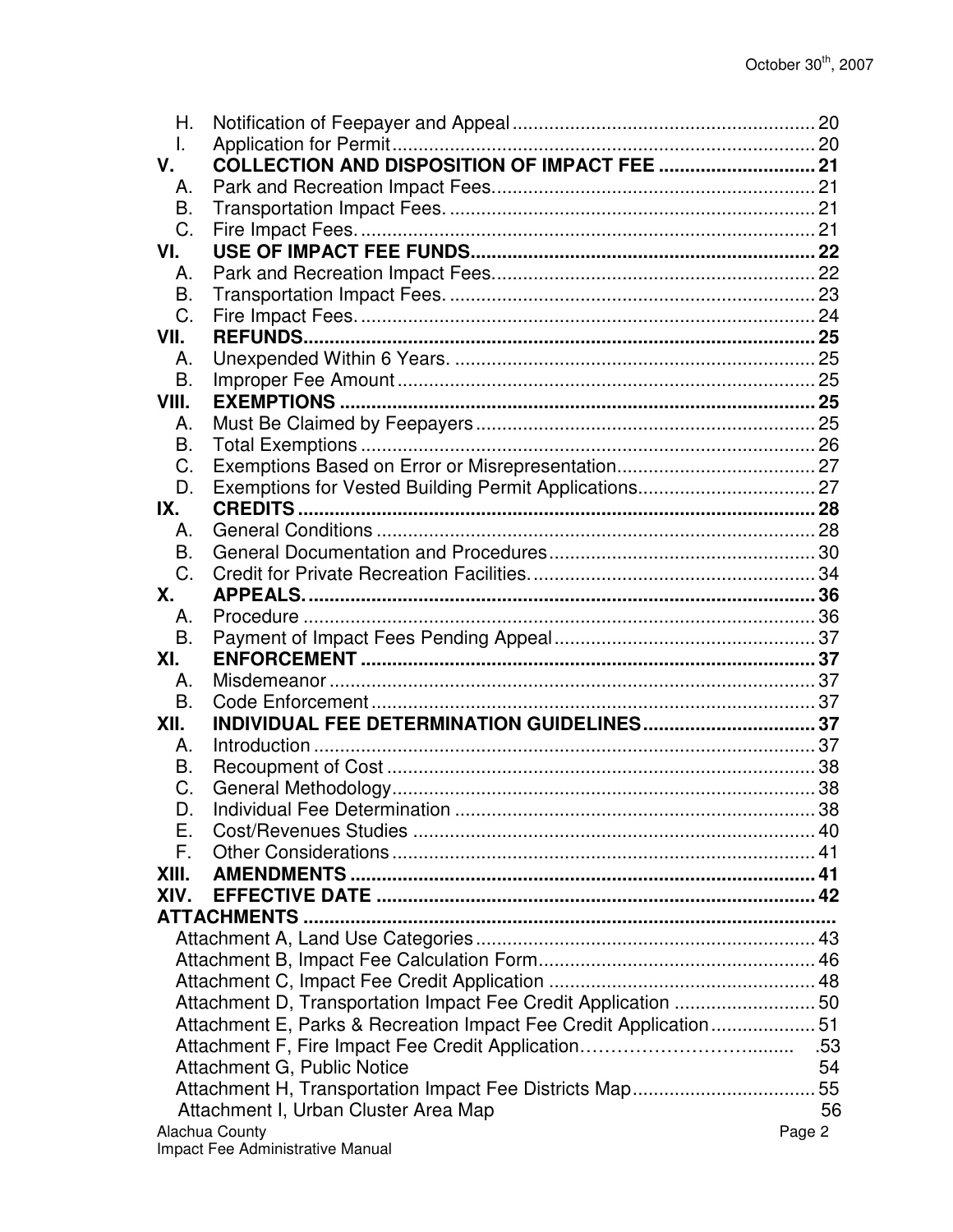# **I. INTENT**

The following guidelines and procedures shall guide staff in the administration of the Alachua County Park and Recreation Impact Fee Ordinance (hereinafter referred to as Park and Recreation Impact Fee Ordinance), the Alachua County Transportation Impact Fee Ordinance (hereinafter referred to as Transportation Impact Fee Ordinance) and the Alachua County Fire Impact Fee Ordinance (hereinafter Fire Impact Fee Ordinance). This Administrative Manual elaborates upon the administrative directions contained in the impact fee ordinances and is intended to be used in tandem with those ordinances in their implementation and administration.

Tables and forms are provided for use in determining the amount of the impact fees for each land development activity. Terminology used herein corresponds to the definitions of words or phrases in the Alachua County Park and Recreation Impact Fee Ordinance, the Transportation Impact Fee Ordinance and the Fire Impact Fee Ordinance.

# **II. ADMINISTRATIVE ORGANIZATION & RESPONSIBILITY**

### **A. Impact Fee Administrator**

The Impact Fee Administrator is hereby authorized to interpret and implement all provisions of this Administrative Manual and the appropriate ordinances of Alachua County and to carry out the general administration of all impact fees enacted by Alachua County. The Impact Fee Administrator shall have the responsibility to carry out the following:

**1.** When no equivalent type of land use is present in either the fee schedule or in Attachment A, or is a previously determined miscellaneous land use, the Impact Fee Administrator shall establish a fee applicable to the most nearly equivalent type of land use on the fee schedule.

**2.** When requested, the Impact Fee Administrator shall interpret the impact fee schedules as they may apply to a particular development using the procedures described in the appropriate impact fee ordinance and in this Administrative Manual.

**3.** With respect to an individual fee determination, the Impact Fee Administrator shall: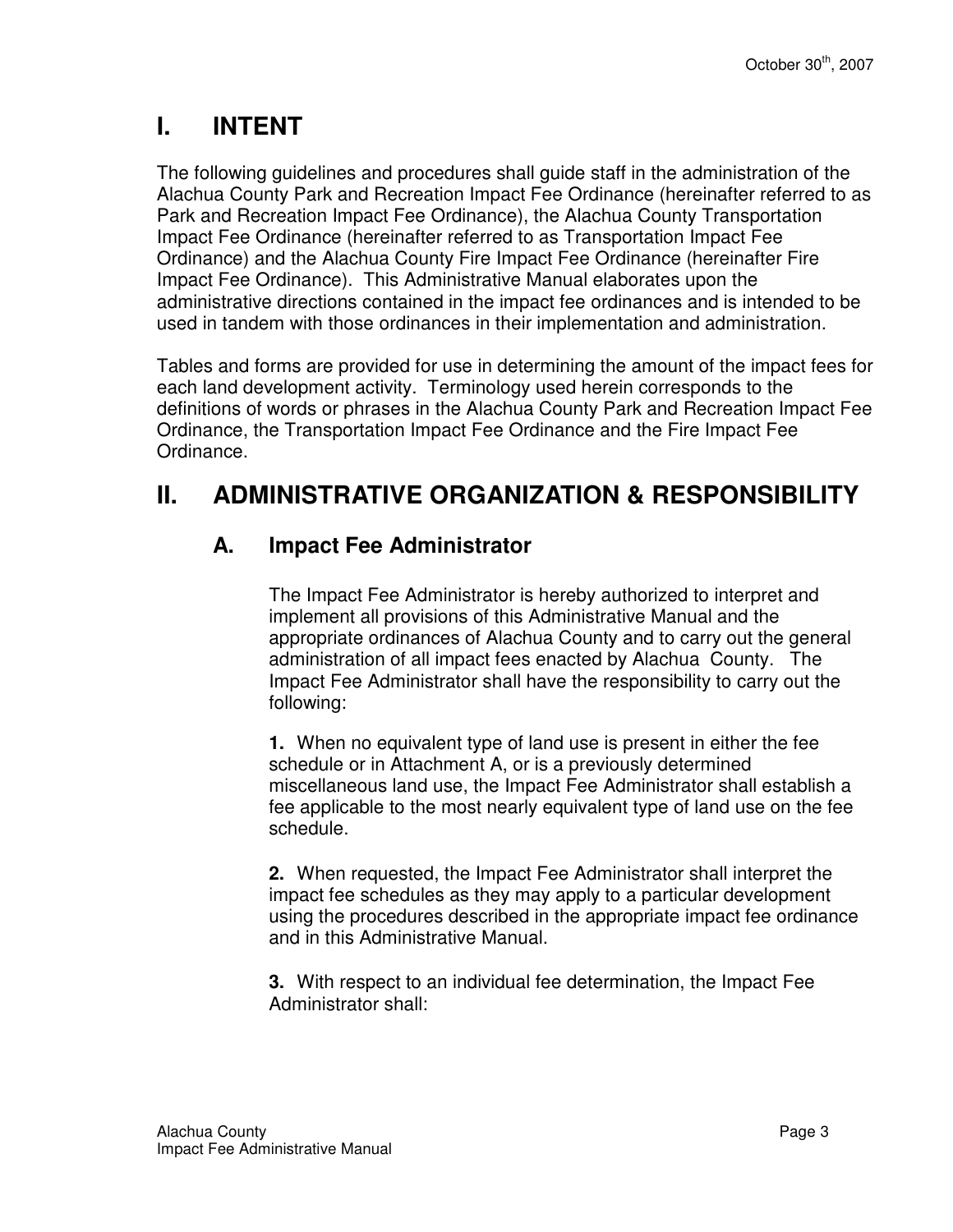**a)** Conduct a pre-application meeting with the applicant and representatives of appropriate departments of the county,

**b)** Review the individual fee determination study for sufficiency, methodology, technical accuracy and findings, and

**c)** Establish the amount of the impact fee as a result of the independent study based on the procedures described in the Ordinance and in this Administrative Manual.

**(1)** The Impact Fee Administrator shall determine exemptions from or credits applied to a requirement to pay an impact fee.

**(2)** The Impact Fee Administrator shall determine the availability of and the amount of any refund of impact fees.

**(3)** The Impact Fee Administrator shall calculate additional impact fees due in the event of change of use, redevelopment, or modifications of an existing use.

### **B. Other Departments**

Other departments and offices of the Alachua County shall provide advice, information, or other such services and support upon the request of the Impact Fee Administrator.

#### **C. County Attorney**

The Impact Fee Administrator shall refer all legal matters regarding the administration of this Administrative Manual and the relevant Impact Fee Ordinances to the County Attorney.

# **III. IMPOSITION OF IMPACT FEES**

#### **A. Feepayer**

Any person who, after the implementation date of the appropriate impact fee ordinance, seeks to develop land by applying to Alachua County for any of the following shall be required to pay an impact fee in the manner and amount set forth in the relevant Ordinance and in this Administrative Manual: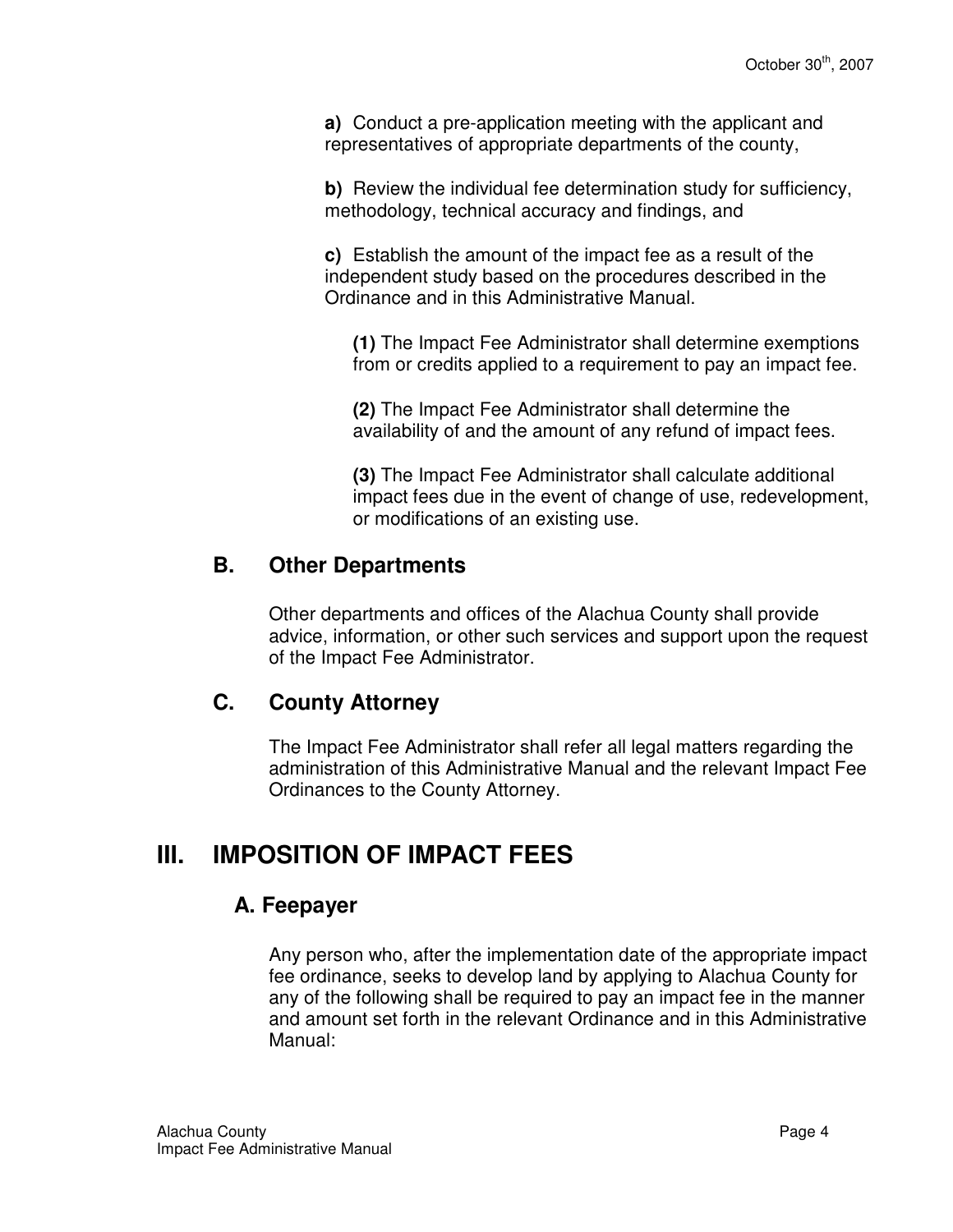The issuance or extension of any building permit which would generate vehicular trips and that would allow the construction or installation of a structure, expansion of a structure or the installation or placement of a mobile home or of a recreational vehicle.

Zoning approval or final development order approval, whichever occurs last, for developments which generate vehicular trips but do not require the issuance of a building permit.

Persons who either, filed a fully completed and sufficient application for a permit or received zoning approval or final development order approval, whichever occurs last, for developments not required to obtain a building permit, prior to 4:00 PM., on March 28, 2005, which has not expired, been revoked, or been voluntarily surrendered, shall not be subject to the parks and recreation, transportation and fire impact fees for that permit.

[See Chapters IV and IX of this Administrative Manual for a further discussion of exceptions and exemptions to the imposition of impact fees.]

#### **B. Payment Due**

**1. General**. Impact fees shall be paid prior to the issuance of a certificate of occupancy for any activity requiring payment of an impact fee. For developments which do not require a building permit but will generate additional traffic, the impact fee shall be paid during zoning or final development order approval. All payment shall be made in the following manner:

**a)** Payment by cash, approved credit card, personal or business check, cashier's check, or money order payable to Alachua County Board of County Commissioners.

**b)** Payment by voucher or similar document that indicates Alachua County has or will pay all or part of the impact fees on behalf of the feepayer.

**c)** All payments are to be made at offices of the Alachua County Department of Growth Management, Building Division.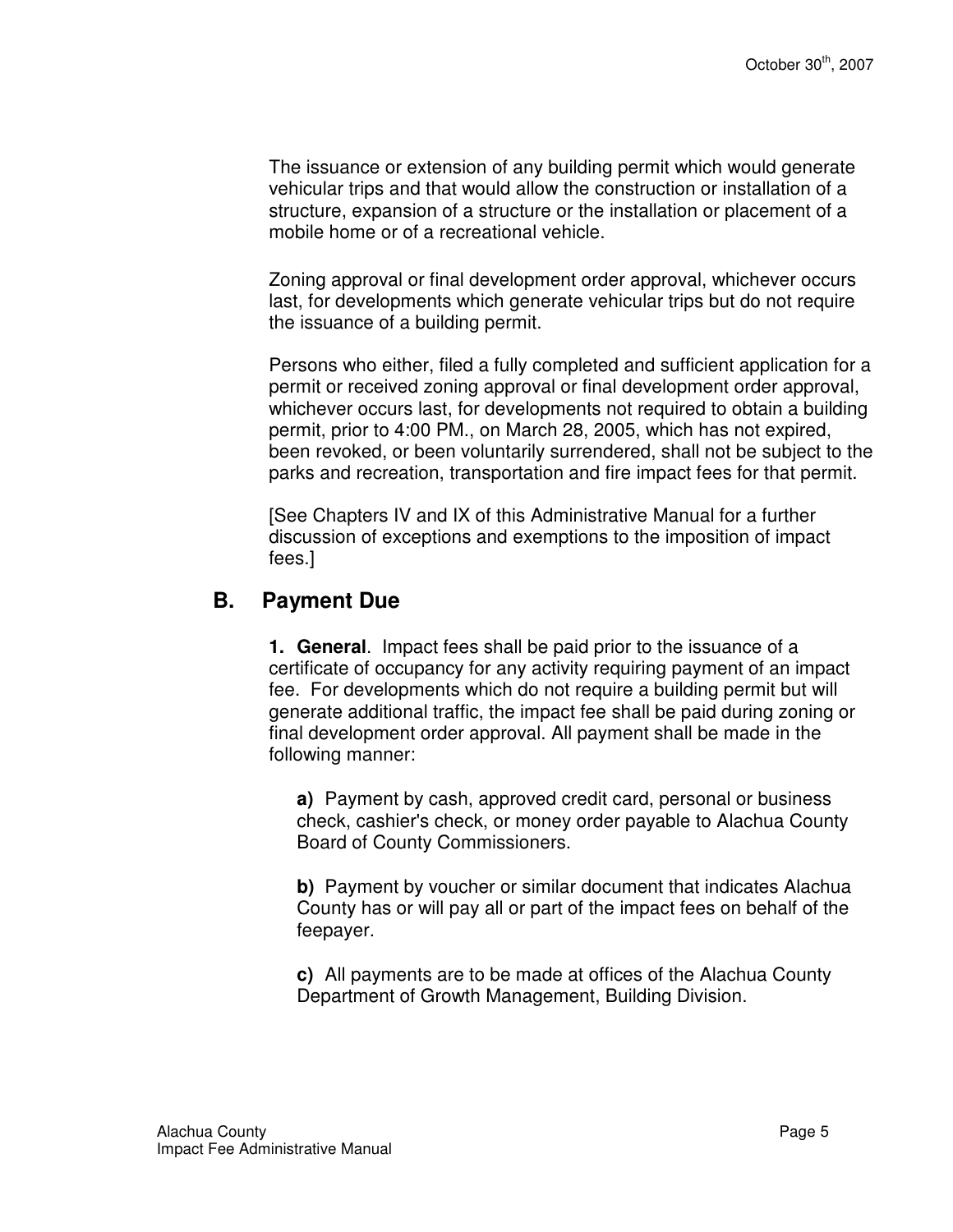**2. Invalid Payment.** In the event the payment of impact fees subsequently proves to be invalid due to insufficient funds, improper execution, or for any other reason, then the following actions shall be taken:

**a)** The Impact Fee Administrator shall, within 30 days of detection of such a deficiency, notify the feepayer, the contractor, and the property owner by certified mail that an impact fee amount is due by valid payment immediately upon receipt of said notice;

**b**) The amount due shall be the amount of the impact fees plus the amount charged by the bank for the dishonored payment plus a service charge as established by Alachua County.

**3. Performance Bonds, Letters of Credit, etc**. In the event the feepayer has received approval from the Impact Fee Administrator for credits for construction (see Chapter IX) and the credits are provided before completion of the improvements that are entitled to credits, the following requirements shall be met:

**a)** The feepayer shall submit to the Impact Fee Administrator on appropriate forms a surety performance bond or an automatically renewable, irrevocable letter of credit for an amount equal to 110% of the full amount of the impact fees otherwise due. The performance bond or letter of credit shall be payable to Alachua County and in a proper form acceptable to the County Attorney. The Public Works Department shall have the authority to execute any agreements that require execution by a County Official.

> **(1)** The performance bond shall be issued by a company registered in and licensed to do business in the State of Florida, for the purpose of securing faithful performance of the construction and to indemnify the County for any damages associated with failure to satisfactorily perform construction in lieu of impact fees; and shall be effective for a one (1) year after completion of the construction;

**(2)** The bond shall be reviewed and approved by the County Attorney prior to acceptance of the bond by the Impact Fee Administrator; and execution by the Public Works Department.

**(3)** A Bond or Letter of Credit, pursuant to paragraph a. above, shall be automatically renewable unless notice of intent to cancel or not to renew is given to the Impact Fee Administrator not later than 90 days prior to the renewal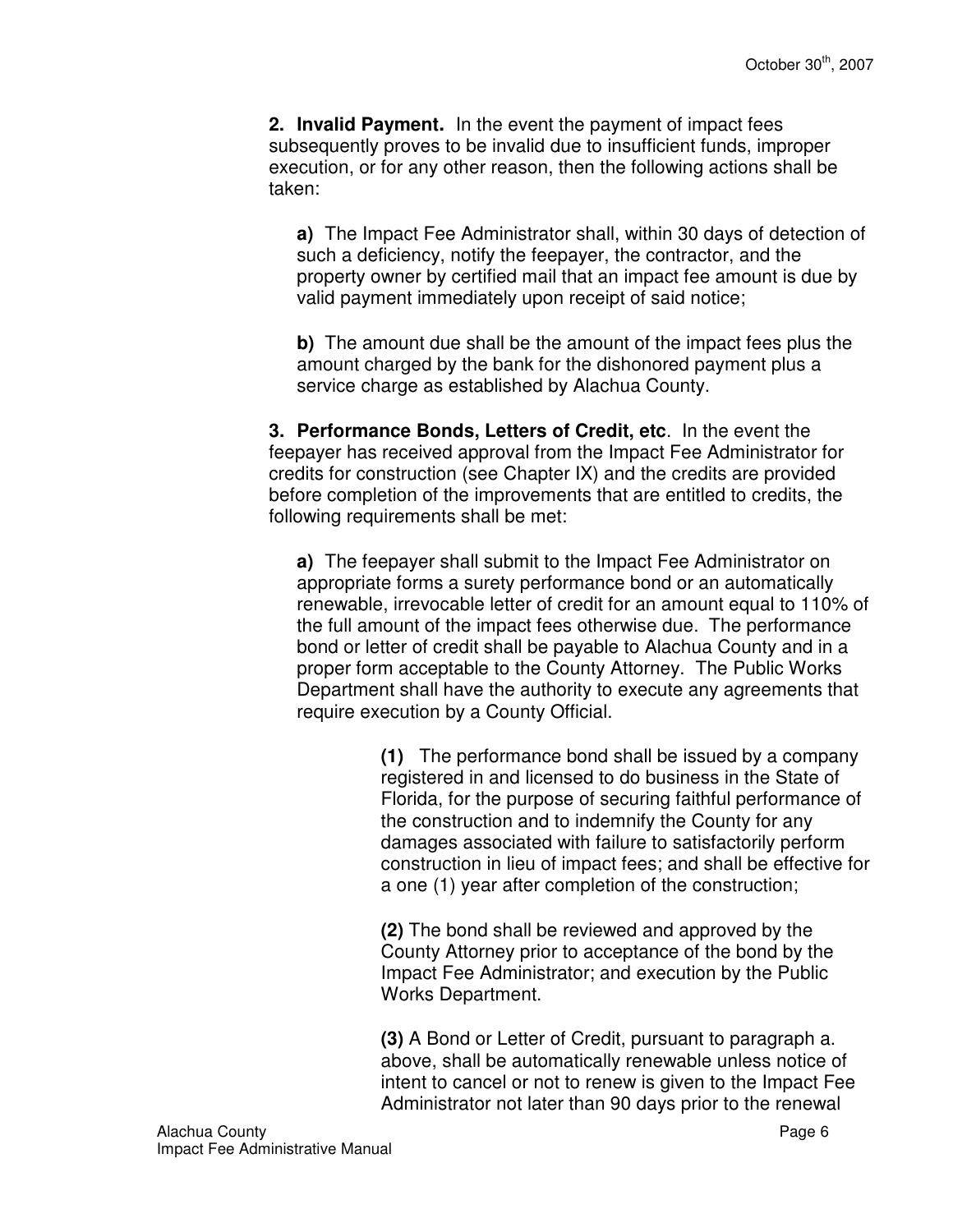date. In the event of a notice to cancel or of intent not to renew, the Impact Fee Administrator shall be entitled to declare a default and collect the full amount of the Bond. In the event the County has assigned its rights in such security to some other entity, then that entity shall be responsible for this action.

## **C. Determination of Fee**

**1. General**. The amount of the impact fee shall be determined by the Impact Fee Administrator at the time of application for a building permit. For developments which do not require a building permit but will generate additional traffic shall be assessed during zoning or final development order review. All applicants for final development plan approval are encouraged to contact the Impact Fee Administrator to obtain an initial assessment of applicable fees. The Impact Fee Administrator shall receive assistance from other departments when necessary and appropriate. The Impact Fee Administrator shall determine the amount of the fees due, whether the method of determination is based on the fee schedule contained in the appropriate impact fee ordinance or by independent fee determination study. The calculation of exemptions, refunds, and credits, and the determination of the net impact fees due shall also be the responsibility of the Impact Fee Administrator with the assistance of appropriate Alachua County Departments. Upon determination of appropriate fees, the applicant shall execute a fee acknowledgement. The applicant shall not be deprived of their rights and obligations; however, the obligation to pay an impact fee shall not be terminated, modified, or affected, by operation of a municipal annexation of any portion of the Property effective subsequent to application for any permit as specified in Section IIIA. of this Manual.

**2. Credits. In lieu of monetary payment, up to 100% of impact fees due may be paid by the use of credits (see Chapter IX-Credits). However, park and recreation credits may be used only for the payment of park and recreation impact fees, transportation credits may be used only for the payment of transportation impact fees and fire credits may only be used for the payment of fire impact fees.** A credit or exemption must be requested by the feepayer. Any exemption or credit not so requested at the time of application for a Building Permit shall be deemed waived by the feepayer. See Chapter VIII-Refunds and Chapter IX – Credits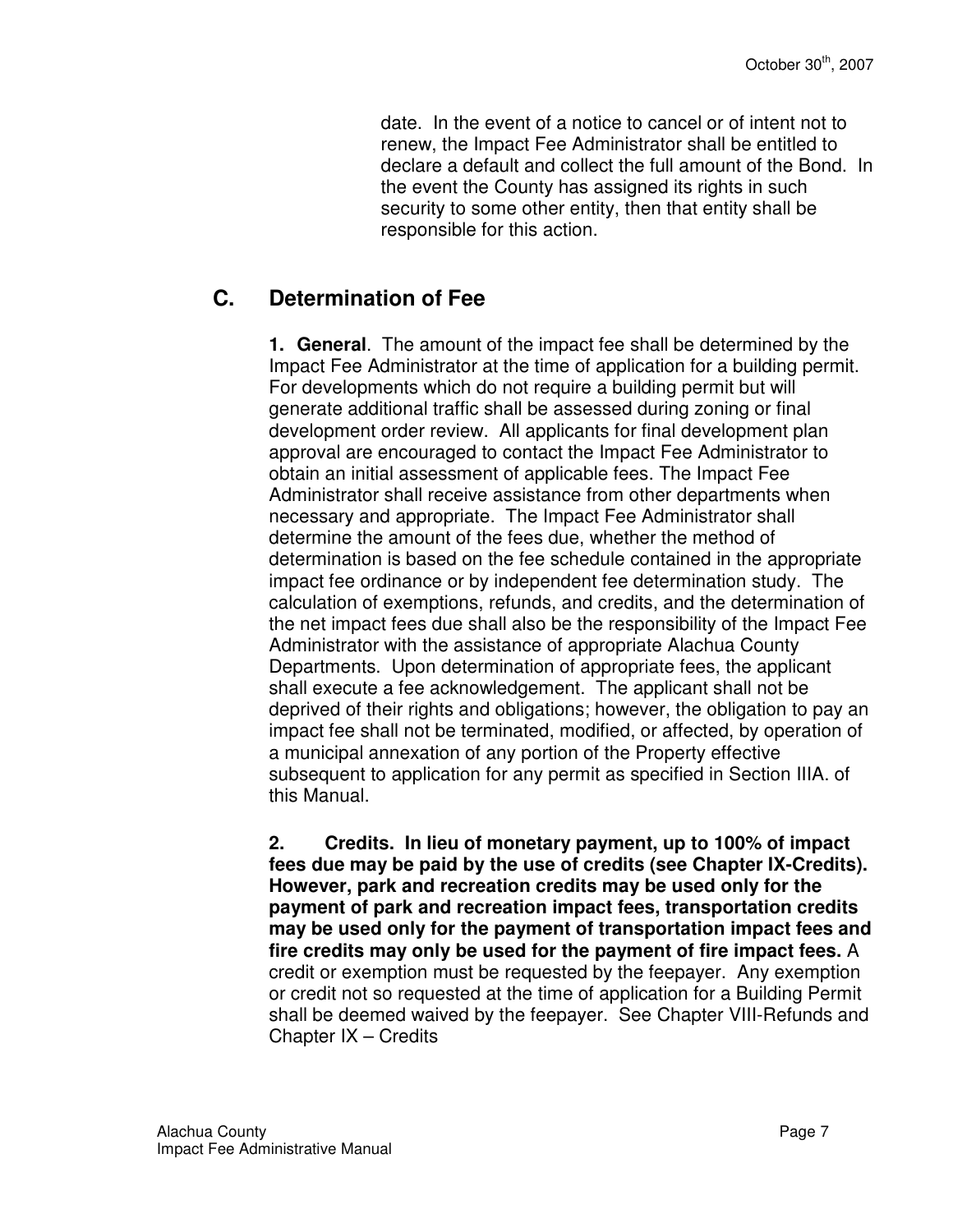### **D. Expiration of Building Permits**

**1.** If a permit expires, is revoked, or is voluntarily surrendered and is, therefore voided, the impact fees established by the Impact Fee Administrator shall also be voided.

**2.** If an impact fee determination has been voided, the feepayer will have a new determination when he/she reapplies for a building permit.

### **E. Affordable Housing Impact Fee Relief Program**

**1.** Application for Relief: Applicants seeking relief pursuant to the terms of this program, as set forth below, shall apply to the Alachua County Housing Program on forms prescribed by the County.

**2.** Fees Subject to Relief: Applications approved pursuant to the terms of this program, shall be entitled to relief from impact fee assessments imposed by Alachua County.

**3.** Program Guidelines:

**a)** Applicants eligible for relief: Homebuyers assisted must have gross annual incomes less than 100% of Area Median Income, adjusted for family size, as established annually by the United States Department of Housing and Urban Development and distributed by the Florida Housing Finance Corporation. The most recent federal income tax return will be used to verify household income and family size. If no tax return is available, eligibility will be based on verification of current income and family size of the household intending to reside in the unit.

**b)** Housing eligible for relief: The following single-family detached and attached units intended for single family occupancy will be eligible for assistance: site-built units designed to meet the standards of F.S. 553, manufactured homes, as defined in Florida Statutes 320.01(8) (2) (b), and manufactured buildings as defined by Florida Statute 553.36(12), bearing the insignia of approval by the Department of Community Affairs. All units must be eligible for homestead exemption or receive a hardship variance from Alachua County that permits more than one dwelling unit on a lot.

**c)** Maximum Sales Price: The maximum purchase price of a singlefamily dwelling unit which may otherwise qualify for impact fee relief shall not exceed the maximum allowable purchase price as established by the Alachua County State Housing Initiatives Partnership Program Local Housing Assistance Plan.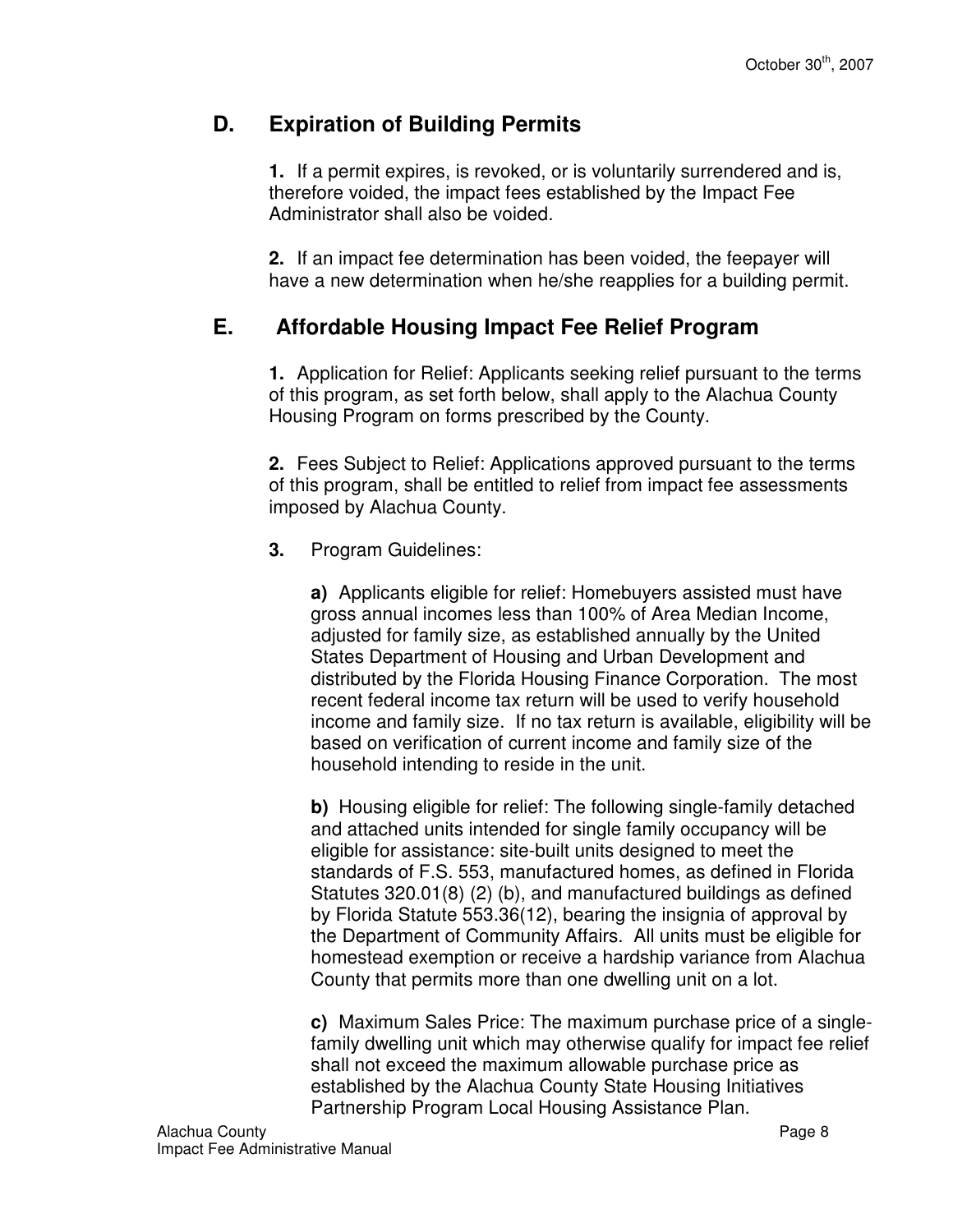**d)** Amount of Assistance Available: 100% of impact fees due on eligible units shall be made available through general revenue funds on a first come first served basis until funding is exhausted.

**e)** Financing: Funding for payment of impact fees will be made available to income eligible homebuyers as a 0% interest, soft second, deferred mortgage with a five year term. At the end of each anniversary, 20% of the mortgage will be forgiven. The balance of the second mortgage shall be due on sale or refinance if homes are sold or refinanced within the five year term. After the five year term, the mortgage shall expire of its own accord.

**f)** Program Procedures

**(1)** Applicants seeking impact fee relief shall apply to the Alachua County Housing Program on forms prescribed by the County.

**(2)** Applications shall be submitted Alachua County Housing Program office for review and approval.

**(3)** The Impact Fee Administrator shall determine the impact fees to be paid. The Alachua County Housing Program shall provide the Impact Fee Administrator with a copy of the approval letter for all approved applications.

**(4)** If eligible, the homebuyer shall receive an impact fee voucher, indicating an amount to be made available to the homebuyer at closing. This voucher will be subject to receipt of a final closing cost settlement statement, indicating a buyer credit in the amount of the impact fee.

**(5)** A check, promissory note, and soft second mortgage will be prepared by Alachua County Department of Growth Management and submitted to the closing agent. Impact fee documents will be executed at closing and recorded by the closing agent.

**(6)** The builder will normally submit payment for impact fees and the buyer will be compensated at closing. In cases where a loan closing has already taken place, or where there is no loan, the buyer will submit the Impact Fee Relief voucher to the Department of Growth Management/Building Division.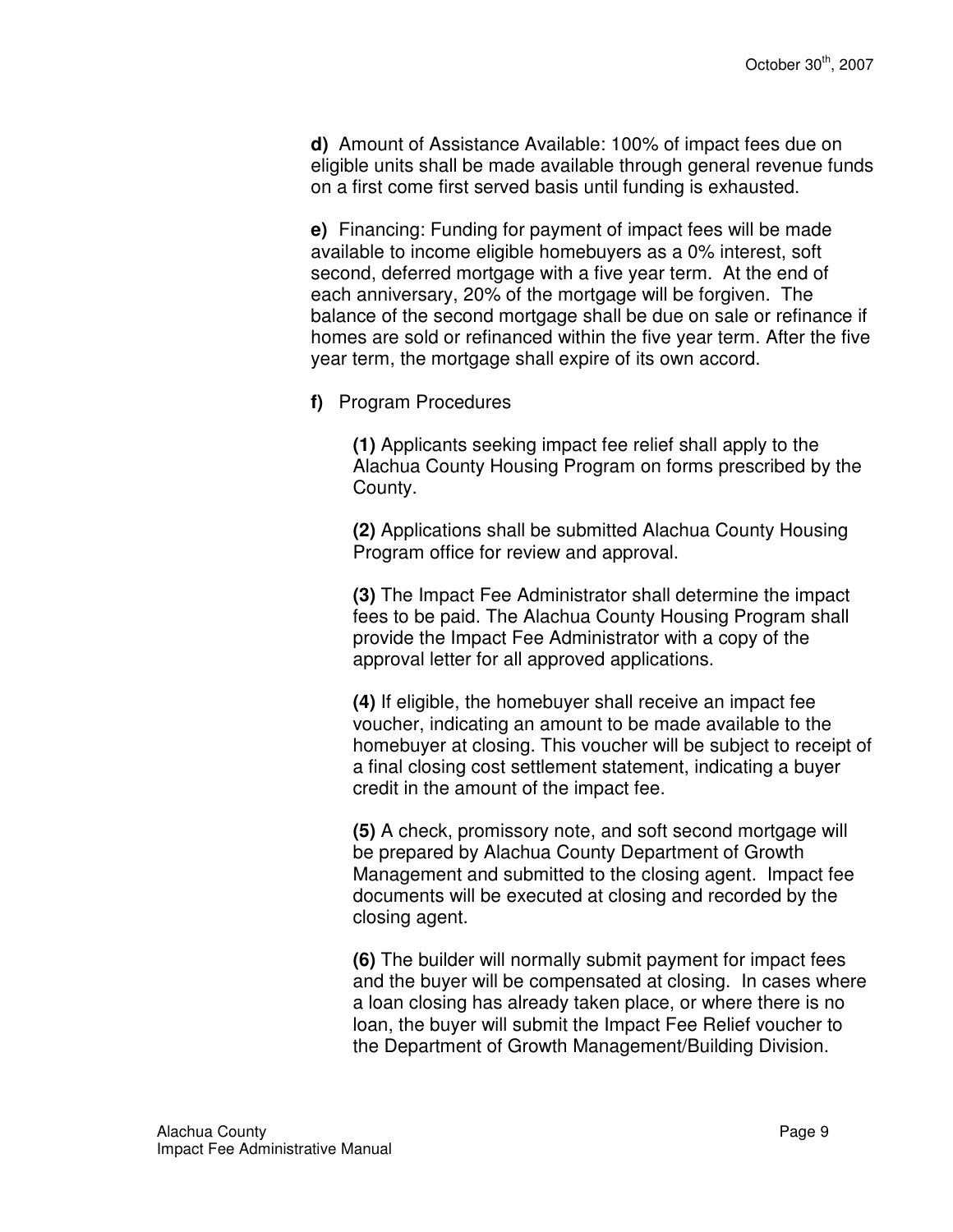**(7)** The Impact Fee Relief voucher will authorize the Department of Growth Management/Building Division to execute an intra-departmental fund transfer from general revenue to the respective impact fee fund accounts.

#### **F. Payment from Schedule**

At the option of the feepayer, the amount of the fees can be determined from the schedule of fees listed below, utilizing Attachment B, Impact Fee Calculation Form:

#### **SCHEDULE OF PARK AND RECREATION IMPACT FEES**

LAND USE TYPE IMPACT FEE RESIDENTIAL STRUCTURES

ALL TYPES . . . . . . . . . . . \$0.126 per square foot of floor area. For purposes of calculating residential impact fees, the floor area per residential unit shall be capped at 2,600 square feet.

NON-RESIDENTIAL STRUCTURES

ALL TYPES . . . . . . . . . . \$.000 per square foot of floor area.

#### **SCHEDULE OF FIRE IMPACT FEES**

LAND USE TYPE IMPACT FEE RESIDENTIAL STRUCTURES

ALL TYPES . . . . . . . . . . \$0.076 per square foot of floor area. For purposes of calculating residential impact fees, the floor area per residential unit shall be capped at 2,600 square feet.

NON-RESIDENTIAL STRUCTURES ALL TYPES . . . . . . . . . . \$0.076 per square foot of floor area.

#### **SCHEDULE OF TRANSPORTATION IMPACT FEES**

**The following impact fee rates shall be in effect between March 28th, 2005 and February 29th, 2008:** 

| Residential      |   |                     | $$1,052$ per 1,000 FT <sup>2</sup>   |
|------------------|---|---------------------|--------------------------------------|
| Hotel/Motel      | . | \$1,292.00 per room |                                      |
| Movie Theatre    | . | \$335.00 per seat   |                                      |
| Church/Synagogue |   |                     | \$918.00 per 1,000 FT <sup>2</sup>   |
| Day Care Center  |   |                     | \$2,785.00 per 1,000 FT <sup>2</sup> |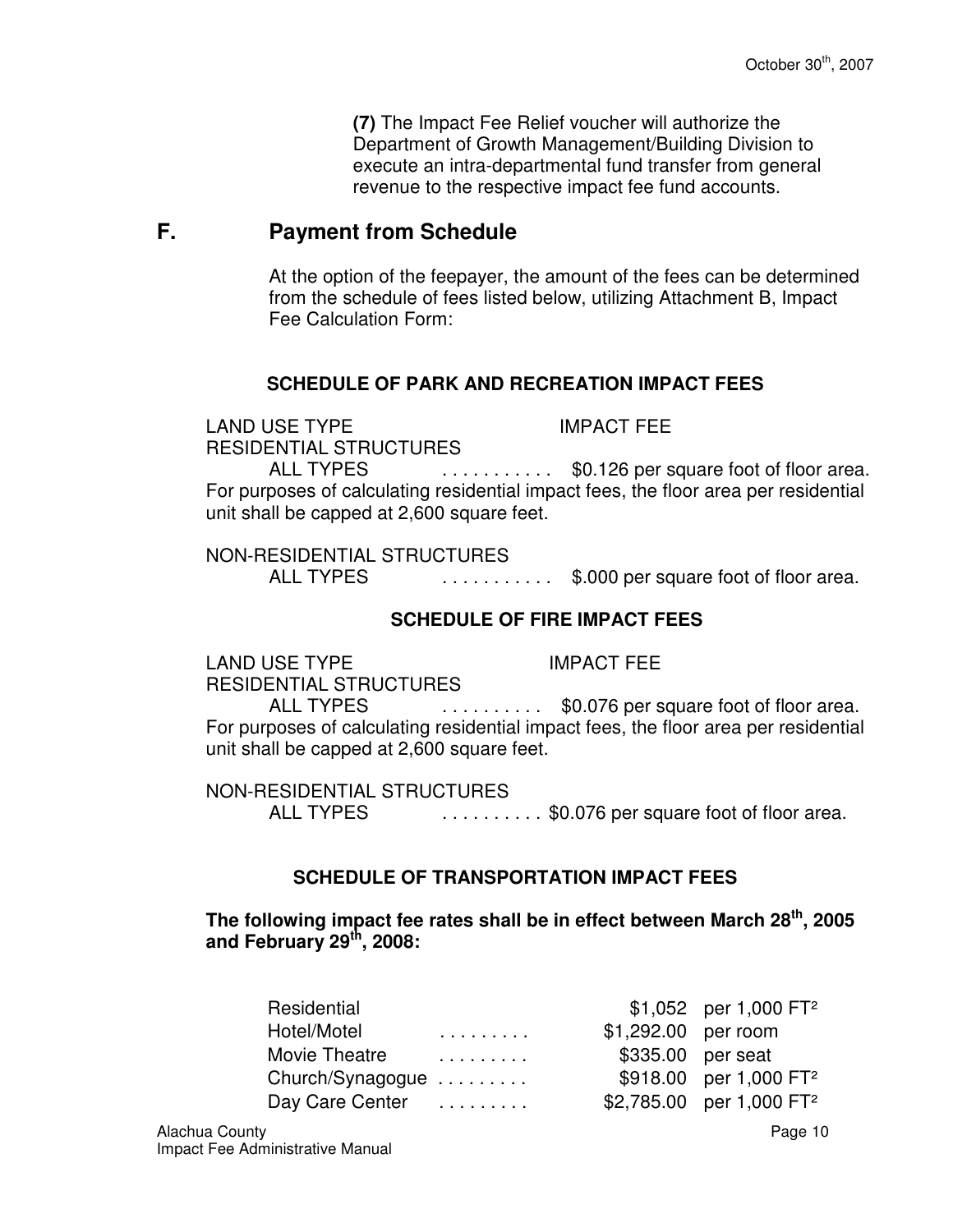| Offices              |   | \$1,821.00 per 1,000 FT <sup>2</sup> |
|----------------------|---|--------------------------------------|
| Hospitals            | . | \$1,681.00 per 1,000 FT <sup>2</sup> |
| <b>Nursing Home</b>  | . | \$882.00 per 1,000 FT <sup>2</sup>   |
| Industrial Buildings |   | \$1,072.00 per 1,000 FT <sup>2</sup> |
| Commercial Retail    |   | \$3,814.00 per 1,000 FT <sup>2</sup> |

#### **SCHEDULE OF TRANSPORTATION IMPACT FEES**

#### **The following impact fee rates go into effect on or after March 1st, 2008:**

LAND USE TYPE IMPACT FEE RESIDENTIAL STRUCTURES – Within Urban Cluster Area ALL TYPES - NEW ......\$1.399 per square foot of floor area. ALL TYPES – TND.  $\dots$  \$1.220 per square foot of floor area. TRADITIONAL NEIGHBORHOOD DEVELOPMENT (TND) ALL TYPES – EXPANSION . . .\$1.059 per square foot of floor area.

For purposes of calculating residential impact fees, the floor area per residential unit shall be capped at 2,600 square feet.

LAND USE TYPE IMPACT FEE

RESIDENTIAL STRUCTURES – Outside Urban Cluster Area (Rural Residential) ALL TYPES - NEW . . . . . . \$1.608 per square foot of floor area. ALL TYPES – EXPANSION . . . . .\$1,156 per square foot of floor area. For purposes of calculating residential impact fees, the floor area per residential unit shall be capped at 2,600 square feet.

#### **NON-RESIDENTIAL STRUCTURES**

| <b>RECREATION</b>                                       |         |  |
|---------------------------------------------------------|---------|--|
| Park per Acre                                           | \$529   |  |
| Golf course per Acre                                    | \$5,100 |  |
| Racquet / Tennis Club per Court                         | \$5,037 |  |
| Health / Fitness Club per 1,000 FT <sup>2</sup>         | \$4,288 |  |
| Recreation / Community Center per 1,000 FT <sup>2</sup> | \$2,984 |  |
| <b>INSTITUTIONAL PER 1,000 FT<sup>2</sup></b>           |         |  |
| Private School (K-12)                                   | \$1,988 |  |
| Place of Worship                                        | \$1,328 |  |
| Day Care Center                                         | \$2,891 |  |
| Library                                                 | \$2,558 |  |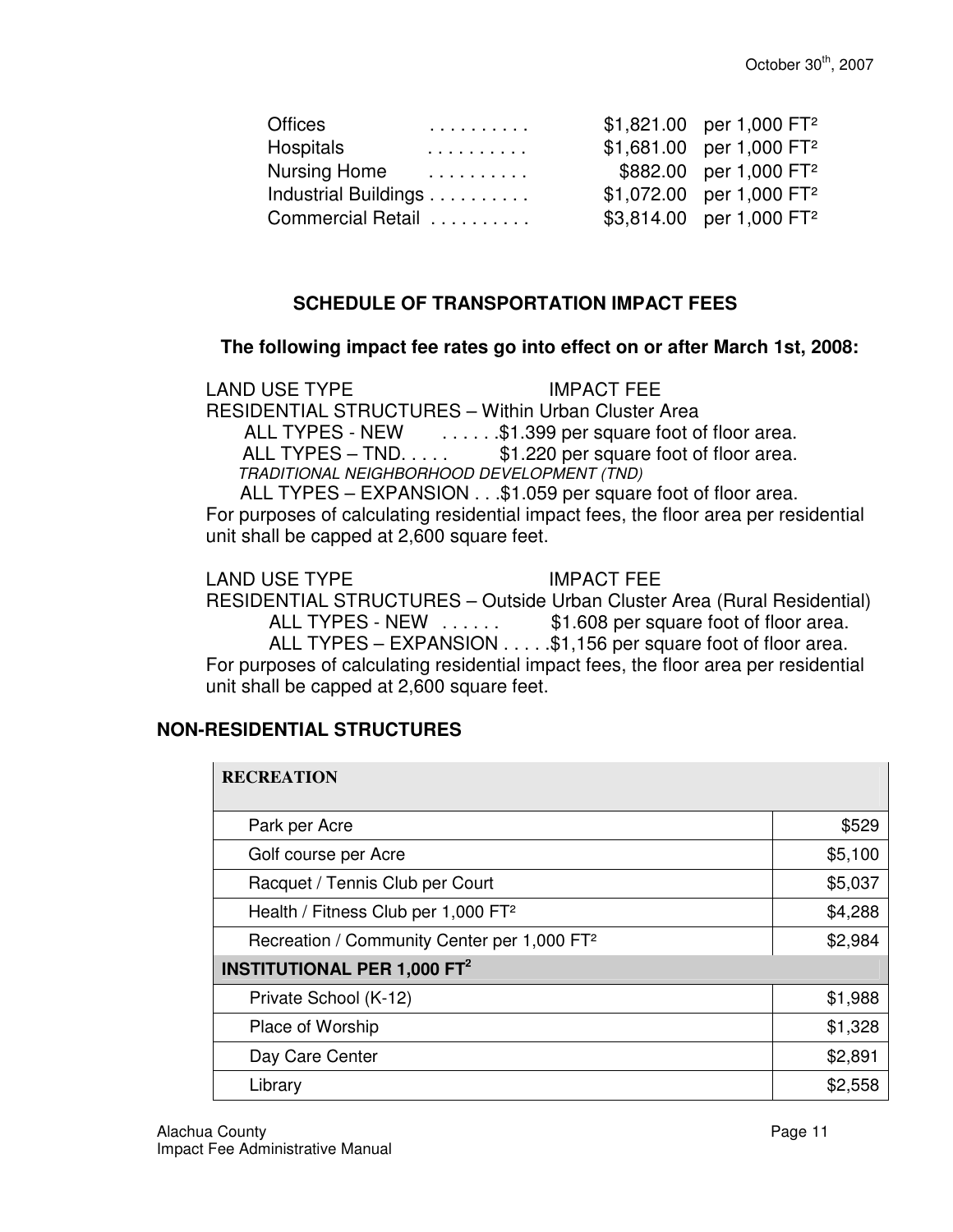| OFFICE PER 1,000 FT <sup>2</sup>                                                |          |
|---------------------------------------------------------------------------------|----------|
| Business & Professional Offices less than 50,000 FT <sup>2</sup>                | \$2,289  |
| Business & Professional Service 50,000 FT <sup>2</sup> or greater               | \$2,655  |
| MEDICAL BUILDINGS PER 1,000 FT <sup>2</sup>                                     |          |
| Medical / Dental Offices                                                        | \$2,800  |
| Hospitals                                                                       | \$2,599  |
| <b>Nursing Home</b>                                                             | \$1,010  |
| <b>INDUSTRIAL PER 1,000 FT<sup>2</sup></b>                                      |          |
| Industrial / Manufacturing / Warehousing                                        | \$1,679  |
| Mini-Warehouse / Self Storage                                                   | \$746    |
| <b>COMMERCIAL PER 1,000 FT<sup>2</sup></b>                                      |          |
| Traditional Neighborhood (TND) Retail Center less than 100,000 $FT2$            | \$3,891  |
| Traditional Neighborhood (TND) Retail Center 100,000 FT <sup>2</sup> or greater | \$4,578  |
| Neighborhood Mixed-Use Center - Less than 100,000 FT <sup>2</sup>               | \$4,346  |
| Community Mixed-Use Center - $100,000 - 200,000$ FT <sup>2</sup>                | \$5,568  |
| Regional Mixed-Use Center - Greater than 200,000 $FT2$                          | \$7,495  |
| Large Scale Discount Retail Store                                               | \$9,949  |
| Large Scale Retail Superstore                                                   | \$11,125 |
| Large Scale Wholesale Membership Club                                           | \$8,056  |
| Drive-in Bank                                                                   | \$5,761  |
| <b>Restaurant with Drive-Thru</b>                                               | \$8,397  |
| Pharmacy / Drugstore                                                            | \$5,836  |
| <b>Car Sales</b>                                                                | \$6,032  |
| <b>Auto Parts Store</b>                                                         | \$5,844  |
| Tire & Auto Repair                                                              | \$3,405  |
| <b>NON-RESIDENTIAL</b>                                                          |          |
| Hotel / Motel per Room                                                          | \$1,906  |
| Movie Theatre per Screen                                                        | \$5,216  |
| Convenience Market with Gas per Pump                                            | \$9,921  |
| <b>Gas Station per Pump</b>                                                     | \$4,819  |
| Quick Lube Vehicle Per Bay                                                      | \$3,899  |
| Self-Service Car Wash per Stall                                                 | \$3,989  |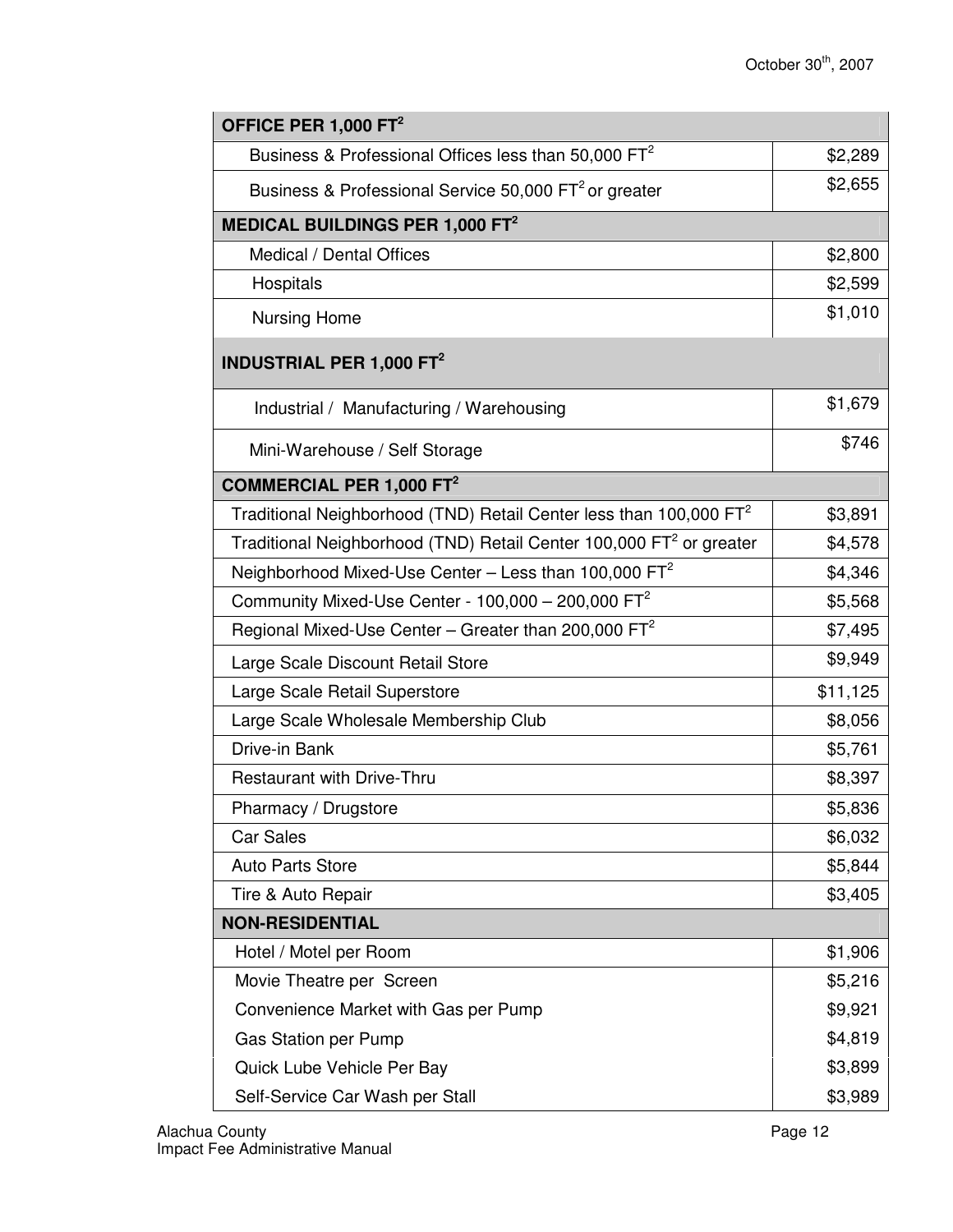As a matter of policy a broad range of uses have been categorized as being commercial, office, or industrial. The Impact Fee Administrative Manual shall specify the types of land use that shall be included under the broad categories of commercial, office, and industrial land uses. The land uses identified under the commercial, office, or industrial land use categories shall utilize the impact fee schedule for the land use category.

If the type of development activity is not specified in the fee schedules the Impact Fee Administrator shall apply the fee of the most nearly comparable type of land use on the fee schedules as described in the next paragraph.

The Impact Fee Administrator shall be guided in the selection of a comparable land use type by

- 1. the Alachua County Comprehensive Plan and the land development regulations of Alachua County, including but not limited to the zoning ordinance and subdivision regulations;
- 2. Trip Generation, a manual published by the Institute of Transportation Engineering (ITE) and other appropriate publications of that institute; and
- 3. Materials and data provided by the State of Florida and the United States Departments of Transportation.

If a feepayer shall opt not to have the impact fee determined according to the fee schedule or determined administratively, or if the Impact Fee Administrator determines that there is not a comparable use in the fee schedule, the feepayer shall prepare and submit an individual fee determination study in accordance with the appropriate impact fee ordinances (see Chapter IV).

In the event that the sub-classification of a particular use of land into the classification established by the Ordinance is unclear, the North American Industry Classification System, United States, latest edition, shall be used as the final authority.

### **G. Residential Floor Area**

The amount of the impact fee for residential structures shall be based on the floor area of the building or structure provided with heating or air conditioning or designed to be provided with heating or air conditioning.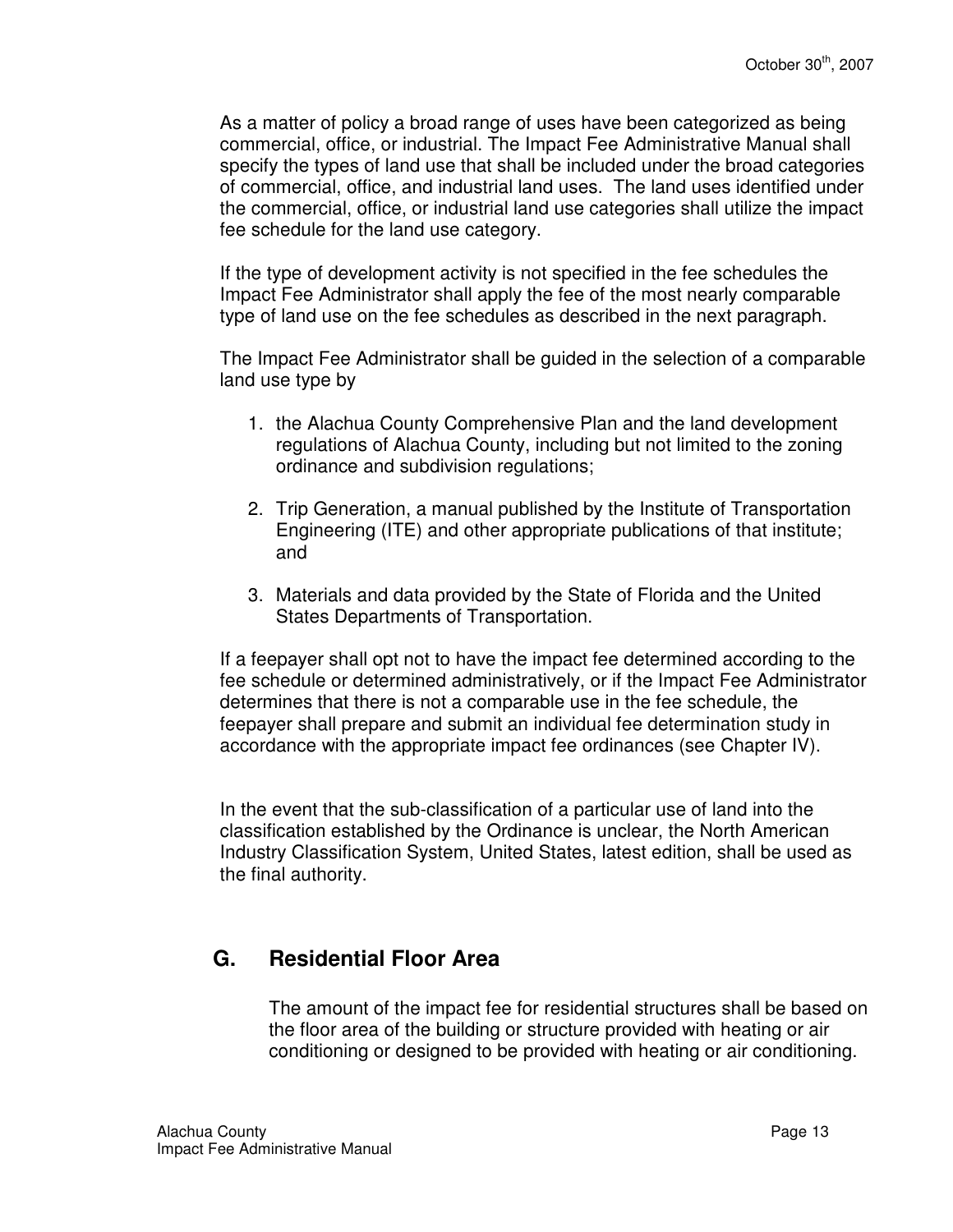#### **H. Non-Residential Square Footage**

The amount of the impact fee for non-residential structures shall based on all areas utilized to carry out a primary function of the non-residential use that are under roof or canopy and areas designed for storage, sales, seating, and occupancy. The area of non-residential buildings under roof or canopy utilized for drop-off, loading or unloading, entranceways, pedestrian circulation and access, or for employee break areas shall be excluded from the calculation of the non-residential square footage. .

### **I. Mixed Use Development**

If a development includes both residential and non-residential uses, the impact fees are to be assessed for each use based on the fee schedule and the results added together.

#### **J. Mixed Use Structures**

If a structure includes both residential and non-residential uses, the impact fees are to be assessed for each use individually based on the relevant fee schedule and the results added together

### **K. Shell Permit**

Builders will often apply for a building permit to construct the "shell" of a building. Additional building permits are required to complete the interior of the shell. The "shell" building is not assessed an impact fee, since the "shell" building itself does not generate vehicular traffic. The impact fee shall be determined at the time a building permit is applied for the interior completion of the shell and payable prior to issuance of a certificate of occupancy for the internal completion. The impact fee shall be based on the proposed use that is applying for the interior completion permit. Any portion of a shell building which is to be internally completed concurrent with the construction of the shell building shall be required to pay an impact fee.

## **L. Change of Use**

In the case of a change of use, redevelopment, or modification of an existing use which requires the issuance of a building permit, the impact fee shall be based upon the net increase in the impact fees for the new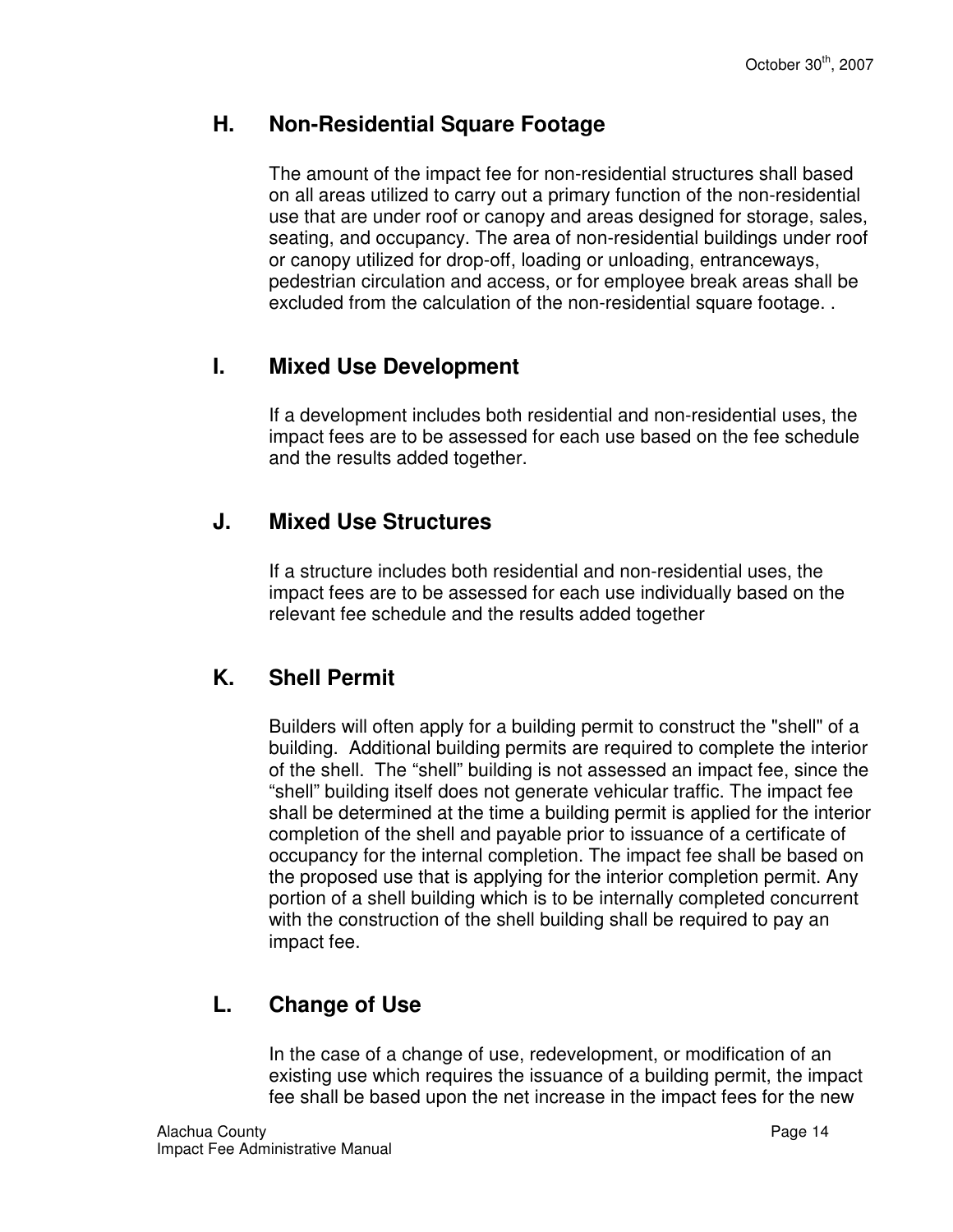use as compared to the previous use. The amount of the impact fees that will be due as a result of the change in land use shall be determined at the time the feepayer applies for a building permit. The impact fees shall be paid prior to the issuance of a Certificate of Occupancy or prior to the issuance of a building permit if there is no requirement for a Certificate of occupancy.

Previous land use shall be the lawful land use physically existing on the effective date of the Ordinance or the current lawful land use. The feepayer shall furnish all documentation required by the Impact Fee Administrator to determine the previous use.

Should the change of use, redevelopment, or modification result in a net decrease in the impact, no refunds or credits for impact fees previously paid shall be made.

If the change of land use does not require the issuance of a building permit, zoning or development order approval, then there shall be no requirement to pay an impact fee.

#### **M. Accessory or Auxiliary Uses**

Generally, no fee shall be assessed for accessory or auxiliary structures or land uses, such as a clubhouse or tennis court in an apartment complex. The structures or land uses should not generate additional traffic other than the traffic attracted to the primary use of land. An impact fee shall be required, if it is determined by the Impact Fee Administrator that the land use or structure serves as an individual attraction. However, structures that meet the definition of a "dwelling" in the Alachua County Building Code are not exempted as accessory or auxiliary uses.

#### **N. Mobile Homes**

For a mobile home, the feepayer shall pay the transportation impact fee required by the impact fee ordinance to Alachua County prior to the issuance of a building permit. For the replacement of a mobile home, the applicant shall be credited for the square footage of the existing mobile home or for a mobile home that previously existed legally on the lot.

#### **O. House Moves and Mobile Home Moves**

Alachua County Page 15 Impact Fee Administrative Manual Impact fees shall be assessed for structures or mobile homes moved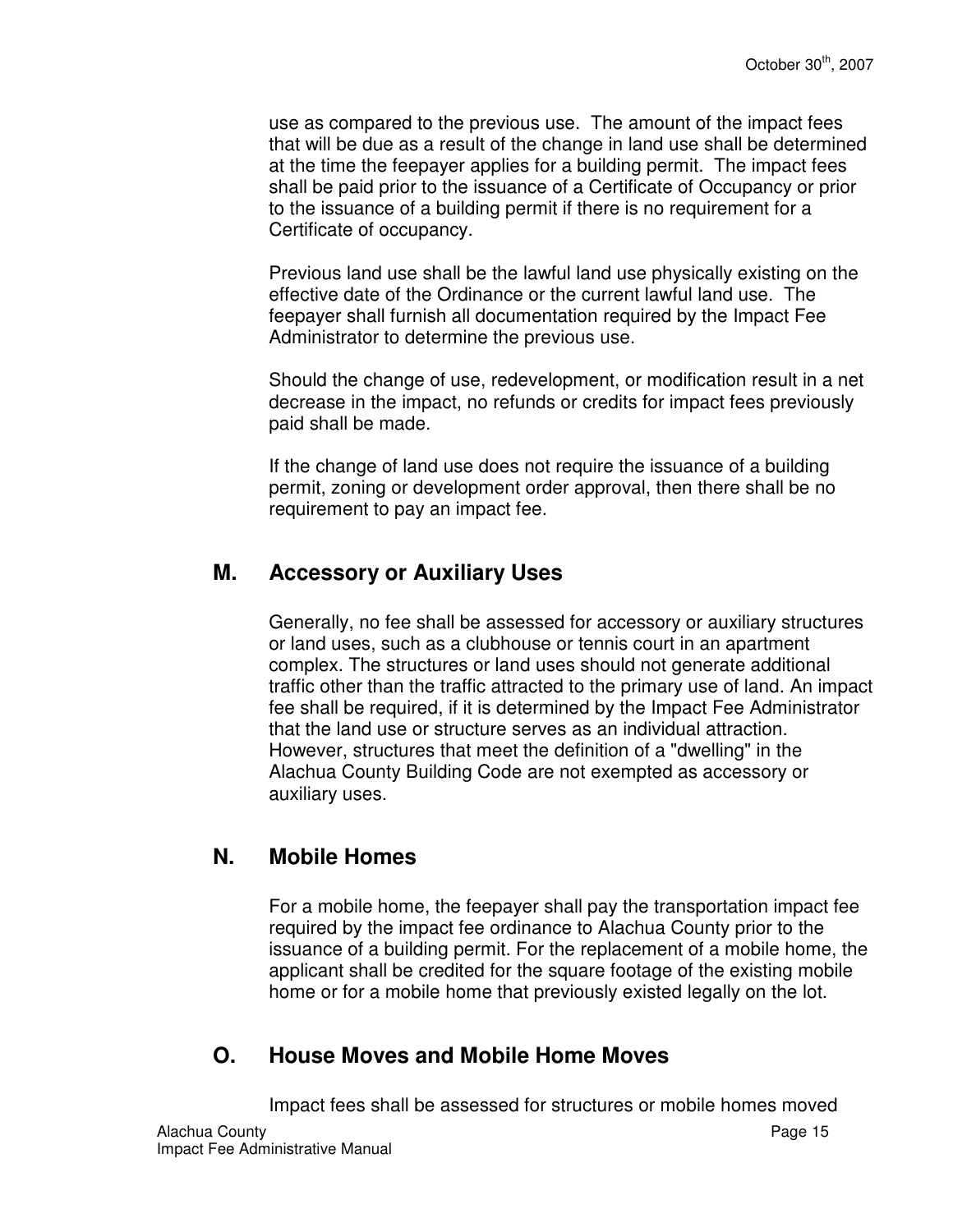from one location to another unless the structure or unit being moved is a replacement of an equivalent use at the new location (for further discussion of equivalent uses see Chapter IX-Exemptions). If the structure or mobile home so moved is replaced by an equivalent use at the old location, no impact fee shall be due for the replacement use. In every case, the burden of proving past payment of impact fees, exemption, or equivalency of use rests with the feepayer.

### **P. Recreational Vehicles (RV's)**

Reference to "recreational vehicles" refers to the recreational vehicle site which has been permitted by an applicable development approval. The development of an RV site, not the issuance of a permit, is the relevant regulatory issue for this Administrative Manual and the administration of the impact fee. Recreational vehicle development approval should contain a condition of approval providing for payment of the impact fee. The impact fee shall be paid according to this condition of approval and the following provisions:

**1**. No impact fees shall be assessed for "move in" of a recreational vehicle in an RV park developed prior to the effective date of the Ordinance or that has paid an impact fee.

**2**. RV's located outside of RV parks shall be treated as mobile homes. RV owners, who apply for a permit, etcetera, shall pay the impact fees at the same rate as a mobile home and are entitled to the same exemptions as mobile home owners.

#### **Q. Model Homes**

Model homes on residentially zoned land shall be charged residential impact fees. Model homes on non-residentially zoned land shall be charged non-residential impact fees.

### **R. Replacement of Existing Buildings**

See Chapter VIII-Exemptions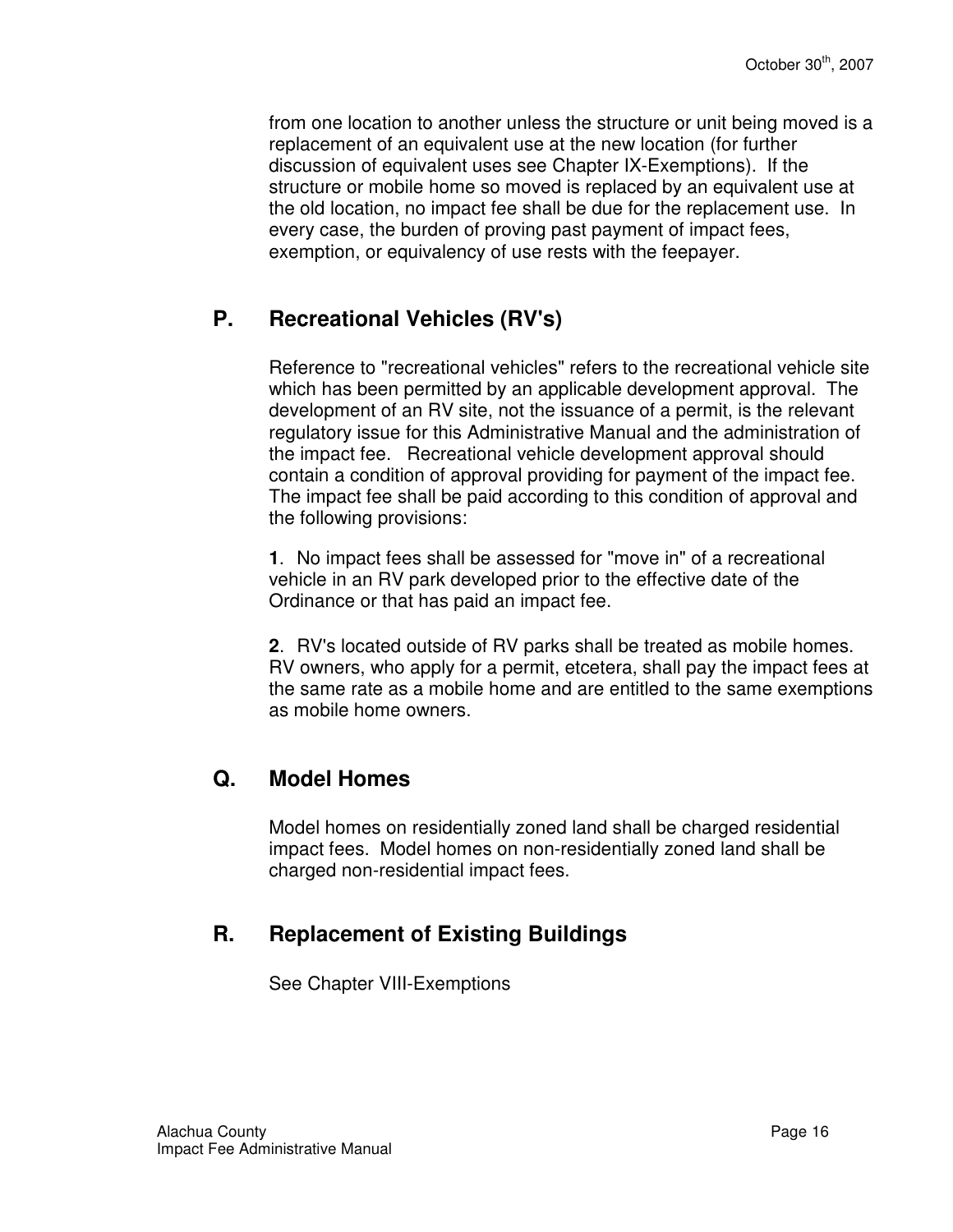#### **S. Facilities for Private Recreational Use**

Credit for certain private recreation facilities may be provided in accordance with Section IX.C. of this Administrative Manual.

#### **T. Traditional Neighborhood Development Retail Centers**

Traditional Neighborhood Development (TND) Retail Centers provide for a mixture of retail, office, and residential uses. One of the requirements to qualify as a TND retail center is to have a 4:1 ratio of residential  $FT<sup>2</sup>$  to retail / office FT<sup>2</sup>. The 4:1 ratio shall be determined by multiplying the FT<sup>2</sup> of each residential unit type by the total number of units for each type of residential use. This number is then divided by the total square footage of the retail and office uses. The following are the residential per unit  $FT<sup>2</sup>$ equivalents: (1) single-family detached =  $2,000$  FT<sup>2;</sup> (2) single-family attached = 1,500 FT<sup>2</sup>; (3) multi-family = 1,200 FT<sup>2</sup>. For example, a development with 30,000 FT<sup>2</sup> of retail space would require 120,000 FT<sup>2</sup> (60 single-family detached  $*$  2,000 FT<sup>2</sup> per unit) to qualify for the TND mixed retail center designation.

### **U. Miscellaneous Land Use Types**

The Impact Fee Administrator shall maintain a list of the fees determined administratively for miscellaneous land use types.

# **IV. INDIVIDUAL FEE DETERMINATION**

## **A. Option of the Feepayer**

If a feepayer shall opt not to have impact fees determined according to the fee schedule in Chapter III then the feepayer shall prepare and submit an individual fee determination in accordance with this Administrative Manual and the appropriate impact fee ordinance prior to the approval of the final development order.

The utilization of this option by the feepayer shall not exempt him/her from paying the impact fee prior to the issuance of a Certificate of Occupancy.

## **B. Notice of Intent by Feepayer**

The feepayer shall inform the Impact Fee Administrator of his/her intent to utilize an individual fee determination. The Impact Fee Administrator shall then schedule a pre-application meeting with the applicant.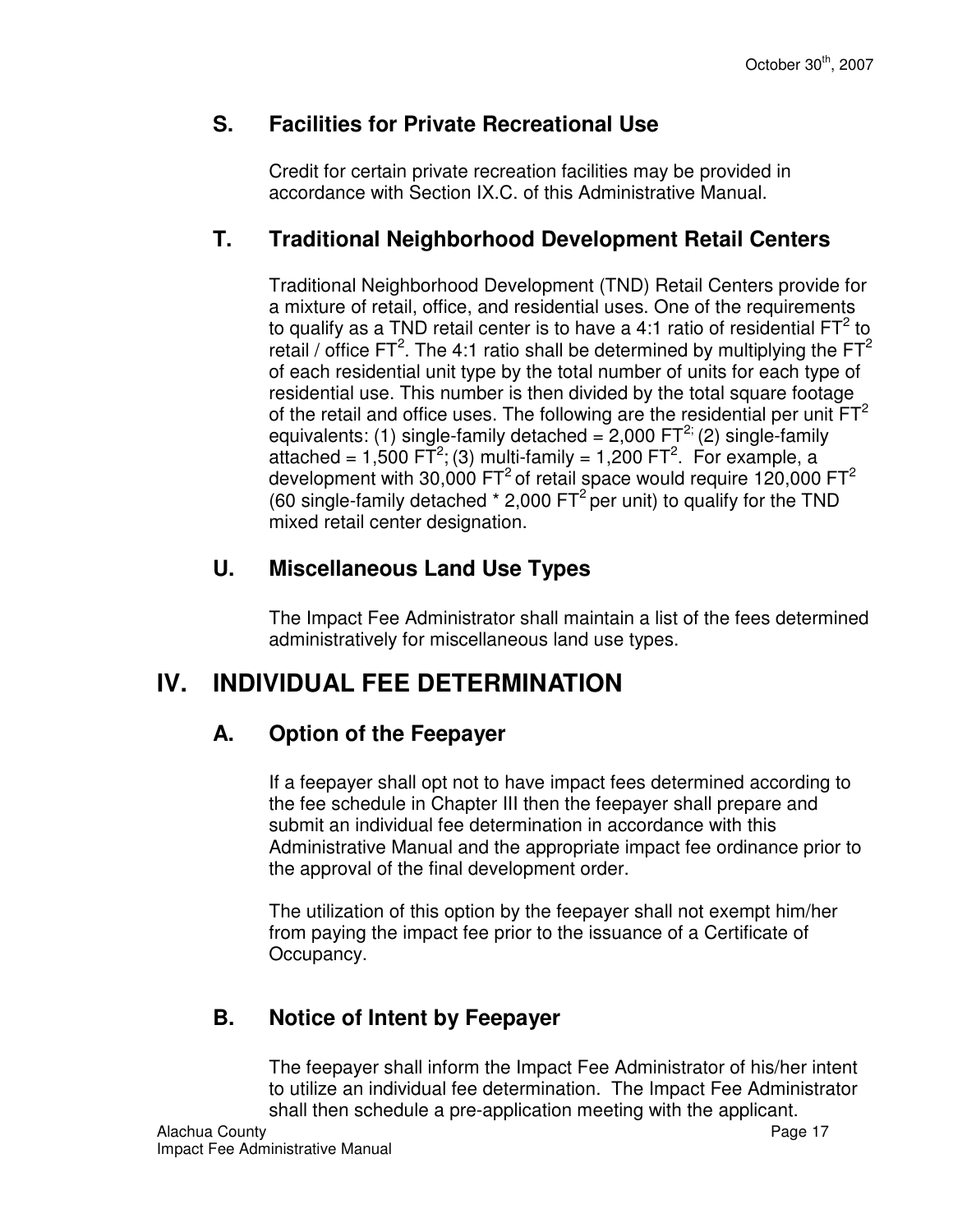### **C. Pre-Application Meeting**

Before beginning the individual fee determination study, the feepayer or his/her representative shall be given the opportunity to attend a preapplication meeting with the Impact Fee Administrator. The purpose of the pre-application meeting is to discuss the procedures of the individual fee determination study, the methodology to be employed, and the standards to be met.

Results, conclusions, and agreements reached at the pre-application meeting regarding methodology, required forms or documentation, or procedures, which may not constitute a waiver of ordinance provisions, shall be placed in writing by the Impact Fee Administrator within 15 days. A copy of this memorandum shall be sent to the applicant. The agreements set out in the letter will expire in 30 days unless the applicant acknowledges receipt and acceptance of the agreements in writing, to the Impact Fee Administrator, within those 30 days.

The applicant may waive the pre-application meeting. Any applicant who waives this pre-application meeting has waived his/her right to administratively raise methodological or procedural issues at a subsequent time.

#### **D. Guidelines**

**1.** The purpose of the individual determination study is to measure the impact of the development in question on the park and recreation system, the transportation system, or the fire protective system of Alachua County.

**2.** An individual determination study must address the expected impact of the development over the projected life of the structures within the development. Any claim that the use or occupancy of the structures within the development will be different from normal use or occupancy must be supported by deed restrictions, restrictive covenants or other appropriate documentation that will support the claim.

**3.** The individual fee determination study shall follow the methodologies and formats which are agreed upon during the pre-application meeting and be in accord with any documentation or methodology required by this Administrative Manual and the appropriate impact fee ordinance. These standards and requirements are discussed in this Chapter and in Chapter XIII-Individual Fee Calculation Guidelines.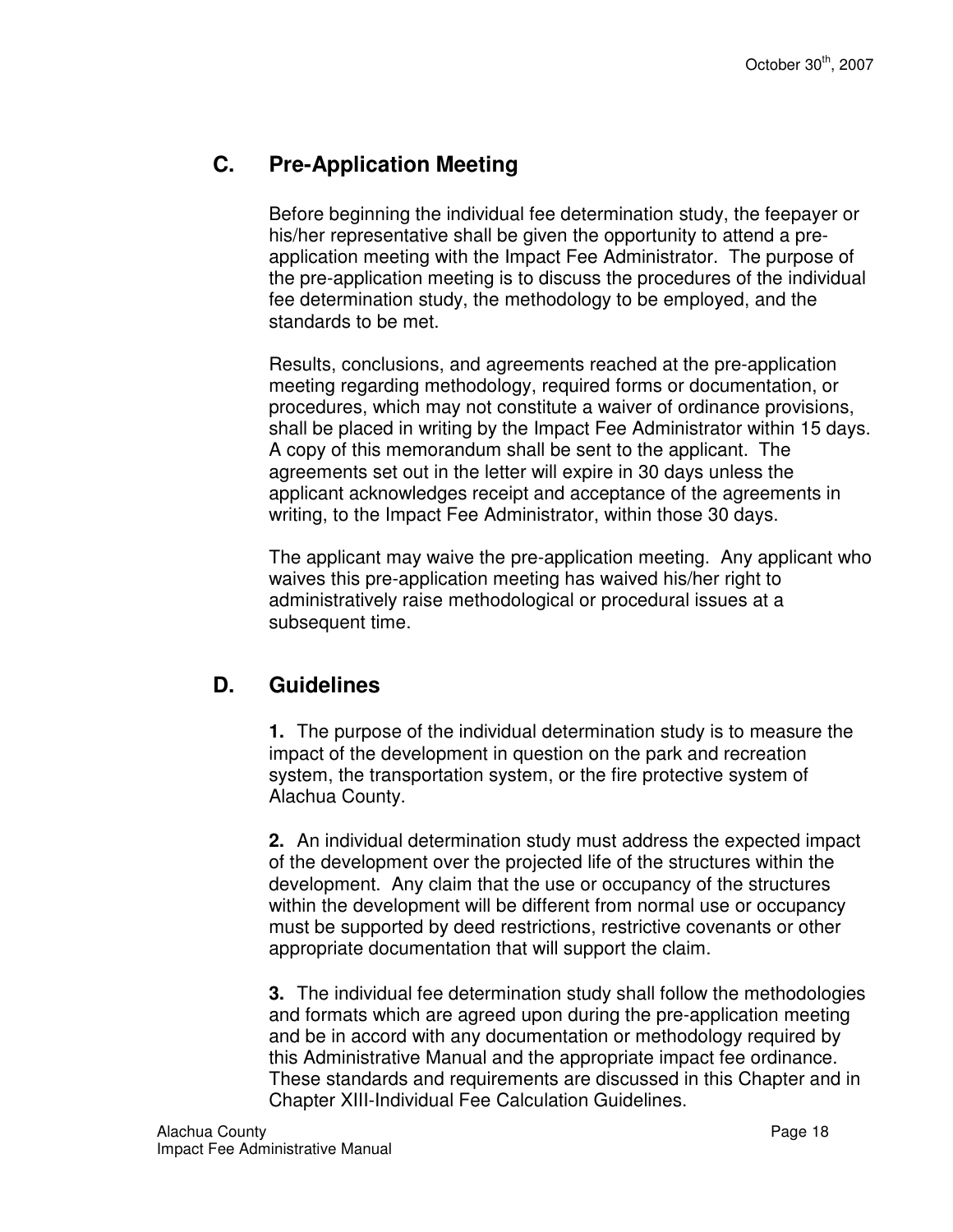**4.** The individual fee determination study shall be prepared and presented by professionals qualified in their respective fields. The methodology shall be consistent with best professional practice and support the central claim of the study. The study shall provide all necessary supporting documentation and information. Failure to adhere to best professional standards is a basis for rejection of the study. The applicant's submission must certify that the study complies with best professional practices and this attestation shall be sealed where and when applicable.

**5.** The applicant shall submit the study to the Impact Fee Administrator. This submission shall begin the 30 day clock referred to below

**6.** The applicant shall provide the Impact Fee Administrator with the name, address and telephone number of the property owner, the contractor, the applicant, and any agents of the applicant or owner.

### **E. Sufficiency Determination**

**1.** The Impact Fee Administrator will review the individual fee determination study for sufficiency, methodology, technical accuracy and findings. The Impact Fee Administrator shall have 30 days to review the study and to inform the applicant, in writing, of any deficiencies or defects in the study, or to find the study complete and competent. The notice of sufficiency or lack thereof shall be mailed to the applicant. In the event that this notice is not given within 30 days, the study shall be considered complete and competent.

**2.** Upon receipt of notice of deficiencies or defects in the study, the applicant may modify or supplement the study and resubmit a modified study. The Impact Fee Administrator will consider the individual fee determination study to be inactive if the Impact Fee Administrator does not receive a response from the applicant within 30 days of receipt of the above notice.

**3.** Upon receipt of a response or re-submittal of the study, the Impact Fee Administrator shall have 30 days to review the re-submittal or response and notify the applicant of any defects or deficiencies in the submission. If the Impact Fee Administrator finds deficiencies or defects in a resubmitted study, notice of such deficiencies or defects shall be provided as in 2 above.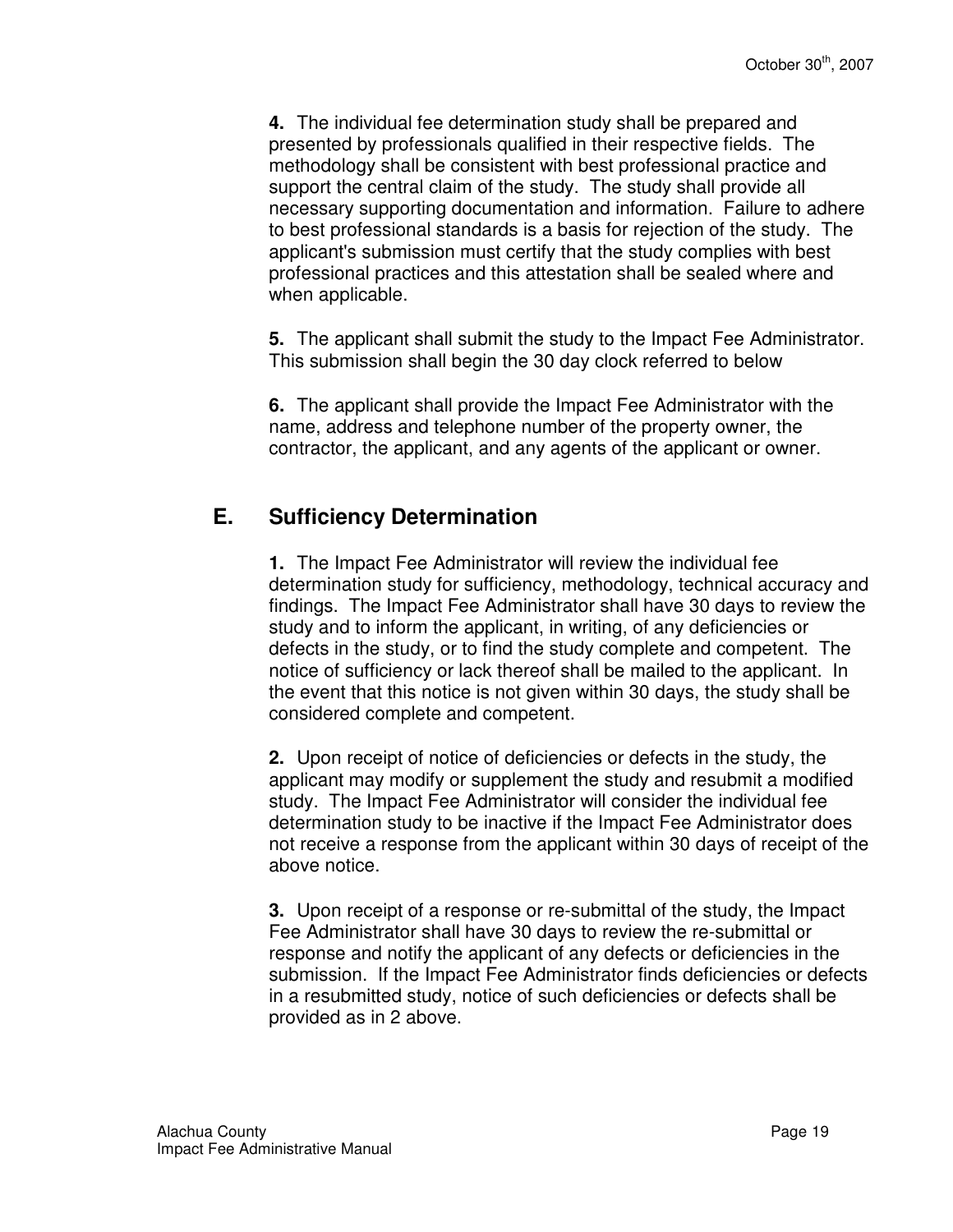#### **F. Determination of Fee**

The determination of the amount of the applicable impact fee shall be made by the Impact Fee Administrator based on his/her review of a competent and sufficient independent determination study prior to the approval of the final development order.

### **G. Effective Date**

The effective date for impact fees assessed by an individual fee determined shall be the date at which the individual fee determination study is found to be sufficient, or 30 days after submission if there is no finding with respect to sufficiency.

Any impact fees paid after the effective date that are in excess of the amount determined by the Impact Fee Administrator shall be refunded as an overpayment as established in Section VII, C. 1).

### **H. Notification of Feepayer and Appeal**

Within 30 days of the determination that the study is deemed competent and complete, the Impact Fee Administrator shall notify the feepayer in writing of the acceptance, conditional acceptance, or rejection of the request. If the feepayer disagrees with the findings of the Impact Fee Administrator, the feepayer may appeal the decision (see Chapter X).

## **I. Application for Permit**

It shall be the responsibility of the feepayer, at the time of application for a building permit or zoning or development order approval for uses that do not require building permits, to present the individually determined fee as approved by the Impact Fee Administrator so that the appropriate impact fee can be assessed.

A feepayer will have the option to submit an application for a building permit prior to final notification and acceptance of the individual fee determination provided that the application is accompanied by an agreement signed by the feepayer that acknowledge that the individual fee determination is pending and that the feepayer acknowledge that a certificate of occupancy will not be issued until all applicable impact fees are paid.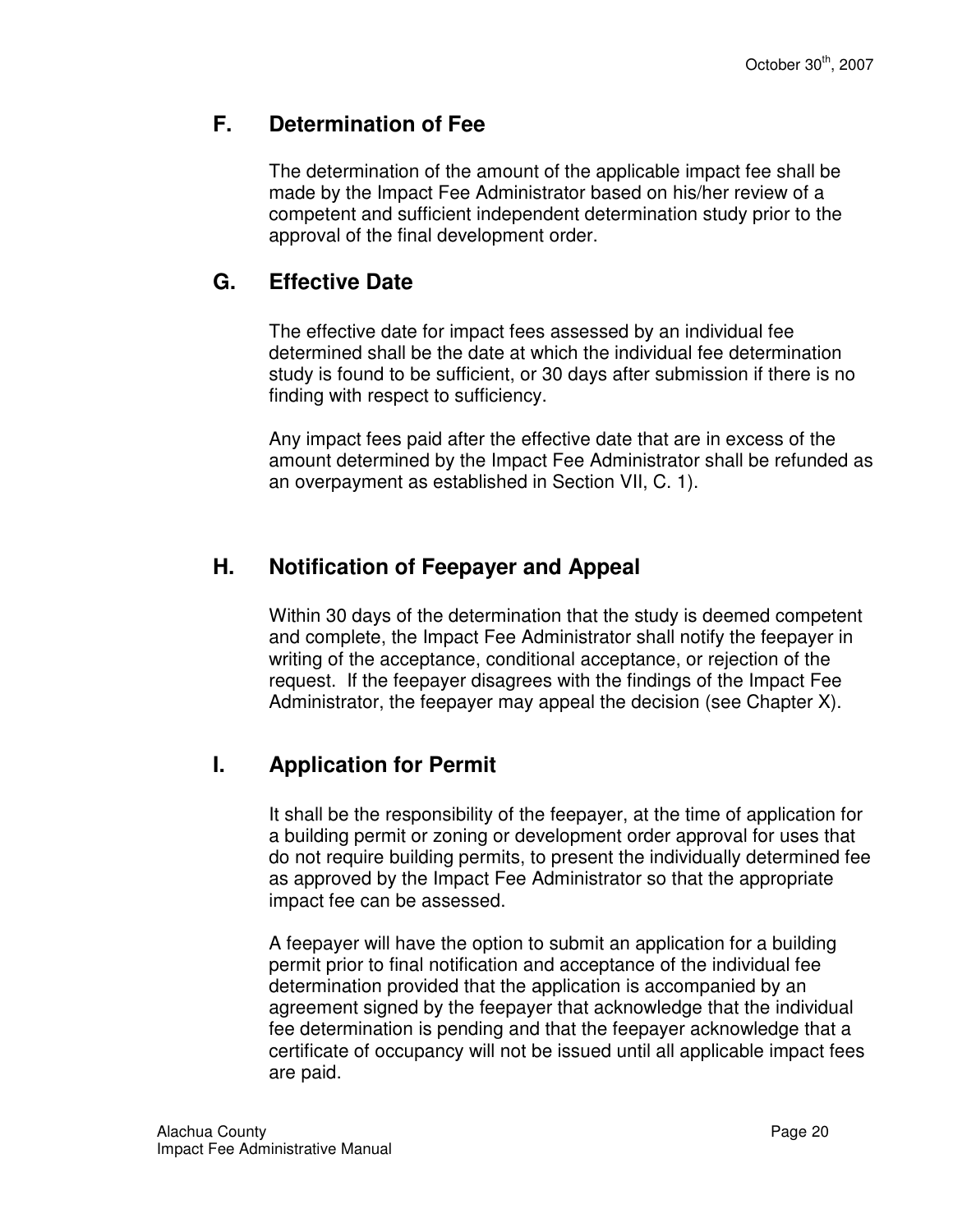# **V. COLLECTION AND DISPOSITION OF IMPACT FEE**

#### **A. Park and Recreation Impact Fees.**

**1. District.** There is a single Park and Recreation Development Impact Fee District Area, which is the entirety of the unincorporated area of Alachua County.

**2. Deposit of impact fees into trust funds.** All park and recreation impact fees collected shall be promptly transferred for deposit in the Park and Recreation Development Impact Fee Trust Fund to be held in a separate account until expended or encumbered in accord with this Administrative Manual and the Park and Recreation Development Impact Fee Ordinance.

#### **B. Transportation Impact Fees.**

**1. Districts**. There are three (3) Transportation Impact Fee Districts:

**a)** District 1 is that area of Alachua County lying north of SR 26 and west of SR 121.

**b)** District 2 is that area of Alachua County lying south of SR 26 and west of SR121.

**c)** District 3 is that area of Alachua County lying east of SR-121

**2.** Deposit of impact fees into trust funds. All transportation impact fees collected shall be properly identified and promptly transferred for deposit in the appropriate Transportation Impact Fee Trust Fund to be held in separate accounts until expended or encumbered in accord with this code and the Transportation Impact Fee Ordinance.

### **C. Fire Impact Fees.**

**1. District.** There is a single Fire Impact Fee District, which is the entirety of the unincorporated area of Alachua County.

**2. Deposit of impact fees into a trust fund.** All fire impact fees collected shall be properly identified and promptly transferred for deposit in the Fire Impact Fee Trust Fund to be held in a separate account until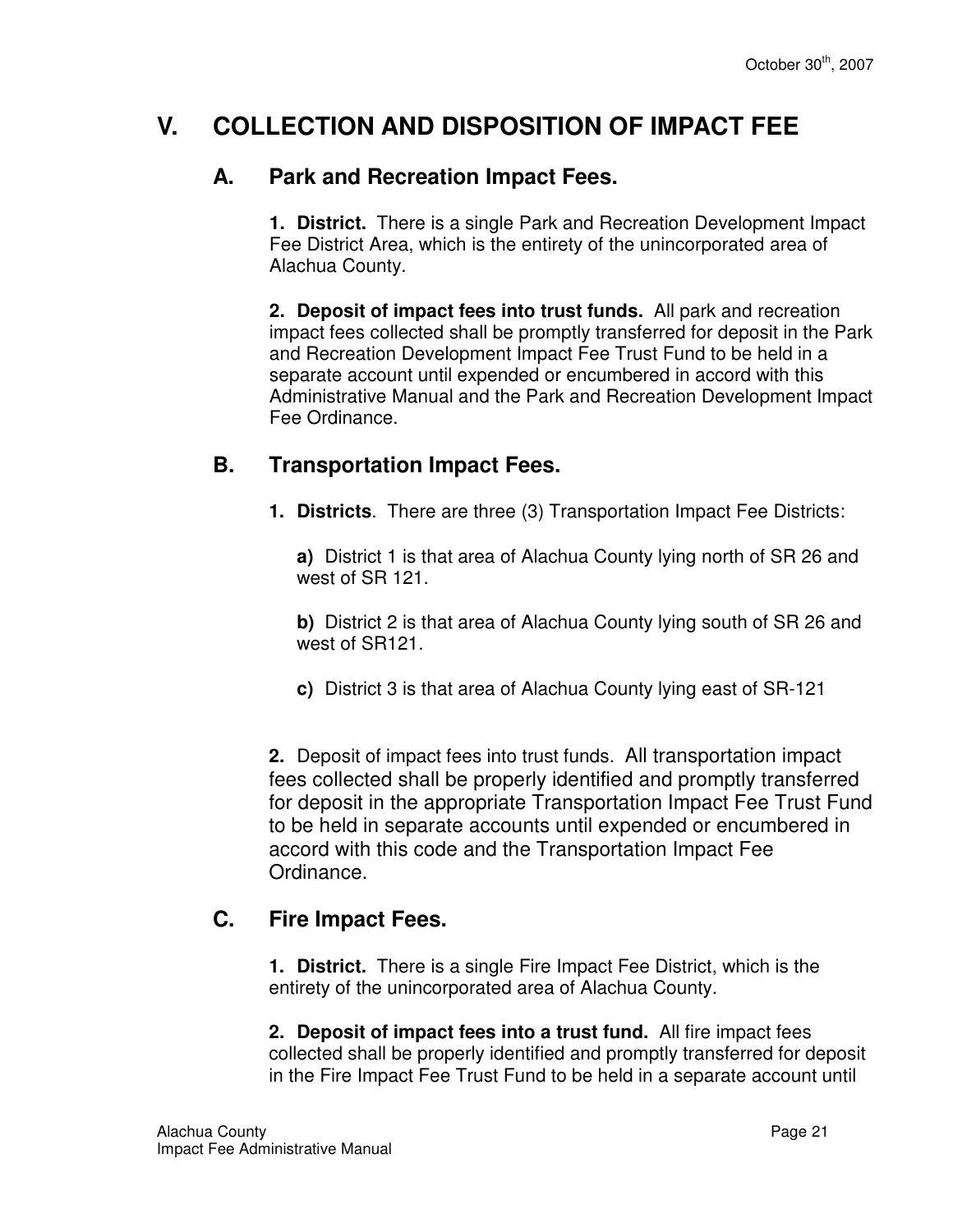expended or encumbered in accord with this Administrative Manual and the Fire Impact Fee Ordinance.

# **VI. USE OF IMPACT FEE FUNDS**

#### **A. Park and Recreation Impact Fees.**

**1.** Funds collected from park and recreation development impact fees shall be used solely for the purpose of acquiring and/or making capital improvements to park and recreation areas under the jurisdiction of Alachua County or the State of Florida, and shall not be used for maintenance or operations.

**2.** In the event that bonds or similar debt instruments are issued for advanced provision of capital facilities for which park and recreation development impact fees may be expended, park and recreation development impact fees may be used to pay debt service on such bonds or similar debt instruments to the extent that the facilities provided are of the type described in sub-paragraph 1 and 2 above.

**3.** At least once each fiscal period the Impact Fee Administrator shall present to the Board of County Commissioners an annual report of impact fees collected, credits provided, the total account balance for the Park Impact Fee Trust Fund, and projects under construction or completed.

**4.** The annual Capital Improvements Program shall clearly identify the amount of Park Impact Fees used for a project. Monies, including any accrued interest, not assigned to a project in any fiscal period shall be retained in the Park Impact Fee Trust Fund until the next fiscal period except as provided by the refund provisions of this ordinance.

**5.** Projects funded with Park Impact Fees shall be consistent with the Capital Improvements Element of the Comprehensive Plan. If a project is not in the Capital Improvements Element, then it shall be added during the next update of the Comprehensive Plan.

**6.** Projects funded with Park Impact Fees shall be consistent with the Parks Master Plan and the Alachua County Comprehensive Plan. If a project is not in the Parks Master Plan or the Alachua County Comprehensive Plan, then it shall be added during the next update of the Plan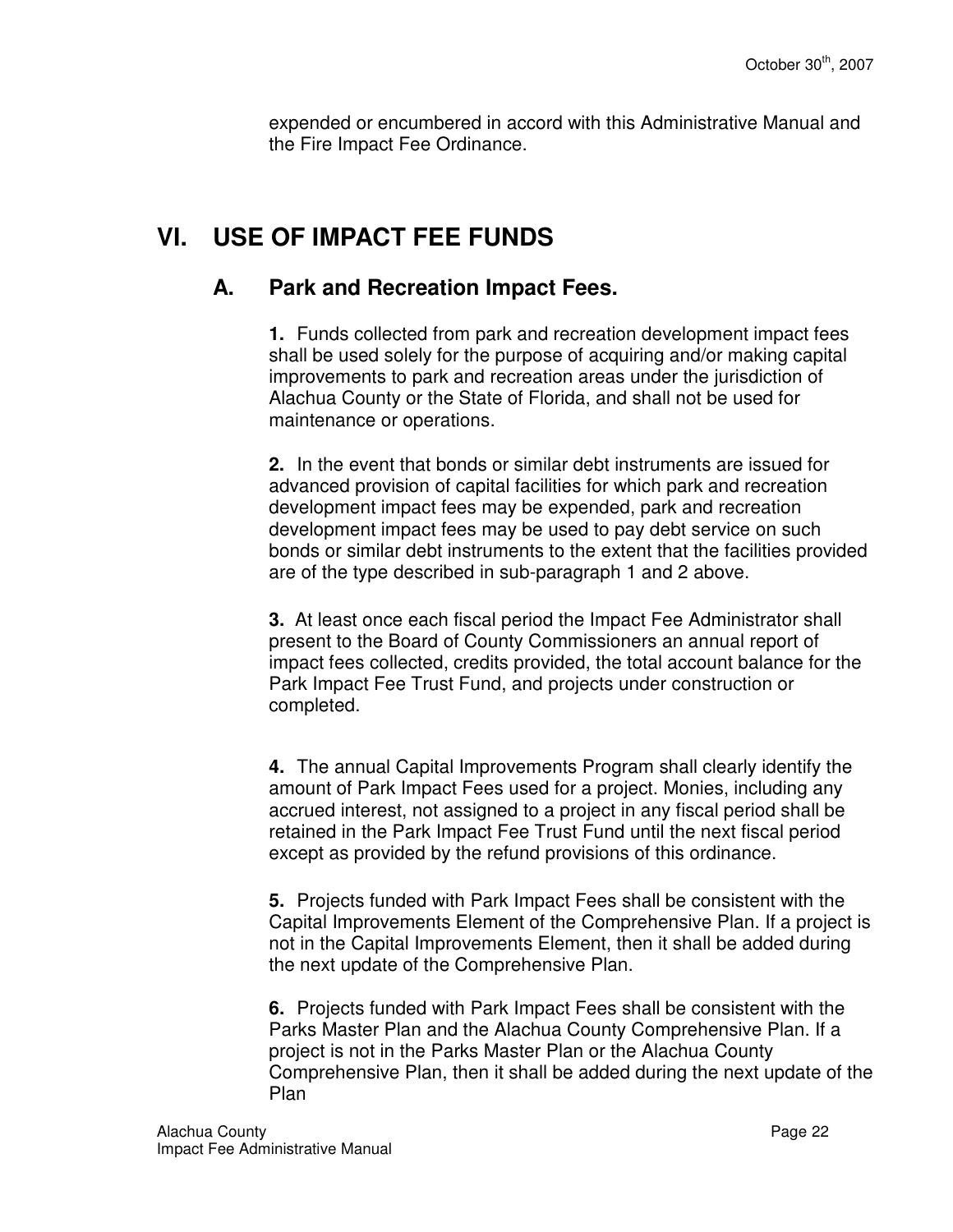- **7.** Funds may be used to provide refunds.
- **8.** Funds shall be considered expended on a first in, first out basis

#### **B. Transportation Impact Fees.**

**1.** Funds collected from transportation impact fees shall be used solely for the purpose of acquiring and/or making capital improvements to transportation facilities under the jurisdiction of Alachua County or the State of Florida, and shall not be used for maintenance or operations.

**2.** Funds shall be used exclusively for acquisitions, expansions, or capital improvements within the Transportation Impact Fee District from which the funds were collected.

**3.** In the event that bonds or similar debt instruments are issued for advanced provision of capital facilities for which transportation impact fees may be expended, transportation impact fees may be used to pay debt service on such bonds or similar debt instruments to the extent that the facilities provided are of the type described in sub-paragraphs 1 and 2 above.

**4.** At least once each fiscal period the Impact Fee Administrator shall present to the Board of County Commissioners an annual report of impact fees collected, credits provided, the total account balance for each Transportation Impact Fee Trust Fund, and projects under construction or completed.

**5.** The annual Capital Improvements Program shall clearly identify the amount of Transportation Impact Fees used for a project. Monies, including any accrued interest, not assigned to a project in any fiscal period shall be retained in the same Transportation Impact Fee Trust Funds until the next fiscal period except as provided by the refund provisions of this ordinance.

**6.** Projects funded with Transportation Impact Fees shall be consistent with the Capital Improvements Element of the Comprehensive Plan. If a project is not in the Capital Improvements Element, then it shall be added during the next update of the Comprehensive Plan.

- **7.** Funds may be used to provide refunds.
- **8.** Funds shall be considered expended on a first in, first out basis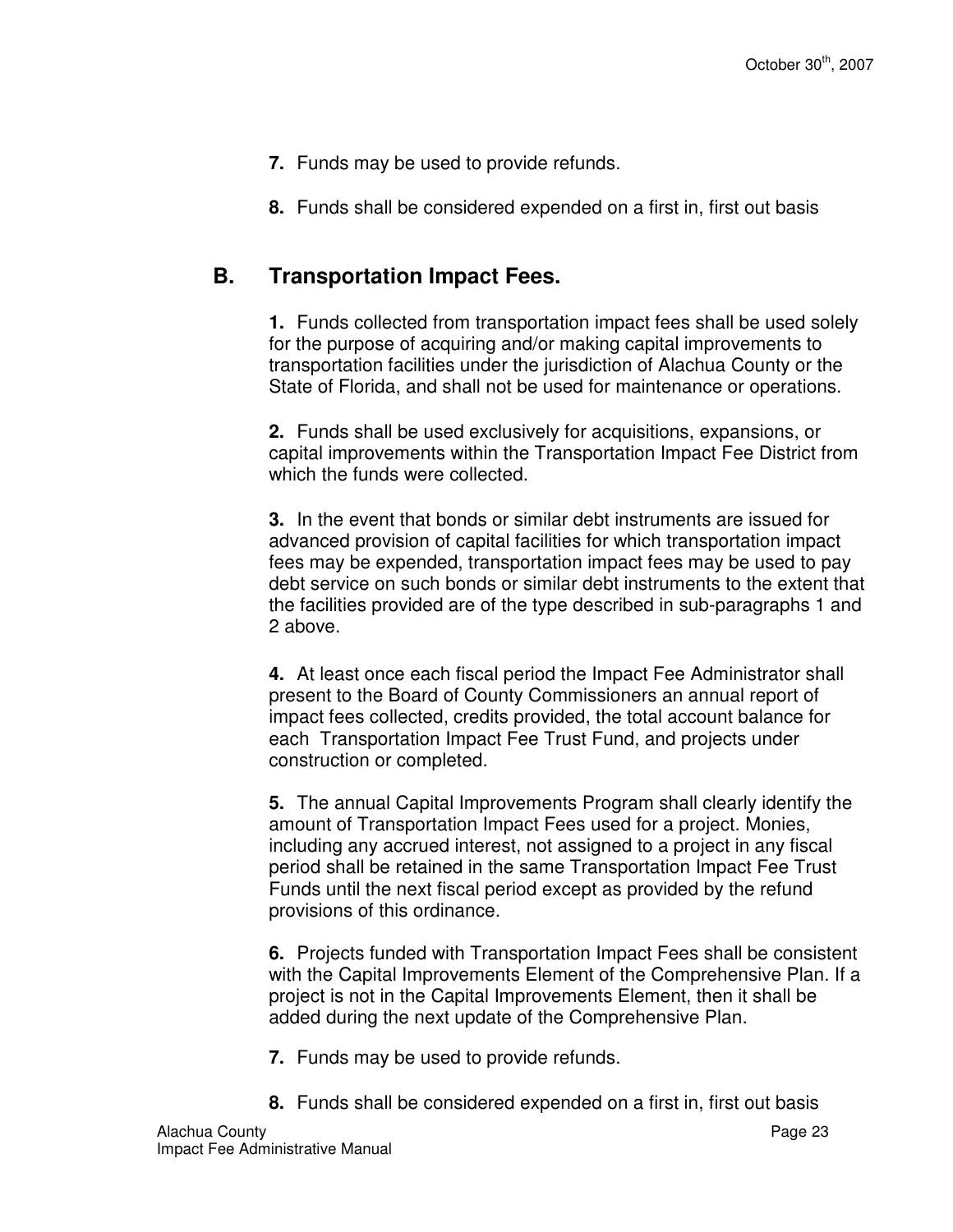#### **C. Fire Impact Fees.**

**1.** Funds collected from fire impact fees shall be used solely for the purpose of acquiring and/or making capital improvements to fire protection and suppression facilities and equipment under the jurisdiction of Alachua County or the State of Florida, and shall not be used for maintenance or operations.

**2.** In the event that bonds or similar debt instruments are issued for advanced provision of capital facilities for which fire development impact fees may be expended, fire impact fees may be used to pay debt service on such bonds or similar debt instruments to the extent that the facilities provided are of the type described in sub-paragraph 1 above.

**3.** At least once each fiscal period the Impact Fee Administrator shall present to the Board of County Commissioners an annual report of impact fees collected, credits provided, the total account balance for the Park Impact Fee Trust Fund, and projects under construction or completed.

**4.** The annual Capital Improvements Program shall clearly identify the amount of Transportation Impact Fees used for a project. Monies, including any accrued interest, not assigned to a project in any fiscal period shall be retained in the Fire Protection Impact Fee Trust Fund until the next fiscal period except as provided by the refund provisions of this ordinance

**5.** Funds may be used to provide refunds.

**6.** Funds shall be considered expended on a first in, first out basis

**7.** Projects funded with Fire Impact Fees shall be consistent with the Capital Improvements Element of the Comprehensive Plan. If a project is not in the Capital Improvements Element, then it shall be added during the next update of the Comprehensive Plan.

**8.** Projects funded with Fire Impact Fees shall be consistent with the adopted Fire / Emergency Medical Services Master Plan and the Alachua County Comprehensive Plan. If a project is not in the Fire / Emergency Medical Services Master Plan or the Alachua County Comprehensive Plan, then it shall be added during the next update of the Plan.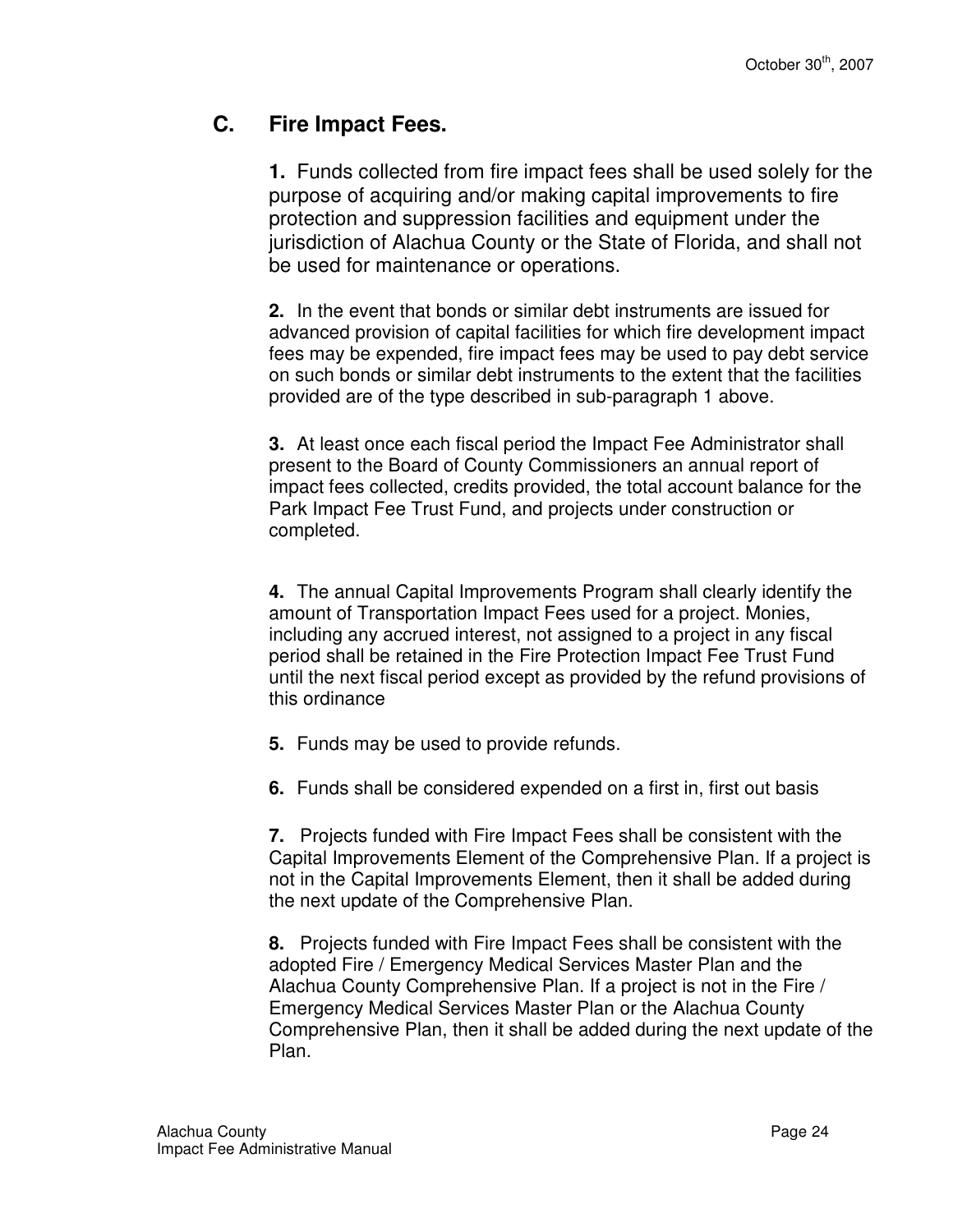# **VII. REFUNDS**

#### **A. Unexpended Within 6 Years.**

Any funds within impact fee trust funds not expended or encumbered by the end of the calendar quarter immediately following 6 years from the date the relevant impact fee was paid shall be considered refundable upon application of the feepayer or his/her successor in interest. Contracts or agreements obligating Alachua County impact fees shall be considered to be encumbrances.

**1.** Before issuance of a refund can be authorized pursuant to this section, the feepayer or his/her successor in interest shall submit a written request for refund to the Impact Fee Administrator. This request must be submitted within 180 days of the time such refund becomes payable under this section. All rights to a refund shall be deemed waived if requests are not timely received.

**2.** In applying for the refund, it shall be the applicant's responsibility to furnish, as required by the Impact Fee Administrator, all materials and information necessary to validate proof of payment by the feepayer or his/her predecessor in interest, the date and amount paid, and the permit issued as a result of that payment. The Impact Fee Administrator shall verify whether the impact fee is refundable and if so, process the applicant's request.

**3.** Any impact fee to be refunded under this section shall be returned to the applicant with interest at the rate of three percent (3%) per annum on the unused or excess balance.

### **B. Improper Fee Amount**

A refund, without interest, will be made if it is determined by the Impact Fee Administrator that an overpayment of impact fees has occurred.

## **VIII. EXEMPTIONS**

### **A. Must Be Claimed by Feepayers**

An exemption must be claimed by the feepayer at the time of application for a building permit. Any exemption not so claimed shall be deemed waived by the feepayer.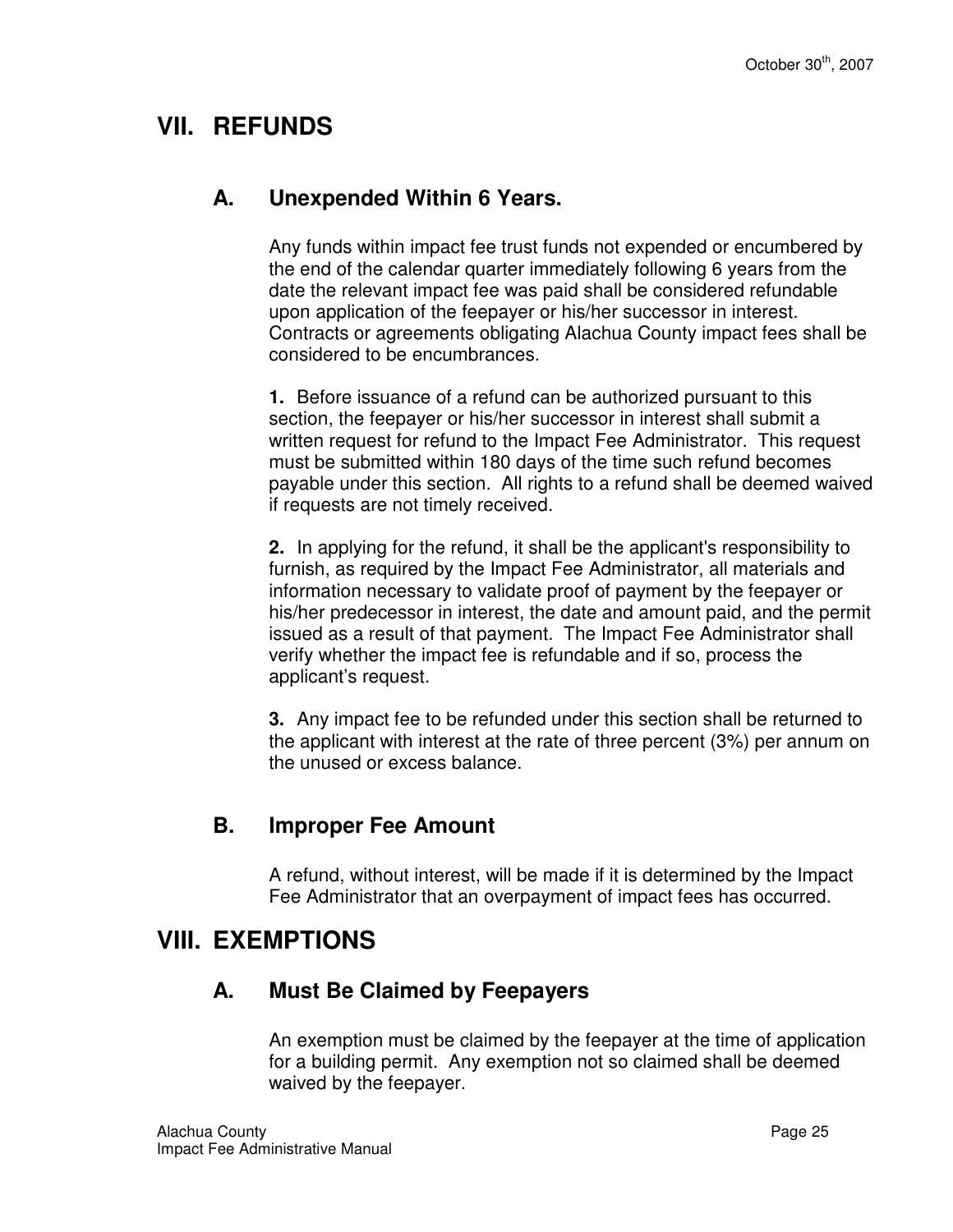#### **B. Total Exemptions**

**1.** The following shall be exempted from payment of all Impact Fees:

**a)** Alterations or expansion of an existing residential building where no additional residential rooms are created. The addition or expansion of a bathroom, kitchen, laundry or storage room, where no additional residential rooms are created shall be exempt.

**b)** Alterations or expansion of an existing non-residential building where the use is not changed and where no additional vehicular trips will be produced.

**c)** The area of non-residential buildings under roof or canopy utilized for drop-off, loading or unloading, entranceways, pedestrian circulation and access, or for employee break areas.

**d)** The construction of a new building or structure which will not produce additional vehicular trips.

**e)** The construction of accessory or auxiliary buildings or structures which will not be occupied by residents, employees or customers will be exempt from the requirement to pay park and recreation and fire impact fees and will be exempt from transportation impact fees provided such accessory or auxiliary building will not produce additional vehicular trips over and above that produced by or attracted to the principal building or use of land.

**f)** The replacement of a lawfully permitted building, mobile home, recreational vehicle, trailer or structure with a new unit, building or structure of the same type, use and size. If the existing unit, building, or structure is torn down, destroyed by fire or other natural disaster, or otherwise eliminated or moved off the site, or if the original structure is converted to a utility building, garage, or other nonresidential or non-commercial use the replacement structure will be exempt from the payment of impact fees. The permit applicant shall document such replacement.

**g)** A permit which does not result in any additional impact within Alachua County will be exempt from the requirement to pay park and recreation or transportation impact fees.

**2.** In applying for the above mentioned exemptions, it shall be the applicant's responsibility to furnish, as required by the Impact Fee Administrator, some of the materials and information necessary to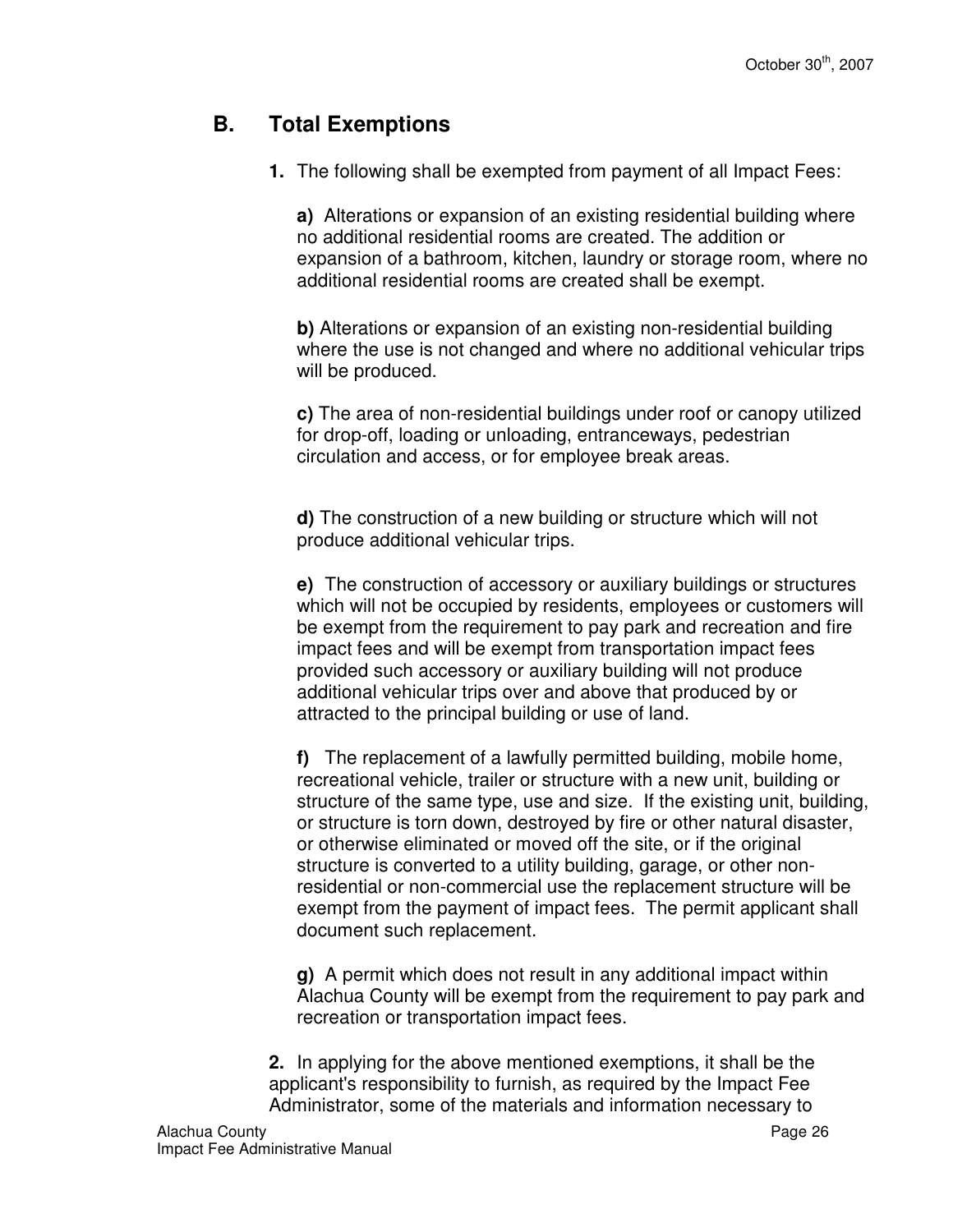validate the exemption which may include, but are not limited to, the following:

- **a)** Old and new construction plans,
- **b)** Official Certificate of Occupancy and use records,
- **c)** Statements from owner stating past and proposed land use,
- **d)** Utility bills or receipts and
- **e)** Tax records.

#### **C. Exemptions Based on Error or Misrepresentation**

Exemptions from payment of an impact fee based on error or misrepresentation shall be subject to the provisions found in part III.B.2 of this Administrative Manual.

#### **D. Exemptions for Vested Building Permit Applications**

Applicants for building permits must meet the following requirements in order to obtain and maintain an exemption from the payment of impact fees:

**1. Complete Application For Permit Allowing Construction of a Building, Mobile Home Installation or Recreational Vehicle Installation.** The applicant must submit to the Impact Fee Administrator a completed application form with all necessary attachments, forms, and plans to meet the following requirements:

**a)** Applications for residential building permits must meet all of the requirements of the items listed on the "Impact Fee Calculation Form," Attachment B.

**b)** Applications for permits for mobile home installation must meet all of the requirements of the items identified on the "Impact Fee Calculation Form," Attachment B.

**c)** Applications for permit for recreational vehicle installation must meet all of the requirements of the items identified on the "Impact Fee Calculation Form," Attachment B.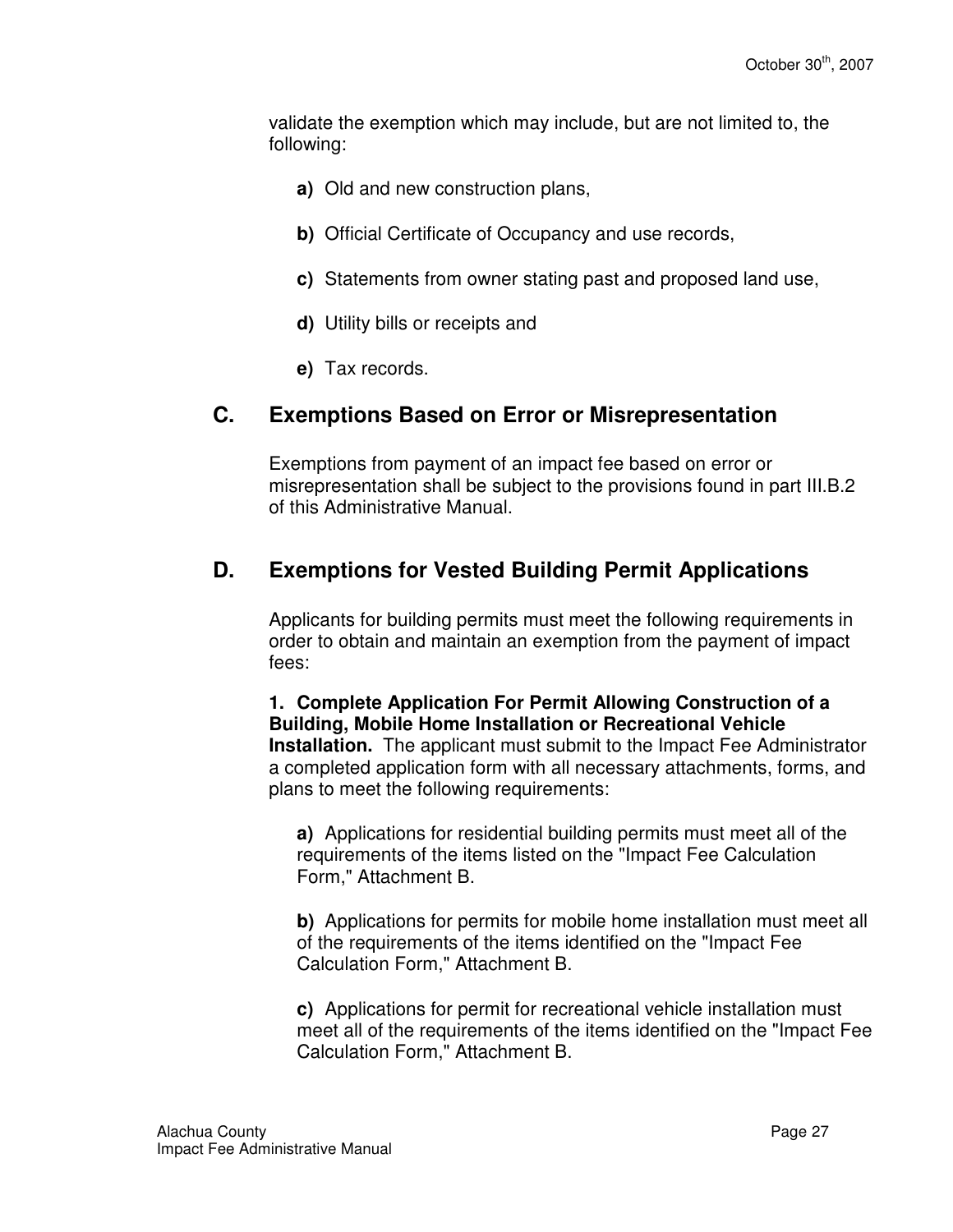**d)** Applications for non-residential building permits must meet all of the items identified on the "Impact Fee Calculation Form," Attachment B.

**2.** The Building Permit application form must have been reviewed and assigned an application number by the Growth Management Department/Building Division. In addition, the date and time stamped by the Department of Building on the application form must be prior to the effective date of the ordinance.

**3.** Applicants whose requests for exemptions from impact fees are rejected may appeal the decision. See part XI of this Administrative Manual.

# **IX. CREDITS**

## **A. General Conditions**

Generally, an applicant may obtain credit for up to 100% of impact fees otherwise due or to become due by offering to dedicate land and/or construct improvements for County approved projects. Applicants should file an "Impact Fee Credit Application," Attachment C. Any claim for credit must be made no later than the time of application for a building permit. Any claim not so made shall be deemed waived.

**1.** Credits may be available for:

**a) Voluntary and Required Improvements**. If a voluntary and/or required improvement meets a Alachua County identified public park or recreation, transportation or fire protection need, then credit may be given pursuant to this Chapter of this Administrative Manual; no credit shall be given for improvements or land dedications that do not serve a public park or recreation, public transportation or public fire protection need. An applicant may, however, obtain a credit for up to 50% of the Park and Recreation Impact Fee for private recreational facilities as provided in IX.C below.

**b) Required Improvements**. All mandatory or required dedications of park or recreation, transportation or fire protection improvements made by a feepayer, subsequent to the effective date of the appropriate impact fee ordinance, except for improvements not in the Capital Improvement Element of Alachua County's Comprehensive Plan, shall be credited on a pro rata basis against impact fees otherwise due or to become due for the development that prompted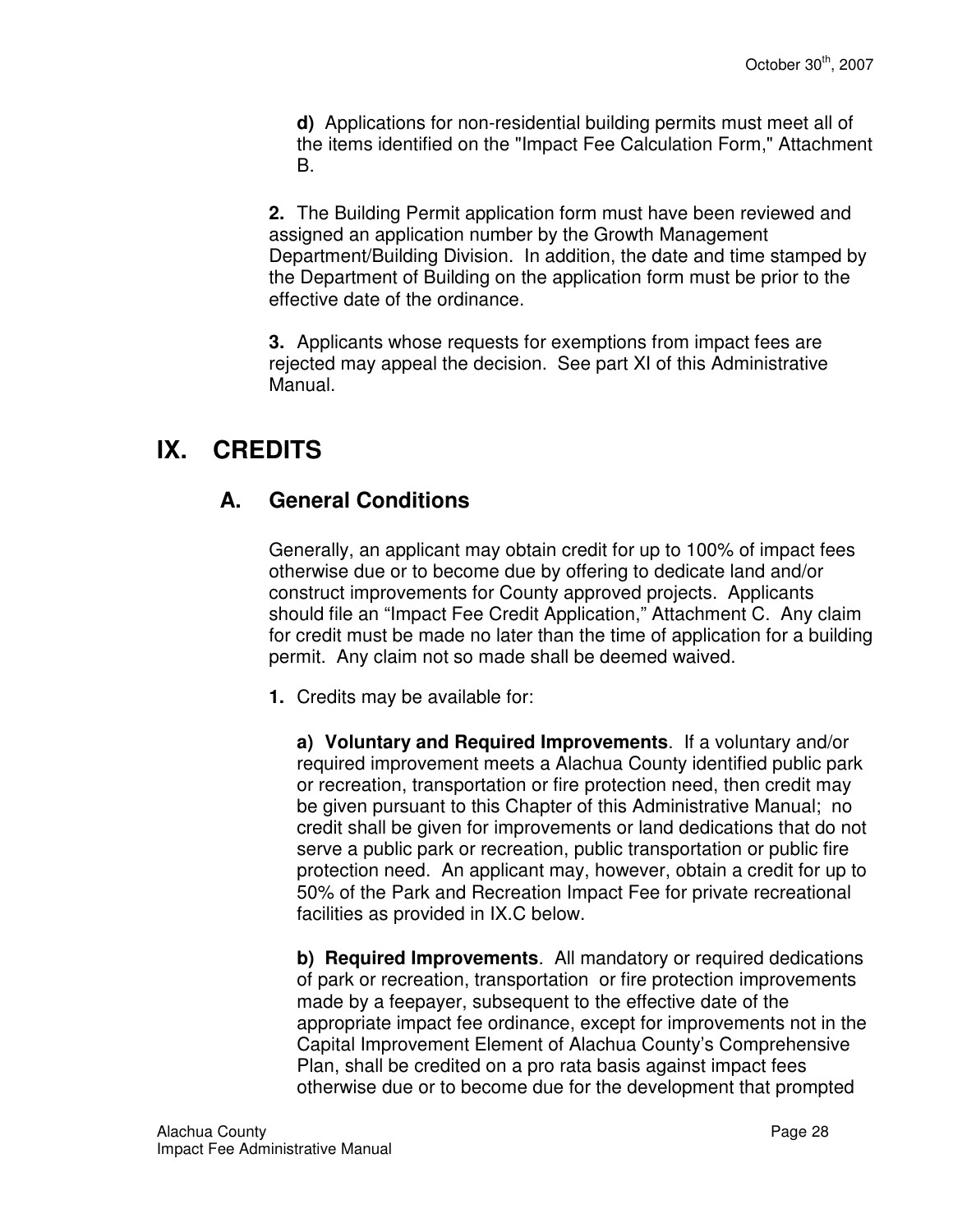the County to require such dedications or improvements, except as set forth below.

- **c)** No credit shall be given for:
	- **1)** Private recreational facilities except as provided in IX.C below;
	- **2)** Private transportation facilities or services;
	- **3)** Private fire protection or suppression facilities or services;

**4)** Improvements which do not meet County or state design standards, whichever is applicable;

**5)** Improvements or land dedications that are not in the adopted Capital Improvement Element of Alachua County's Comprehensive Plan;

**6)** Transportation Improvements deemed to be site related improvements or pursuant to Alachua County Impact Fee Ordinances; or

**7)** Improvements or land dedications for which compensation has previously been given by a governmental body.

**d)** Construction of roadways that provide site related access and are identified on the Comprehensive Plan Future Traffic Circulation Map shall be eligible for transportation impact fee credit for the excess capacity provided. The roadway shall be constructed along the entire property boundary consistent with the Future Traffic Circulation Map in order to be eligible for the Credit.

**e)** All roadway projects and ROW dedication where Transportation Impact Fee Credits is provided shall be consistent with the Transportation Mobility and Capital Improvement Elements of the Comprehensive Plan. If a roadway project or the ROW to be dedicated is not in the Transportation Mobility and Capital Improvement Elements, then it shall be added during the next update of the Comprehensive Plan.

**f)** Credit shall be provided for the payment of a proportionate fairshare contribution made to Alachua County or the Florida Department of Transportation for facilities within unincorporated Alachua County that are classified as either collector or arterial per the Transportation Mobility Element of the Comprehensive Plan. For facilities not identified in the Comprehensive Plan, Credit may still be provided if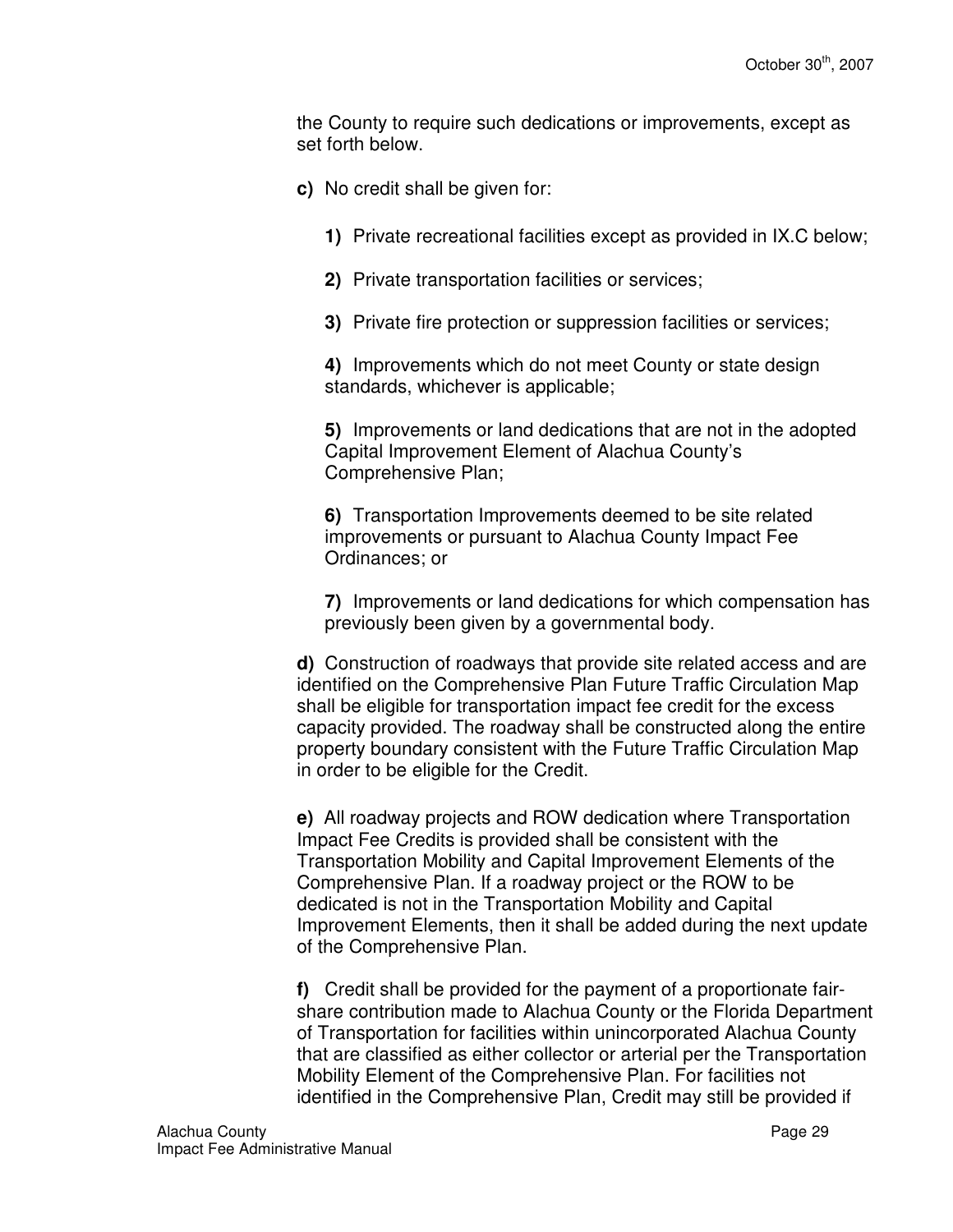the Alachua County Board of County Commissioners agrees to add the facility to the Transportation Mobility Element during the next update of the Comprehensive Plan.

**g)** The authority to determine credit lies exclusively with Alachua County.

#### **B. General Documentation and Procedures**

An offer to make capital improvements or dedicate land in lieu of paying impact fees shall be made in an application filed with the Impact Fee Administrator identifying the capital improvements and/or land dedications for which credits are requested. If Alachua County accepts such an offer, the credit shall be determined and provided in the following manner:

**1. Amount of credit requested**. The applicant shall specify the dollar amount of the credit requested. The costs claimed by the applicant as the basis for the credit requested shall be no more than fair market value as determined by the Impact Fee Administrator.

**2. Documentation.** It is the obligation of the applicant to submit written determination, to the satisfaction of the Impact Fee Administrator, that supports the amount of the credit requested and indicates the basis on which the amount requested was calculated. An applicant claiming credit for eligible capital improvements and/or land dedication shall provide the following information to the Impact Fee Administrator during development review and prior to application for final development plan approval, except for those projects approved prior to March 28, 2005:

**a) Construction of Capital Improvements.** The credit applicant shall submit a project description in sufficient detail and with cost estimates prepared by qualified professionals, to allow the Impact Fee Administrator to verify these cost estimates.Submissions shall include:

**(1)** Invoices or other appropriate documents delineating costs claimed as a basis for the requested credit, and

**(2)** The method of attribution of any general costs to the improvement for which credit is requested.

**(3)** In no case shall the cost for design, engineering, contingencies and overhead constitute more than 15% of the credit granted.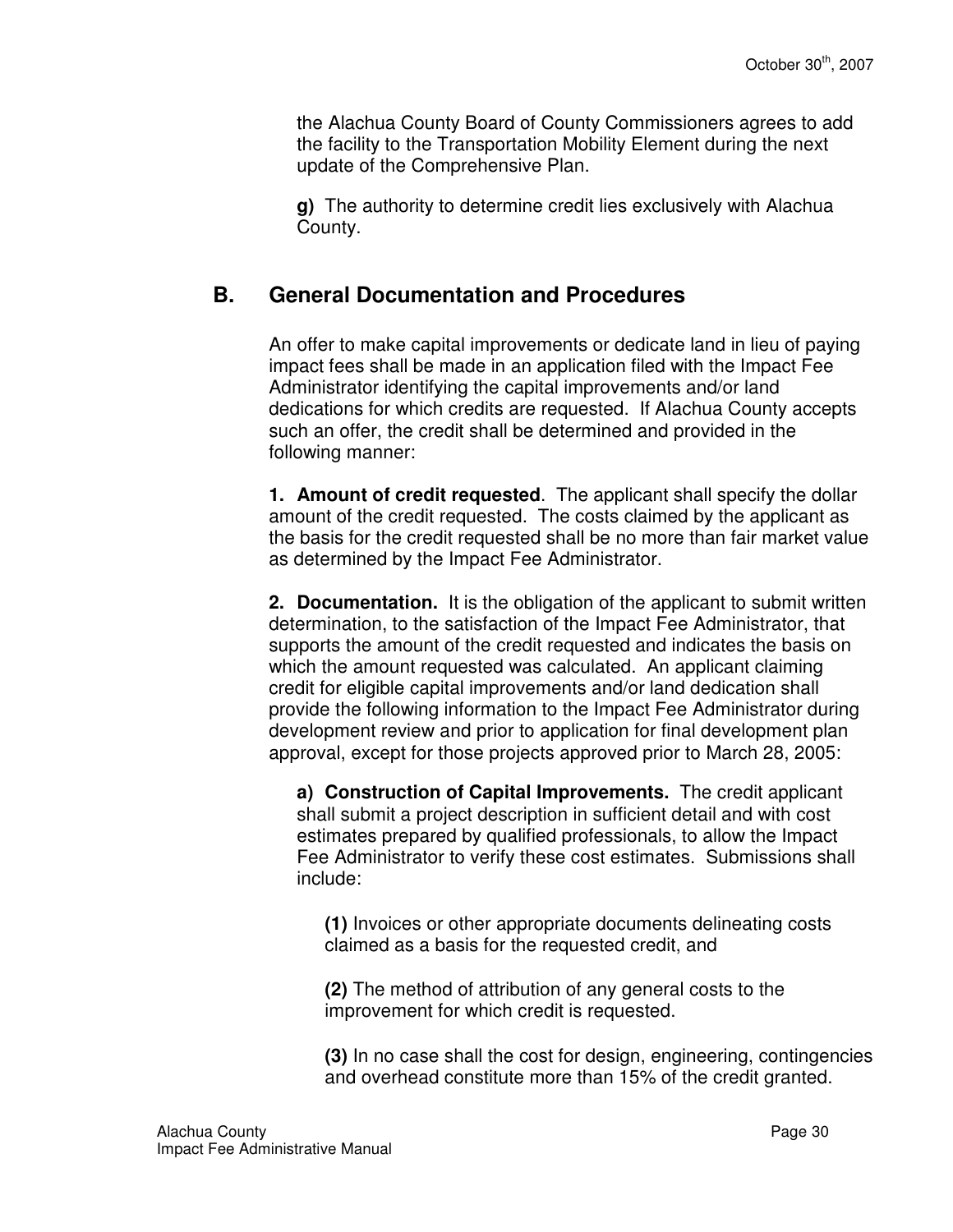**b) Land Dedication**. When a person requests credit for land dedication for approved improvements, he/she shall present:

**(1)** An executed document which properly conveys the property interest. The document must be approved by or prepared by the County Attorney.

**(2)** A title opinion written by a licensed State of Florida attorney and rendered within thirty (30) days of submission thereof, the content of which is satisfactory to the County Attorney and verifying that the proffered deed will convey unencumbered title to the appropriate entity;

**(3)** A certified copy of the most recent assessment of the property for tax purposes;

**(4)** Applicants may submit property appraisals if they are prepared by qualified professionals. In preparing their reports, appraisers shall value the land in the following manner:

**(a)** If the dedication is made pursuant to a condition of zoning approval and the zoning condition does not specifically prescribe otherwise, the land shall be valued based upon the zoning of the land as it existed prior to the zoning approval which contains the condition of dedication;

**(b)** Otherwise, appraisers shall value the land at its then current zoning and without any enhanced value which could be attributed to improvements on adjacent lands.

**3. Determination of Credit.** The Impact Fee Administrator shall determine the credit for facility construction or land dedication. This determination shall be based upon either the cost estimates provided by the applicant or upon alternative engineering criteria, construction cost estimates, or property appraisals through the use of the methodology described in the relevant ordinance, if the Impact Fee Administrator determines that such estimates submitted by the applicant are either unreliable or inaccurate.

**a)** In determining credits the Impact Fee Administrator shall base credits for the dedication of land on the following values:

**(1)** 120% of the most recent assessed value by Alachua County for purposes of property taxation; or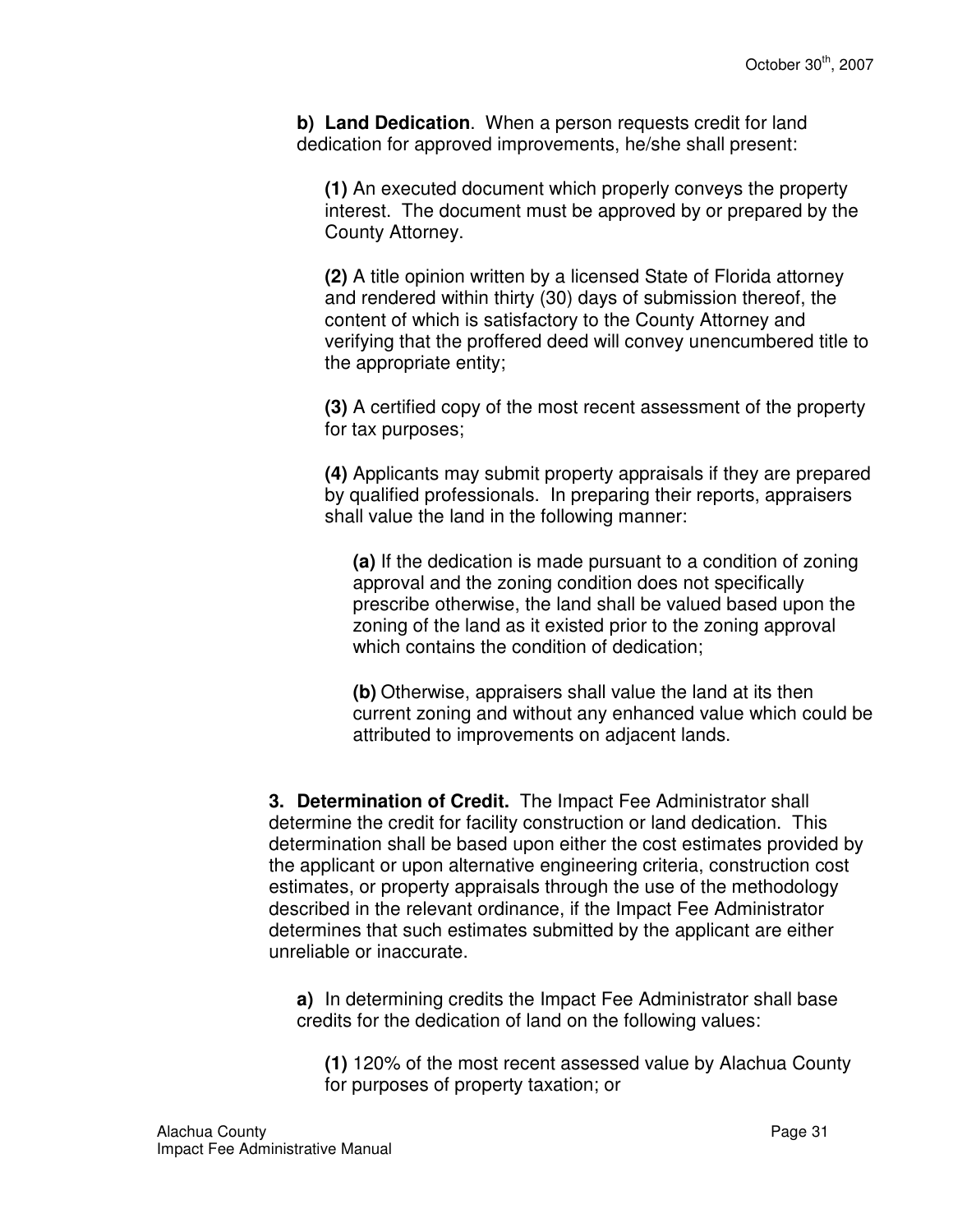**(2)** At the option of the applicant, by fair market value established by appraisers acceptable to the County.

**b)** The written determination by the Impact Fee Administrator shall include the following:

**(1)** Whether the credit may be used to pay park and recreation impact fees, transportation impact fees or fire impact fees;

**(2)** The dollar amount of the credit;

**(3)** The reason for the credit; and

**(4)** The legal description or other adequate description of the project or development to which the credit may be applied.

**c)** The applicant must sign and date a duplicate copy of such letter or certificate indicating his/her agreement to the terms of the letter or certificate and return such signed document to the Impact Fee Administrator before credit will be given. If the applicant fails to sign, date, and return such document within 30 days, the Impact Fee Administrator will consider the credit application to be inactive.

**d)** No increase in the amount of approved credit will be authorized unless it is determined during actual construction of the agreed-to improvements that change orders are to be made incurring additional expense for items that are necessary and are not shown on the approved plans and estimates previously furnished to the Impact Fee Administrator. It shall be the feepayer's responsibility to obtain prior approval from the Impact Fee Administrator before all such change orders are made. All requests for an increase of the approved credit shall include all documentation required by the Impact Fee Administrator.

**4. Credit for Construction.** Except as provided in 5.c) below, credit against impact fees otherwise due will not be provided until:

**a)** The construction is completed and accepted by the County or the State, whichever is applicable.

**b)** A suitable performance, maintenance or warranty bond or irrevocable letter of credit, as may be required by the Impact Fee Administrator consistent with the provisions of Section III.B.3 is submitted to and approved by Alachua County Attorney; or

Alachua County Page 32 **c)** In the case of 4.e below, upon completion of the agreed-to construction improvements and upon acceptance by the appropriate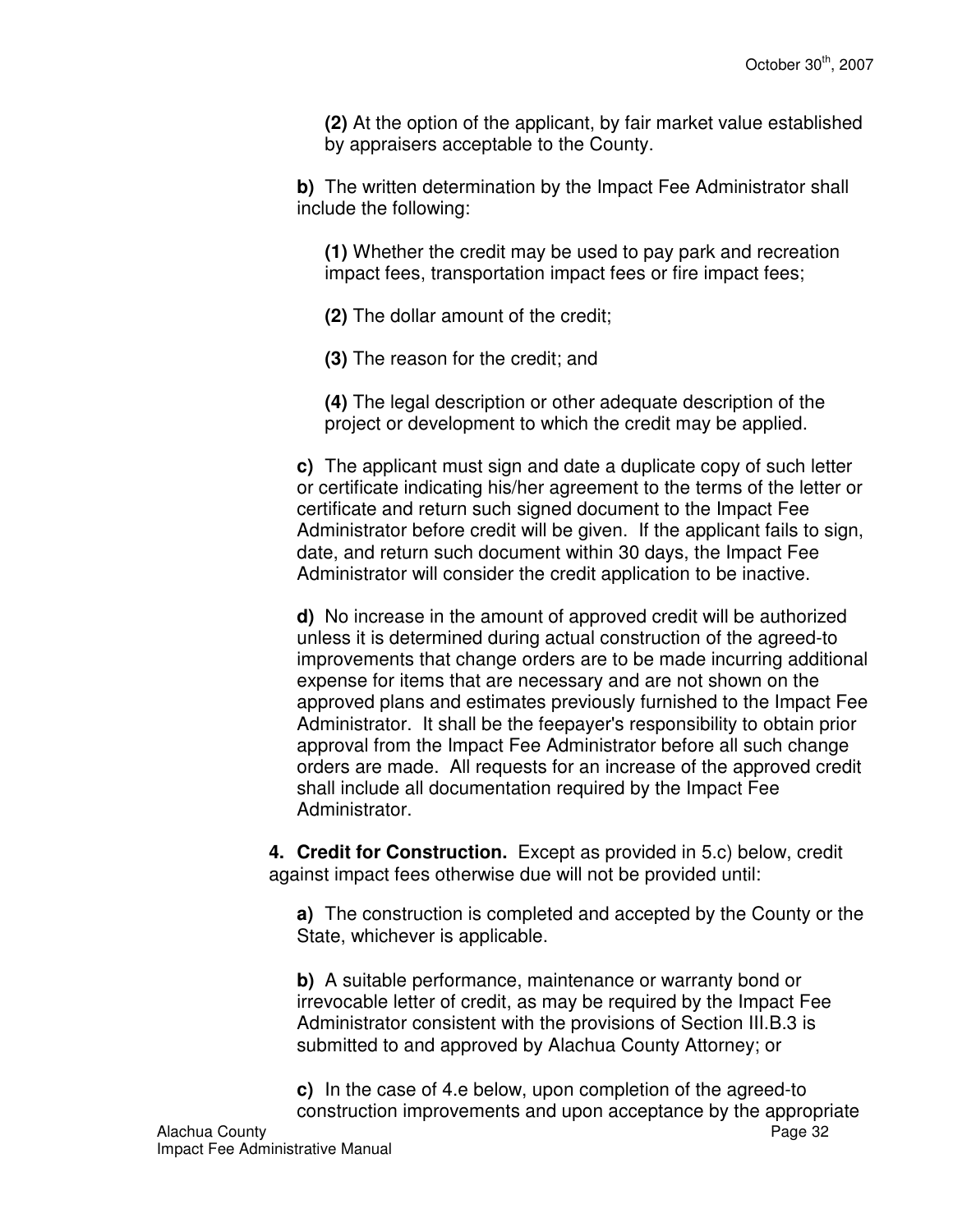governmental authority pursuant to 4.a above, the Bond may be reduced to an amount and a time period as provided for by the County to cover a maintenance period for the improvements.

**d)** All design, construction, inspection, testing, bonding and acceptance procedures are in strict compliance with the then current County ordinances and policies of the County or other governmental agency, as they may be applicable.

**e)** Credit may be provided before completion of specified improvements if the feepayer posts security as determined necessary by the County Attorney and as provided below for the costs of such construction. Security in the form of a performance, maintenance or warranty bond or agreement, irrevocable letter of credit or escrow agreement (hereinafter referred to as the Bond) shall be posted with the County in an amount determined by the Impact Fee Administrator equal to 110% of the full cost of construction. The Bond shall be automatically renewable. In the event of cancellation of the Bond, notice of intent to cancel or not to renew must be given to the Impact Fee Administrator not later than 60 days prior to the renewal date. In such event of a notice to cancel or of intent not to renew, the Impact Fee Administrator shall be entitled to declare a default and collect the full amount of the Bond.

**(1)** If the construction project will not be completed within one (1) year of the acceptance by the Impact Fee Administrator of the offer to construct improvements, the amount of the security shall be increased by 10% compounded, for each year of the life of the security. The security instrument shall be reviewed and approved by the County Attorney prior to acceptance of the security instrument by the County.

**(2)** In the event that: (1) the County receives notification from the principal (guarantor) that the bond is being canceled before all agreed-to improvements have been completed and accepted by the appropriate governmental body; or (2) the County determines that terms of the agreement for construction as set forth in the Bond agreement are not being complied with, then the County shall, in accordance with the Bond agreement, default the Bond and collect the full amount of the Bond to be used for completion of the agreed-to improvements and other expenses. If the cost incurred by the County to complete the said improvements exceeds the amount received from the defaulted Bond, the County shall seek to recover their loss under the provisions of part III.B.2 of this Administrative Manual.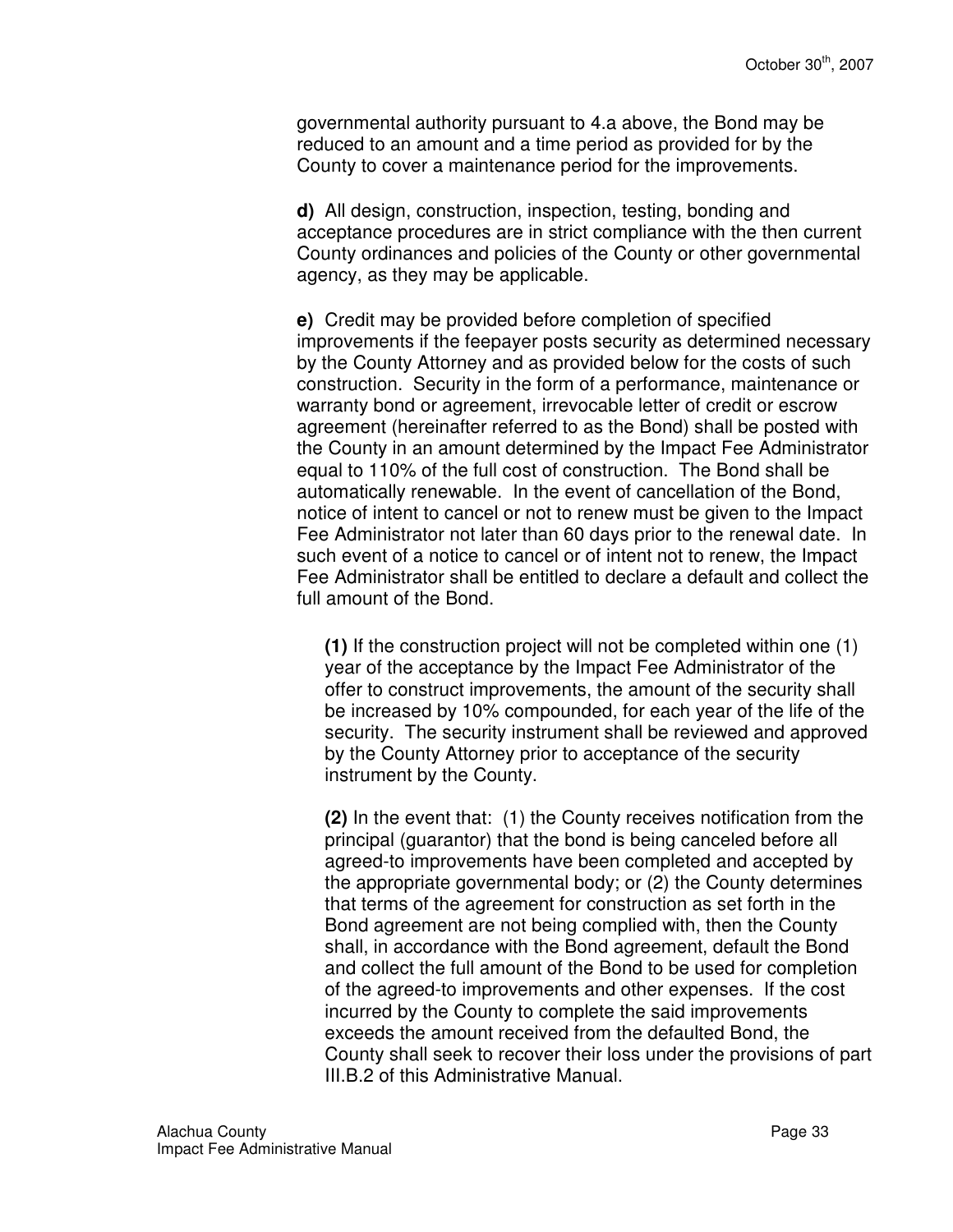**5. Credit for Land Dedication.** Credits for land dedication shall be created when the following procedures have been completed to the satisfaction of the Impact Fee Administrator and the County Attorney and the title to said land has been accepted by the appropriate governmental body and recorded in the Official Records of Alachua County:

**a)** The delivery to the appropriate governmental body of a deed, approved or prepared by the County Attorney, with sufficient funds to pay all costs of transfer of title including recording.

**b)** The escrow of taxes for the parcel being conveyed for the current year, or the payment of said taxes for the year, prorated as of the date of closing.

**c)** A title opinion, acceptable to the County Attorney, subsequent to recording of the deed and escrow of taxes.

**6. Transferability of Credits**. Impact fee credits shall not be transferable from one project or development to another.

**7. Withdrawal of offer by Applicant**. Any person who offers land and/or improvements in exchange for credits may withdraw the offer of dedication at any time prior to the transfer of legal title to the land or improvements in question and pay the full impact fees required by the appropriate impact fee ordinance.

**8. Credits Claimed**. Feepayers claiming credits shall submit sufficient documentation to permit the Impact Fee Administrator to determine whether such credits claimed are due and in what amount

**9. Cancellation of Credit**. Once used, credits shall be canceled and shall not be re-established. Impact fees paid by credit shall run with the land.

## **C. Credit for Private Recreation Facilities.**

An applicant may apply for credit against park and recreation impact fees otherwise due for private recreation improvements by filing a "Parks and Recreation Application for Impact Fee Credit for Private Recreation Facilities," Attachment D. In no circumstance shall credit for private recreation facilities exceed 50% of the park and recreation impact fees otherwise due.

**1.** The private recreation facilities for which credit is sought must be constructed or deed-restricted or otherwise set aside for recreational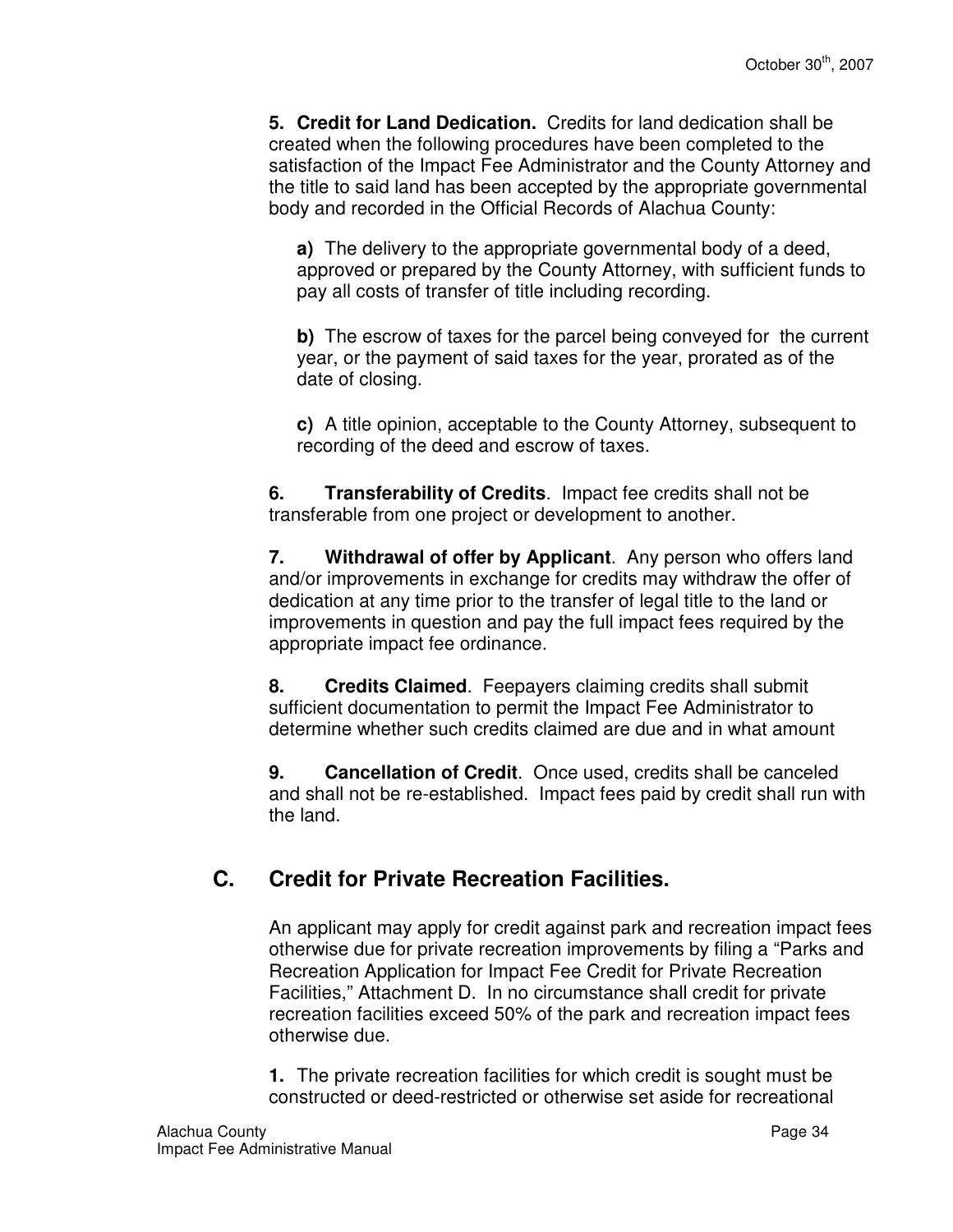purposes to serve the same purposes set forth for public parks in the Alachua County Comprehensive Plan.

**2.** An applicant wishing to receive credit for private recreational facilities shall submit a request to the Impact Fee Administrator – Attachment D. This request must contain:

**a)** Description and documentation on the private recreation facilities for which credit is sought, including:

**(1)** The nature or use of the recreation facilities, including how they will meet the requirement of public accessibility;

**(2)** The size of the facilities and the equipment or apparatus available to the users; including what portion, if any, of the facilities are required by the County's land development regulations and what portion exceed that required by the County's land development regulations;

**(3)** Adequate assurance of the availability of the facilities both to development residents or occupants.

**(4)** The public park or recreation purpose consistent with the County's Comprehensive Plan that is served by the private facility; and

**(5)** Documented Costs of the private recreational facilities.

**3.** The Impact Fee Administrator shall consult with the County Director of Growth Management and the County Director of Parks and Recreation on the application for credit. After review, the Impact Fee Administrator shall, within 30 days, notify the applicant of the results of the review. If the request for credit is granted, the Impact Fee Administrator shall notify the applicant of the granting and provide a letter stating the percentage of the park and recreation impact fee that would be applicable to the subject development. The applicant must sign and date a duplicate copy of such letter or certificate indicating his/her agreement to the terms of the letter or certificate and return such signed document to the Impact Fee Administrator before credit will be given. If the applicant fails to sign, date, and return such document within 30 days of receipt, or 30 days after approval of the development made, whichever is later, the Impact Fee Administrator will consider the application to be inactive.

**4.** The decision of the Impact Fee Administrator may be appealed as set out in Chapter X of this Administrative Manual.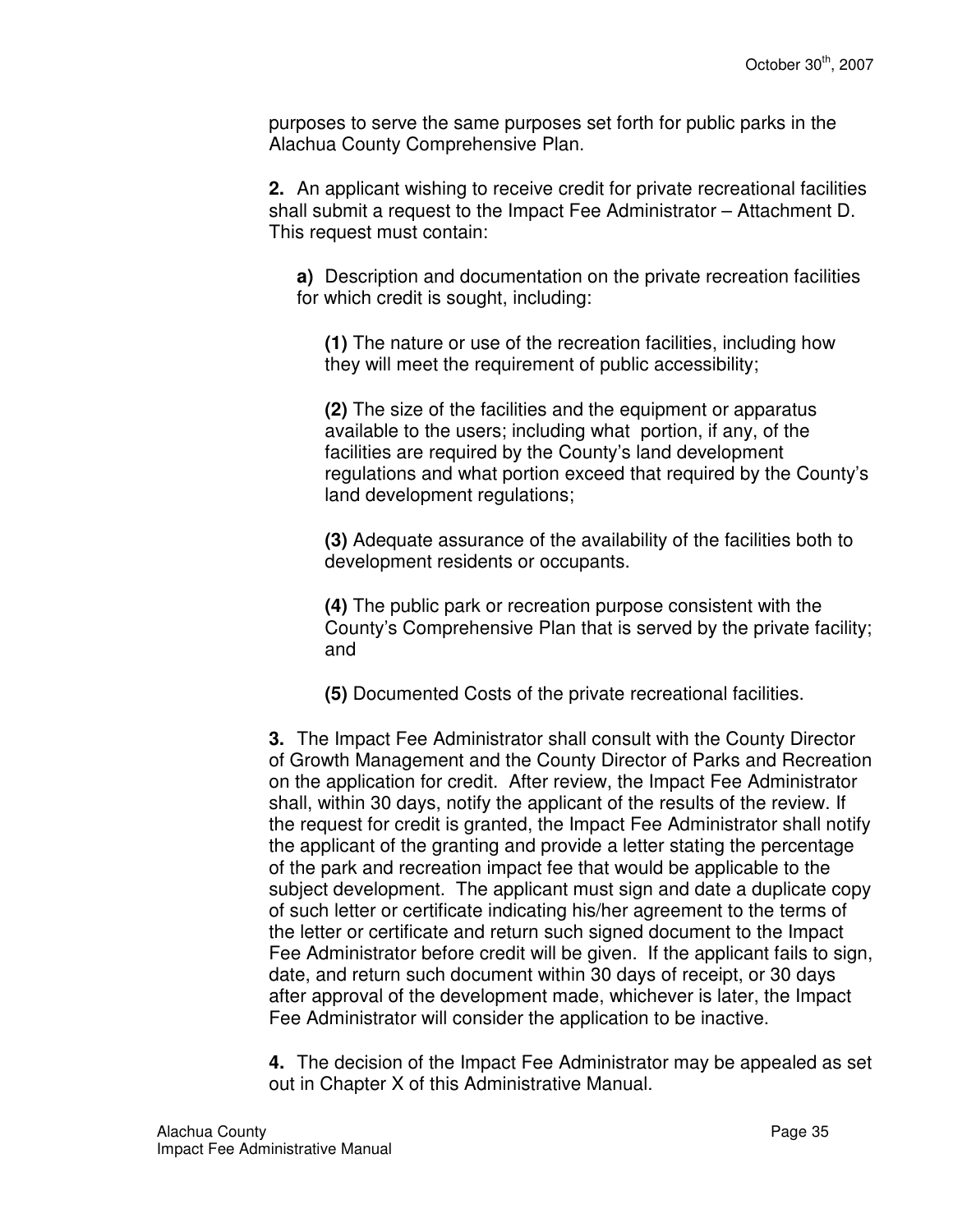# **X. APPEALS.**

#### **A. Procedure**

**1. Request for Reconsideration**. If the applicant or feepayer is dissatisfied with a decision from the Impact Fee Administrator he/she may, within 15 days of that decision, ask for reconsideration by the Impact Fee Administrator by submitting a letter which explains the nature of the feepayer's disagreement with the decision of the Impact Fee Administrator. On the basis of the feepayer's letter and the recommendation of the other departments, the Impact Fee Administrator shall, within 15 days of the receipt for the request for reconsideration, provide a written determination with respect to the request for reconsideration to the applicant or feepayer.

**2. Appeal to the County Manager.** All appeals from the Impact Fee Administrator's determination shall be made by filing a written appeal to the County Manager within ten (10) days of the Impact Fee Administrator's decision on the request for reconsideration by filing with the Impact Fee Administrator a notice of appeal specifying the grounds therefore. The appeals letter shall also include all background material with the appeals letter. The Impact Fee Administrator shall transmit to the County Manager all papers constituting the record upon which the action appealed from is taken. The County Manager shall thereafter establish a reasonable date and time for a hearing on the appeal, give due notice thereof, and make a determination on the appeal within a reasonable period of time following the hearing. Any applicant or feepayer taking an appeal shall have the right to appear at the hearing, to present their arguments through documentation and/or oral presentation, and may be represented by counsel. The Hearing is not an evidentiary hearing, nor is cross-examination permitted. The County Manager will  $1<sup>st</sup>$  hear from Staff then from the Applicant, then the County Manager will have the opportunity to ask additional questions and for clarification. The County Manager will consider written information provided by Staff and the Applicant prior to the scheduled hearing. The County Manager shall make a determination as to weather or not to accept additional written information not provided for prior to the scheduled hearing.

**3.** Nothing in this Administrative Manual or in the impact fees ordinances is intended to preclude any applicant who is dissatisfied with the determination of the County Manager from seeking a judicial remedy.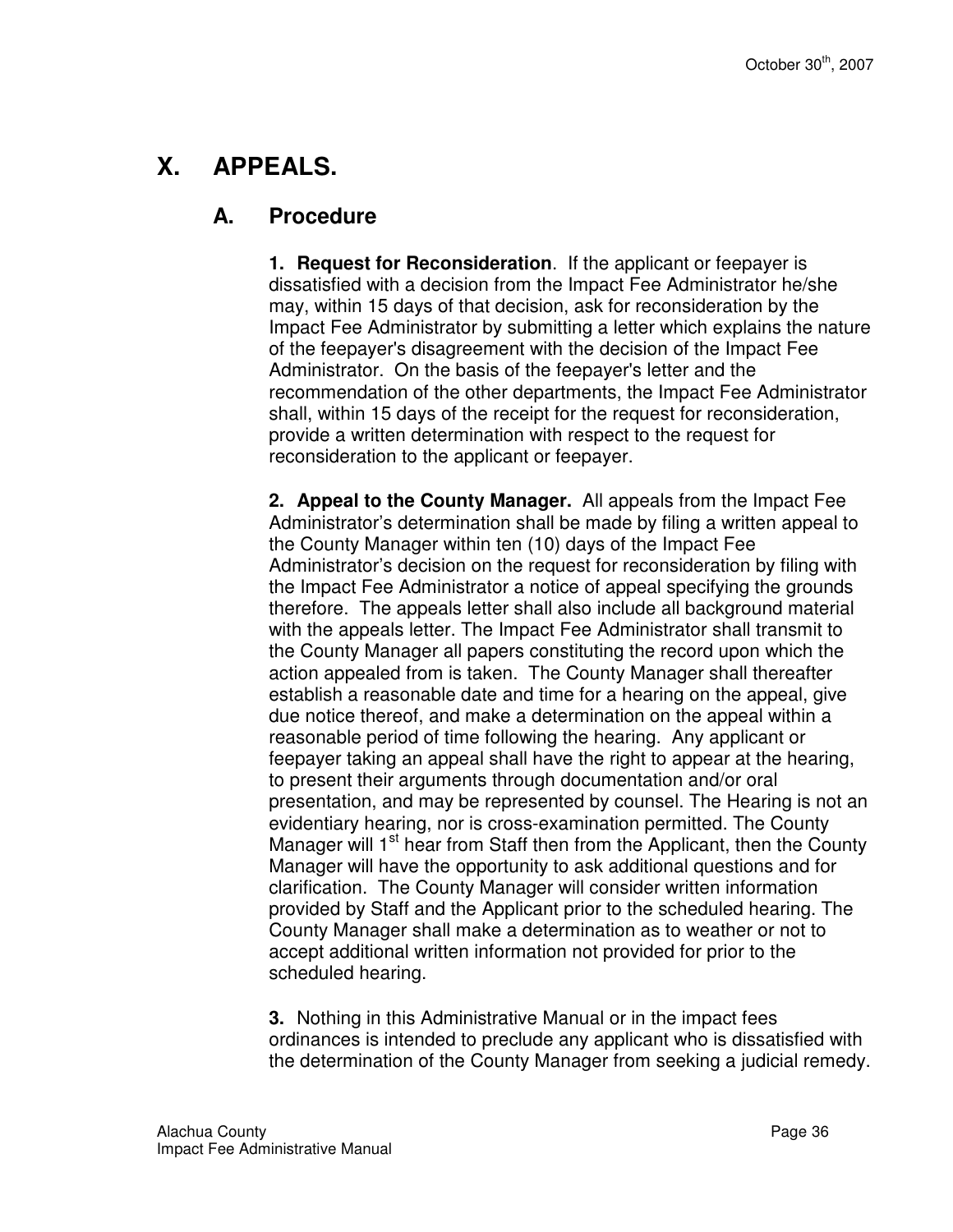#### **B. Payment of Impact Fees Pending Appeal**

**1.** A certificate of occupancy will not be issued unless the impact fee as determined by the Impact Fee Administrator is paid in full, regardless of an appeal by an applicant.

**2.** Any reduction of impact fees resulting from a successful appeal shall be by refund of any excess amount paid at the time of the issuance of the Certificate of Occupancy with the refund to be paid within 60 days. No interest will be paid on a refund of any such overpayment.

# **XI. ENFORCEMENT**

#### **A. Misdemeanor**

Knowingly furnishing false information on any matter relating to the administration of the impact fees ordinances to the Impact Fee Administrator, or any designee, shall constitute a violation thereof.

#### **B. Code Enforcement**

In addition to the enforcement provision in part A above, those authorized to enforce Alachua County codes and ordinances may be requested by the Impact Fee Administrator and/or the County Attorney to enforce specified provisions of the impact fee ordinances.

# **XII. INDIVIDUAL FEE DETERMINATION GUIDELINES**

### **A. Introduction**

If a feepayer shall opt not to have the impact fee determined according to the fee schedule (Chapter IV of this Administrative Manual), then the feepayer shall prepare and submit an individual fee determination study in accordance with provisions of the appropriate impact fee ordinance and Chapter V of this Administrative Manual. The purpose of this chapter is twofold: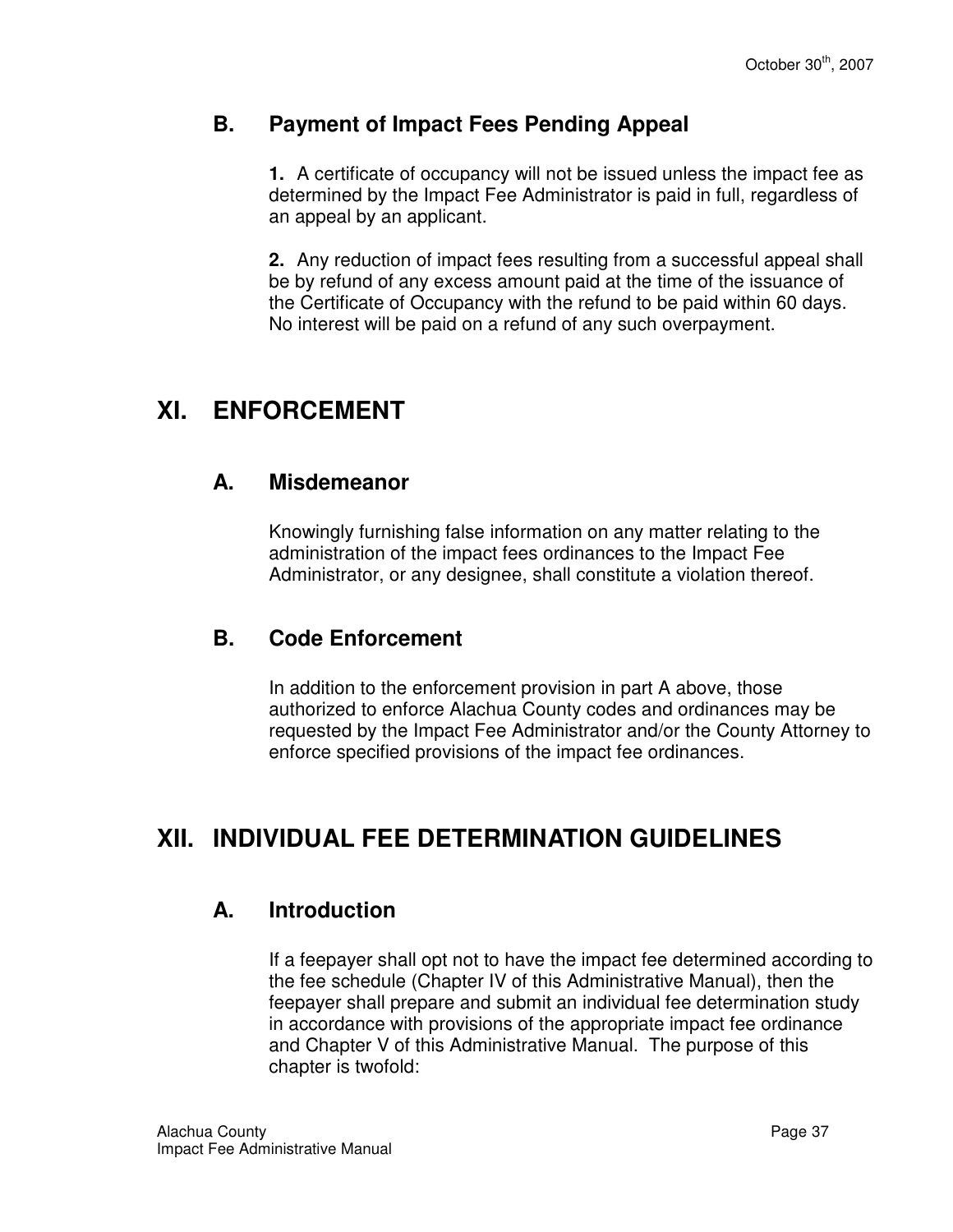**1.** To provide an explanation of the impact fee determination found in Alachua County impact fee ordinances, and

**2.** To present guidelines for conducting individual studies to re-calculate the impact fee for a specific unit of development. While the individual determination of the impact fee by an individual is provided for in the Ordinances, the specific methodology and procedures for undertaking the individual study are elaborated upon in this Administrative Manual.

## **B. Recoupment of Cost**

**1.** The Impact Fee Administrator may require applicants pursuing an individual fee determination to reimburse the County for reasonable nonstaff personnel and associated expenses the County incurs in order to adequately review and evaluate independent fee determinations.

**2.** The Impact Fee Administrator shall notify applicants in writing if the County intends to obtain and seek recoupment for non-staff personnel and associated expenses that it deems necessary to property evaluate the application.

**3.** Subsequent to notification, the Impact Fee Administrator shall provide good faith estimates of the costs to be borne by the applicant.

## **C. General Methodology**

The impact fee calculation is based on the size of residential and nonresidential structures within Alachua County. These fees represent equitable proportions of facility and land costs, less credits for payments made by new development toward those costs. The general formulas for the impact fees are:

## **D. Individual Fee Determination**

The impact fee schedules identified in Alachua County Impact Fee Ordinances were established based on active park usage, traffic generation or attraction and fire protection characteristics for land uses within Alachua County. While those characteristics and resultant impact fees were based on the best available data and sound planning practices, it is recognized that individuals may desire to conduct individual studies of their project's impact and recalculate their particular impact fee per unit of development.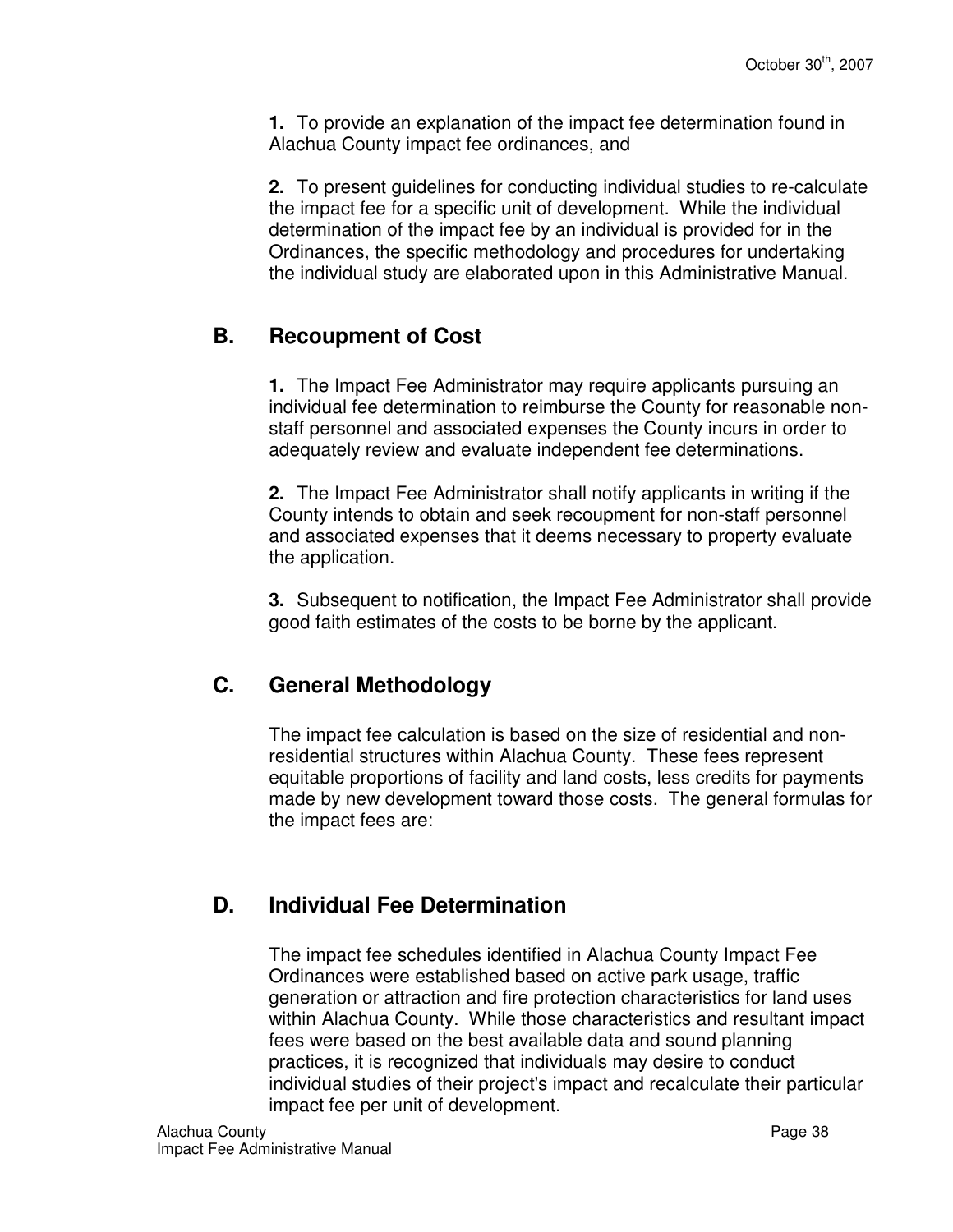**1. Park and Recreational Usage Studies**. The park and recreational usage characteristics used in Alachua County Park and Recreation Impact Fee Ordinance were based on recommendations by the consulting planners together with the County's staff and are to be found within the technical materials on record with Alachua County. However, individuals may desire and are permitted to conduct local, individual surveys of park and recreation usage to confirm or contradict the usage data used in the Schedule or to establish rates for land uses which are not identified in the Schedule. The methodology to be followed is summarized below:

**a)** A minimum of three sites for the land use in question should be selected. The selected sites should be single use sites and should, whenever possible, be located in Alachua County.

**b**) The site inventory and sites proposed for the survey should be reviewed by the Impact Fee Administrator. The Impact Fee Administrator must approve the sites to be surveyed prior to initiation of any survey.

**c)** In addition to the general methodology described in a. and b. above, an independent Park Impact fee calculation may include an adjustment against the fee otherwise payable in the form of a credit for provision of private recreation facilities in accordance with Section IX.C.

**2. Transportation Studies**. The transportation data used in Alachua County Transportation Impact Fee Ordinance were based on recommendation by the consulting planners together with the County's staff and are to be found within the technical materials on record with Alachua County. However, individuals may desire and are permitted to conduct local, individual surveys of usage to confirm or contradict the data used in the Schedule or to establish rates for land uses which are not identified in the Schedule. The methodology to be followed is summarized below:

**a)** A minimum of three sites for the land use in question should be selected. The selected sites should be single use sites and should, whenever possible, be located in Alachua County.

**b)** The site inventory and sites proposed for the survey should be reviewed by the Impact Fee Administrator. The Impact Fee Administrator must approve the sites to be surveyed prior to initiation of the survey.

c) The transportation study shall be consistent with the Trip Generation Handbook (latest edition) prepared by Institute Transportation Engineers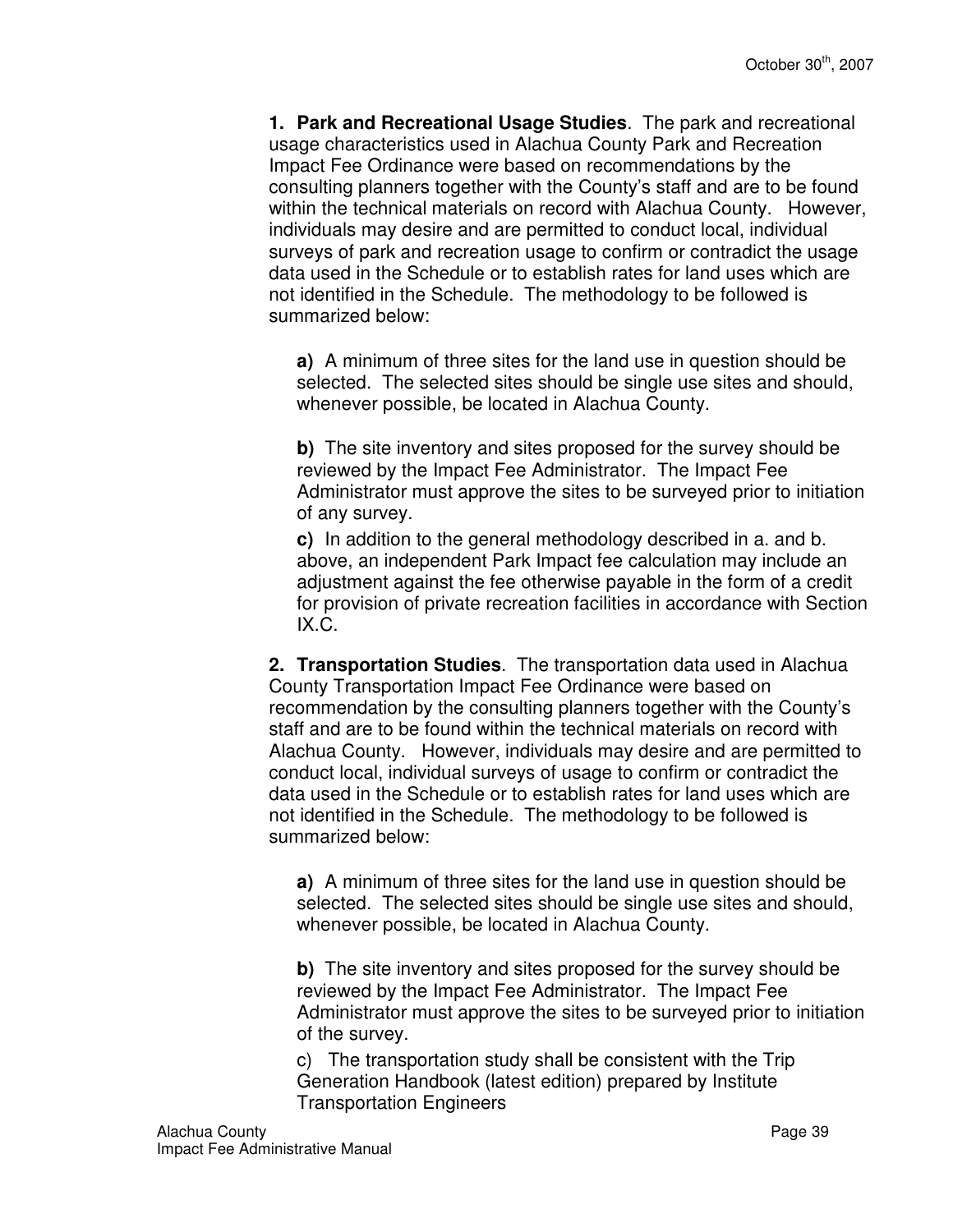**3. Fire Protection Studies**. The fire protection characteristics used in Alachua County Fire Impact Fee Ordinance were based on recommendations by the County's consulting planners together with the County's staff and are to be found within the technical materials on record with Alachua County. However, individuals may desire and are permitted to conduct local, individual surveys of public safety and rescue to confirm or contradict the data used in the Schedule or to establish rates for land uses which are not identified in the Schedule. The methodology to be followed is summarized below:

**a)** A minimum of three sites for the land use in question should be selected. The selected sites should be single use sites and should, whenever possible, be located in Alachua County.

**b**) The site inventory and sites proposed for the survey should be reviewed by the Impact Fee Administrator. The Impact Fee Administrator must approve the sites to be surveyed prior to initiation of the survey.

**4. Other Studies**. Alternative data or studies submitted by an applicant shall be based on studies, as appropriate, conducted in Alachua County or at sites that are comparable to the proposed land development activity.

### **E. Cost/Revenues Studies**

The impact fee schedules identified in Alachua County Impact Fee Ordinances were established based on the estimated park and recreation costs, transportation facilities costs and fire facility costs and estimated land acquisition cost, and anticipated revenue sources.

While those factors and resultant impact fees are based on the best available data and sound planning practices, it is recognized that individuals may desire to conduct individual calculations of the improvement and land acquisition costs and the other revenue sources and to use those items in an individual determination of impact fees per unit of development.

Those individuals who desire to calculate individually the construction and/or land cost figures should base such calculation on a review of recent new construction and land acquisition costs within the area of Alachua County or reasonable comparables thereto. The ordinances require that these calculations shall be appropriate for the proposed land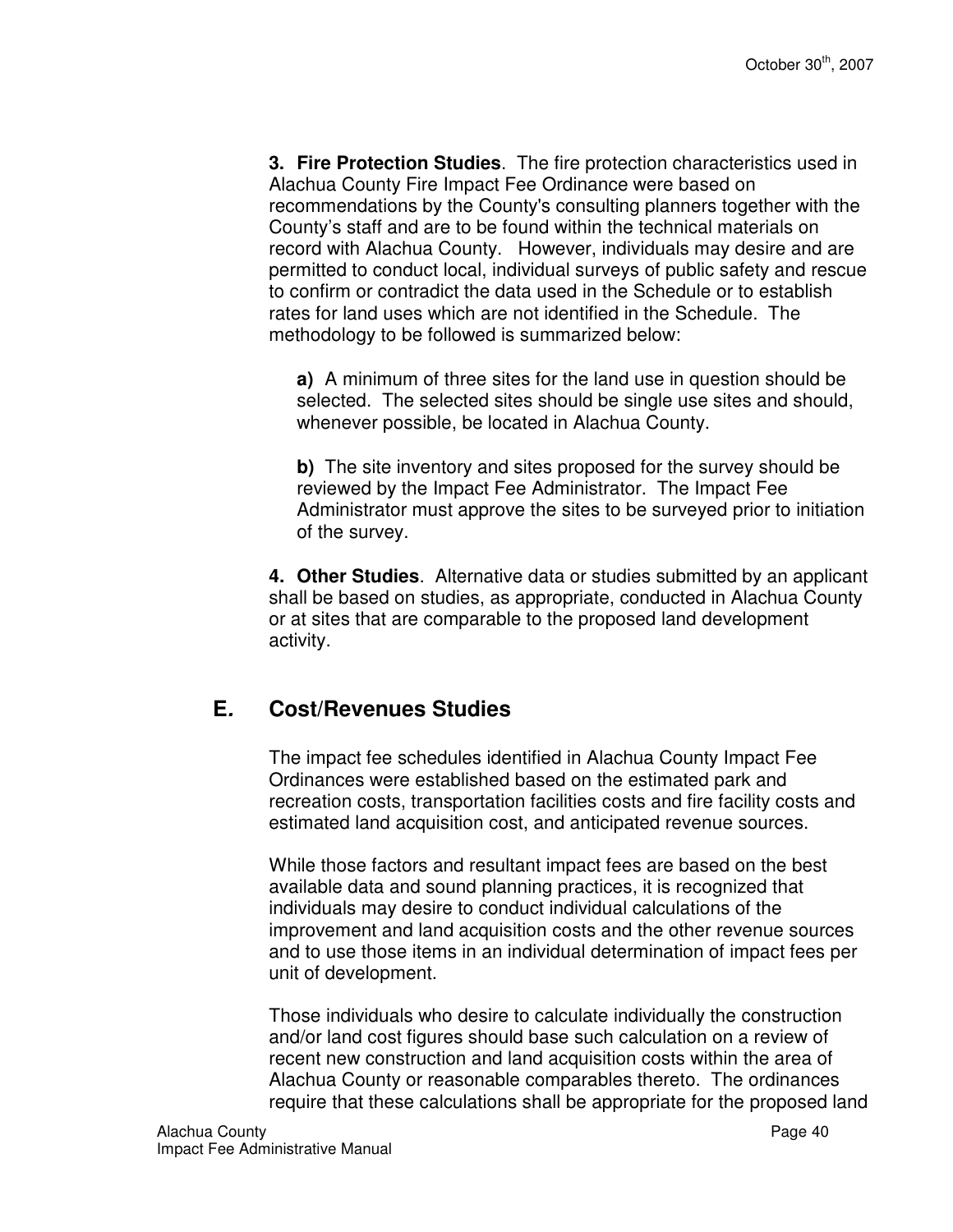development activity. The following information should be provided to the Impact Fee Administrator:

- **1.** Facility type and name.
- **2.** Type of improvement and number of acres.

**3.** Construction costs (including but not limited to survey, field administration, engineering, testing, design and the like) in current year dollars (exclusive of land).

**4**. Land acquisition costs (including but not limited to engineering, drainage, environmental mitigation, survey, appraisal and real estate fee costs) in current year dollars.

**5.** Calculated total cost for construction and for land.

#### **F. Other Considerations**

It is the wish of Alachua County to reasonably and proportionately distribute the cost of growth accommodating improvements. To this end, all individuals are encouraged to present any and all studies, data and information as part of an individual fee determination study that may be relevant to the issue of individual or collective proportionality. Such other data, studies, information or considerations should be prepared by individuals professionally qualified in their respective fields and must follow best professional practices.

## **XIII. AMENDMENTS**

All additions or changes to this Administrative Manual shall be subject to review and approval by the Board of County Commissioners as agenda items during the regular meetings of the Commission. Copies of this Administrative Manual as revised and approved by the Board of County Commissioners, and any subsequent amendments approved by the Board of County Commissioners, shall be made available to all County Staff who administer impact fees and shall be made available to members of the general public, upon request, at designated locations in Alachua County.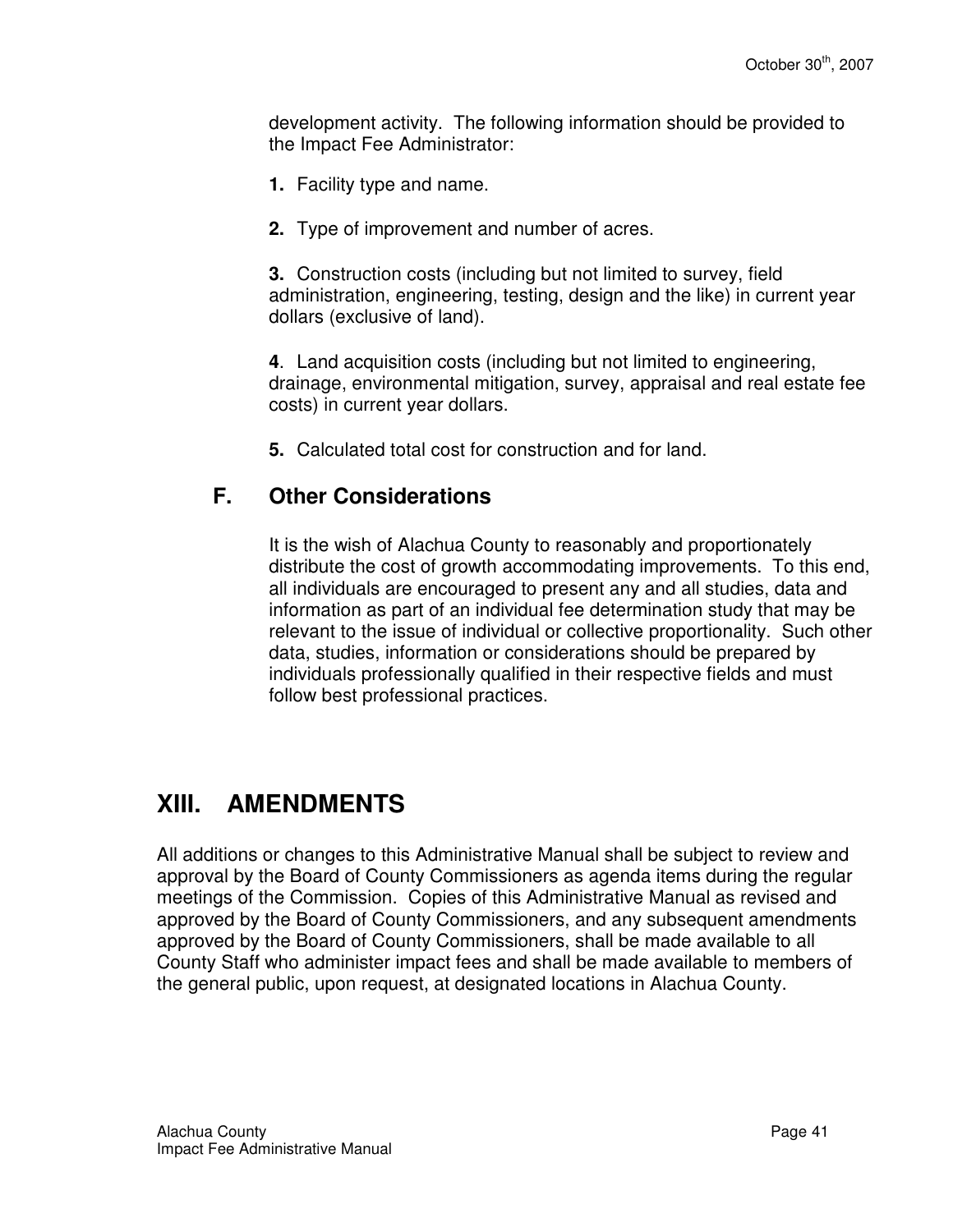# **XIV. EFFECTIVE DATE**

This Administrative Manual shall take effect upon adoption by the Alachua County Board of County Commissioners.

Approved this 30th day of October, 2007

ALACHUA COUNTY, FLORIDA

By: \_\_\_\_\_\_\_\_\_\_\_\_\_\_\_\_\_\_\_\_\_\_\_

ATTEST:

Approved as to form:

\_\_\_\_\_\_\_\_\_\_\_\_\_\_\_\_\_\_\_\_\_\_

\_\_\_\_\_\_\_\_\_\_\_\_\_\_\_\_\_\_\_\_\_\_\_ County Attorney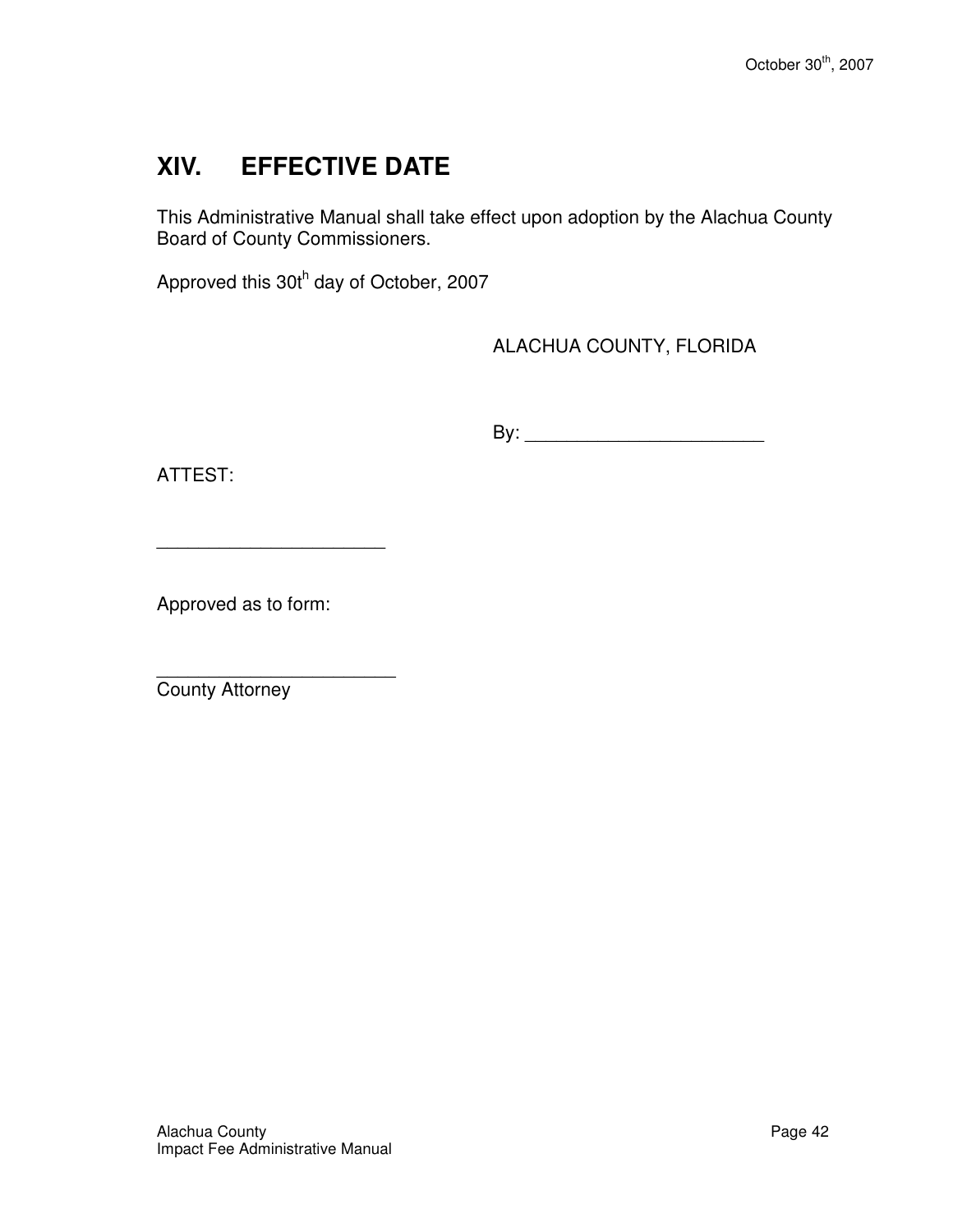# **ATTACHMENTS**

### **Attachment A, Land Use Categories**

The types of structures in the Alachua County impact fee program are a division between residential and non-residential developments. Residential developments are structures designed for human habitation. Non-residential developments are all other structures requiring the issuance of a building permit or other appropriate permit from Alachua County.

#### **RESIDENTIAL LAND USES INCLUDE THE FOLLOWING**

- 1. Single Family Detached
- 2. Single Family Attached
- 3. Manufactured Homes
- 4. Townhouses
- 5. Villas
- 6. Duplexes
- 7. Apartments
- 8. Condominiums
- 9. Triplexes
- 10. Fourplexes
- 11. Retirement Communities (condominiums, apartments, etc.)
- 12. Group Quarters (congregate living quarters, dormitories, rooming house)
- 13. Accessory Apartments
- 14. Mobile Homes in mobile home parks, subdivisions, etc.
- 15. Recreational Vehicles in new, phased or seasonal RV Parks
- 16. Recreational Vehicles in developed RV parks which are required to get a building permit
- 17. Recreation Vehicles which require building permit for electrical hook-up, etcetera as well as land- use permit.

#### **NON-RESIDENTIAL LAND USES INCLUDE THE FOLLOWING**

#### **Hotel/Motels**

- 1. Hotel<br>2. Resor
- Resort hotel
- 3. Motel

#### **Industrial**

- 1. Light industrial
- 2. Manufacturing
- 3. Mining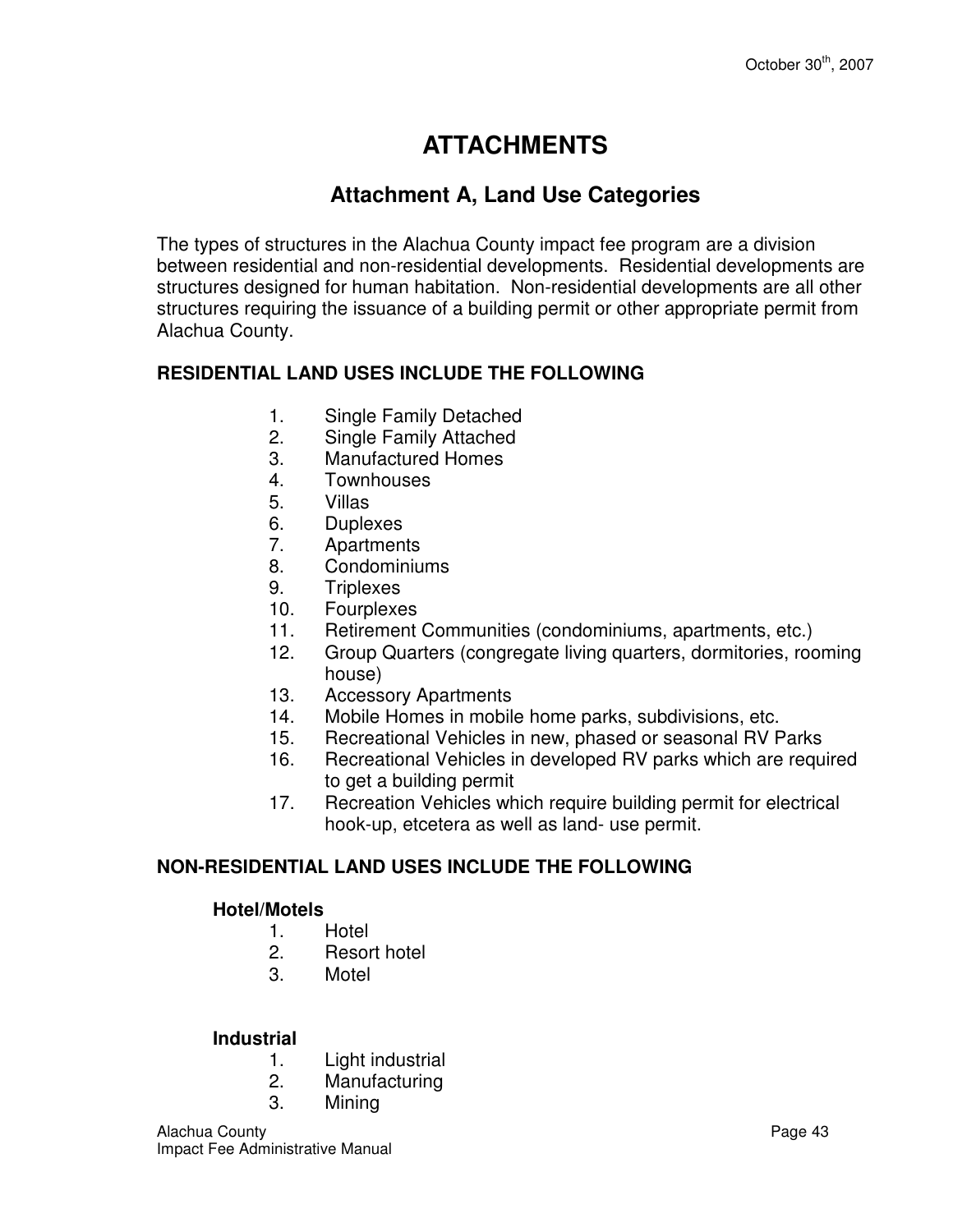- 4. Assembly plants
- 5. Printing plants
- 6. Industrial park
- 7. Heavy industrial
- 8. Warehouses
- 9. Wholesale
- 10. Distribution centers
- 11. Storage yards
- 12. Lumber yards
- 13. Storage warehouses

#### **Office**

- 1. General office buildings
- 2. Attorneys
- 3. Accountants
- 4. Real estate
- 5. Insurance
- 6. Engineering, Survey, Planning
- 7. Government offices
- 8. Corporate offices
- 9. Office park
- 10. Research center
- 11. Financial / Investment Services (non-banking)
- 12. Non-Profit offices

#### **Medical / Dental Office**

- 1. Medical offices
- 2. Dental offices
- 3. Ophthalmologists
- 4. Optometrists
- 5. Opticians
- 6. Chiropractors
- 7. Veterinarian offices (except large animal, agricultural services)
- 8. Clinics

#### **Commercial**

- 1. Specialty Retail
- 2. Hobby Shops
- 3. Boutiques
- 4. Clothing/Apparel/Fabric stores
- 5. Alcohol / liquor sales
- 6. Copy / Fax / Package Sales
- 7. Small item repair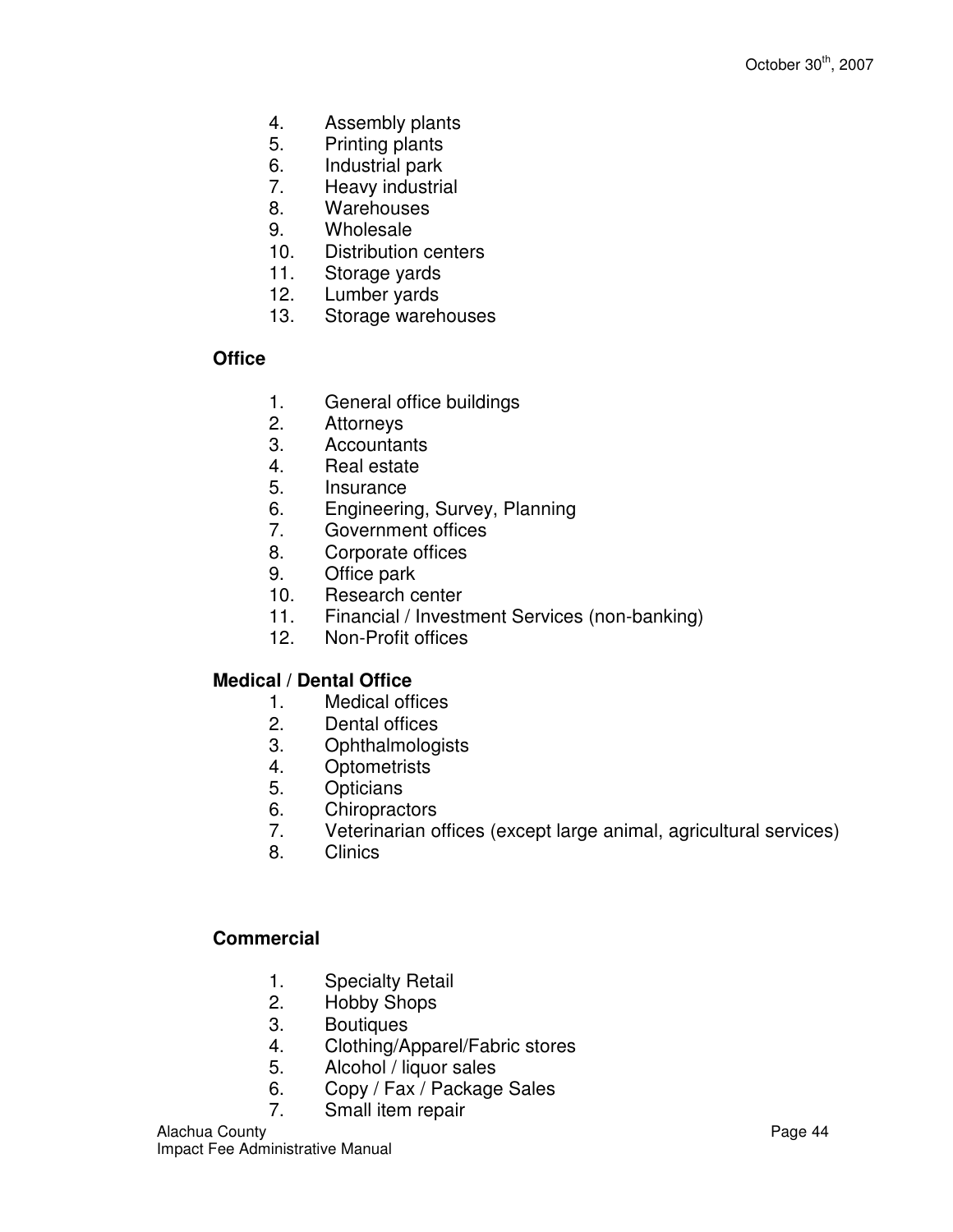- 8. Jewelry/Watch stores
- 9. Spa, barber, salon
- 10. Dry cleaners
- 11. Billiards / Bowling
- 12. Bars / Tavern / Night Club
- 13. General Merchandise Sales
- 14. Personal Services
- 15. Business Services
- 16. Financial institution without drive-thru
- 17. Fast-Food restaurant without drive-thru
- 18. Coffee, bread, ice cream shop
- 19. Small electronics / phones
- 20. Restaurant without drive-thru

#### **Large-Scale Discount Retail Stores (20,000 FT<sup>2</sup>or more)**

- 1. Home Improvement
- 2. Electronics
- 3. Books / Music / Video
- 4. Apparel/ Clothing / Fabric
- 5. General Merchandise
- 6. Sporting goods
- 7. Toys
- 8. Pet Supplies
- 9. Office Supplies
- 10. Home furnishings
- 11. Furniture Store

#### **Recreation**

- 1. County Park<br>2. State Park
- **State Park**
- 3. Playground (not used as an accessory use)
- 4. City Park
- 5. Regional Park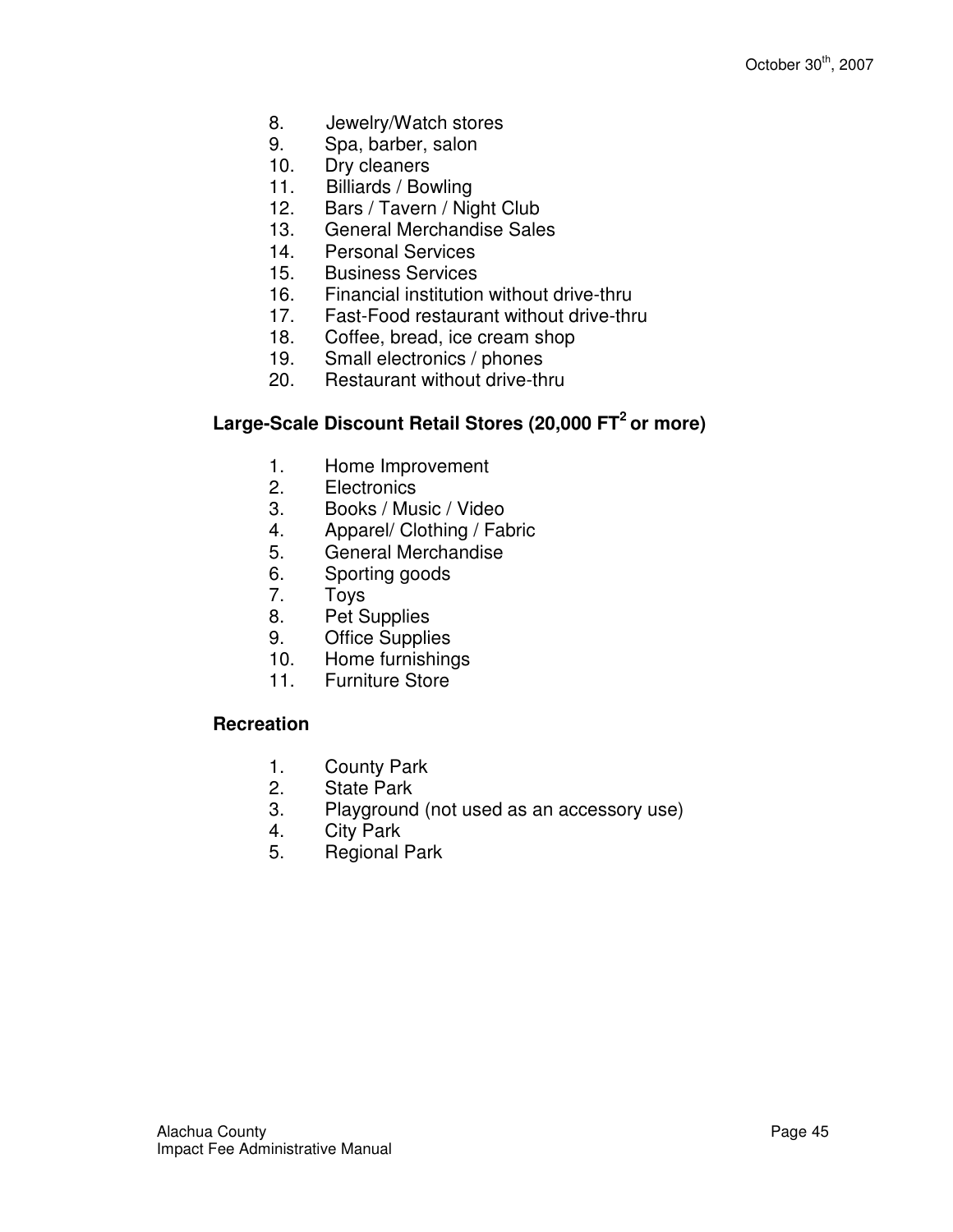### **Attachment B, Impact Fee Calculation Form**

# Alachua County IMPACT FEE CALCULATION FORM

\_\_\_\_\_\_\_\_\_\_\_\_\_\_\_\_\_\_\_\_\_\_\_\_\_\_\_\_\_\_\_\_\_\_\_\_\_\_\_\_\_\_\_\_\_\_\_\_\_\_\_\_\_\_\_\_\_\_\_\_\_\_\_\_

SECTION 1:

Property Owner Contractor

Permit Reference Number Permit Type

\_\_\_\_\_\_\_\_\_\_\_\_\_\_\_\_\_\_\_\_\_\_\_\_\_\_\_\_\_\_\_\_\_\_\_\_\_\_\_\_\_\_\_\_\_\_\_\_\_\_\_\_\_\_\_\_\_\_\_\_\_\_\_\_

Property ID Number **Job Address** 

\_\_\_\_\_\_\_\_\_\_\_\_\_\_\_\_\_\_\_\_\_\_\_\_\_\_\_\_\_\_\_\_\_\_\_\_\_\_\_\_\_\_\_\_\_\_\_\_\_\_\_\_\_\_\_\_\_\_\_\_\_\_\_\_

The impact fees calculated herein have been determined based on the fee schedules adopted in Alachua County Code of Ordinances, Alachua County Park and Recreation Impact Fee Ordinance, Alachua County Transportation Impact Fee Ordinance, Alachua County Fire Impact Fee Ordinance. This form is authorized only for those building projects expressly identified above. Changes or modifications to the building referred to above or amendments to the impact fee schedules contained in Alachua County development impact fee ordinances shall render this calculation form null and void.

**ANY CLAIM FOR CREDIT OR EXEMPTION SHOULD BE PRESENTED AT THE TIME OF APPLICATION FOR A BUILDING PERMIT OR PERMIT FOR MOBILE HOME INSTALLATION AND MUST BE CLAIMED PRIOR TO APPLICATION FRO CERTIFICATE OF OCCUPANCY. ANY CLAIM NOT SO MADE SHALL BE DEEMED WAIVED.**

| Signature                                                                                                                                                                                                                                | Date                                                                                                                                         |         |
|------------------------------------------------------------------------------------------------------------------------------------------------------------------------------------------------------------------------------------------|----------------------------------------------------------------------------------------------------------------------------------------------|---------|
| <b>LAND USE CATEGORY</b><br><b>FROM</b><br>TO<br><b>NUMBER OF UNITS</b><br>SQUARE FEET OF RESIDENTIAL HEATED AREA<br>CHANGE IN LAND USE CATEGORY?<br><b>SHELL PERMIT?</b><br><b>CREDIT REQUESTED</b><br><b>CATEGORY REVIEW REQUESTED</b> | GROSS SQUARE FEET ON NON-RESIDENTIAL FLOOR AREA<br>YES (<br>) NO<br><b>YES</b><br>) NO<br>YES <sup>*</sup> ( ) NO<br>YES <sup>*</sup> ( ) NO |         |
| Alachua County<br>Impact Fee Administrative Manual                                                                                                                                                                                       |                                                                                                                                              | Page 46 |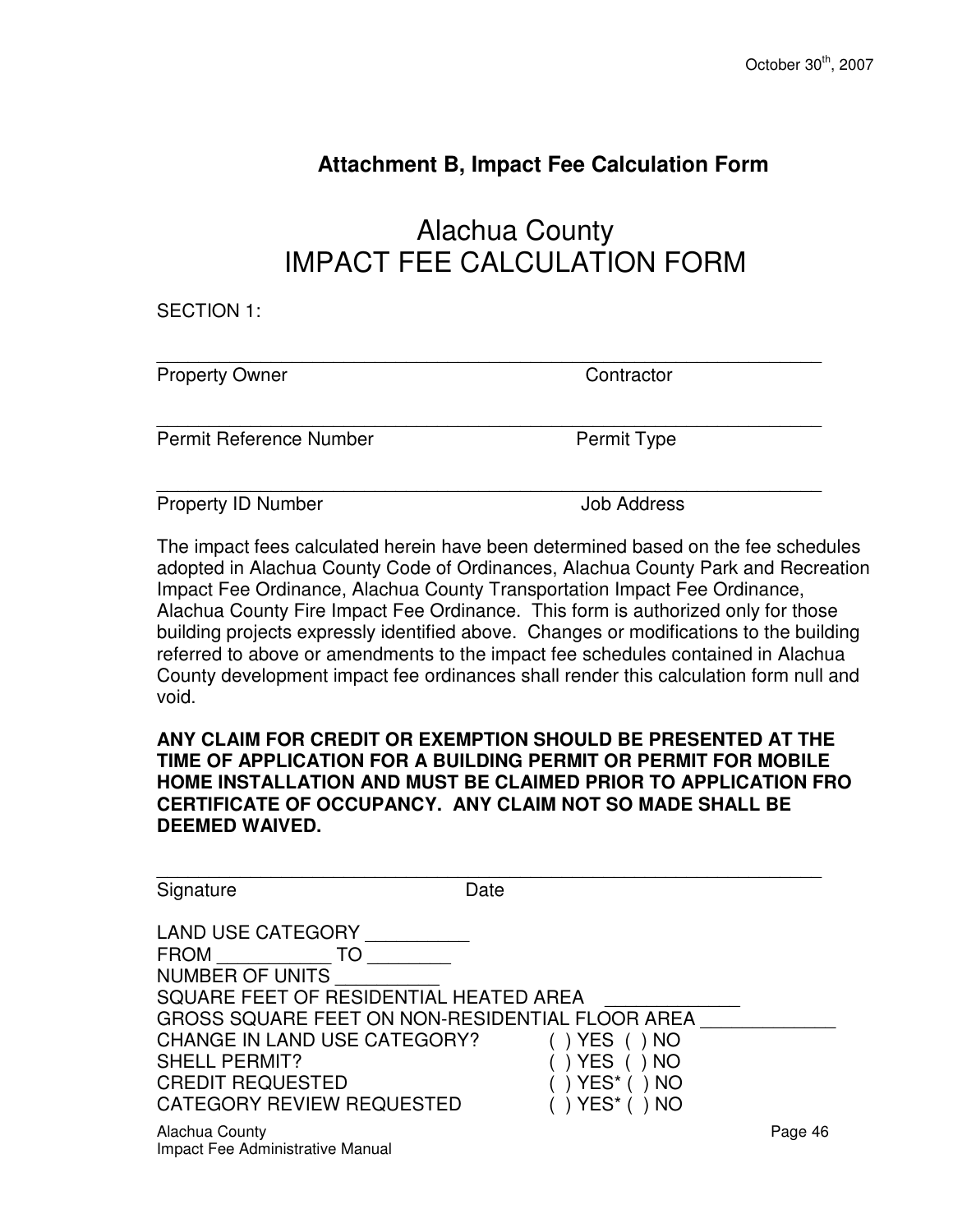| INDIVIDUAL FEE APPLICATION () YES* () NO<br>*IF YES IS CHECKED, DETERMINATION MUST BE MADE PRIOR TO RELEASE                                                                                                                                                                                                                                                                                                                                                                                                                                  |  |
|----------------------------------------------------------------------------------------------------------------------------------------------------------------------------------------------------------------------------------------------------------------------------------------------------------------------------------------------------------------------------------------------------------------------------------------------------------------------------------------------------------------------------------------------|--|
| PLANNING AND ZONING RELEASE _________________DATE:_______________                                                                                                                                                                                                                                                                                                                                                                                                                                                                            |  |
| <b>PARKS AND RECREATION IMPACT FEE</b><br>Residential<br>Square feet of heated area _____________ at \$0.126 per square foot________<br>Park and Recreation Impact Fee<br>Park and Recreation Credits Applied<br>Net Park and Recreation Impact Fees                                                                                                                                                                                                                                                                                         |  |
| <b>FIRE IMPACT FEE</b><br>Residential<br>Square feet of heated area ______________ at \$0.076 per square foot<br>Non-Residential<br>Gross Square Feet of Floor Area _________ at \$0.076 per square foot ____<br>Fire Impact Fee<br><b>Fire Credits Applied</b><br>Net Fire Impact Fees                                                                                                                                                                                                                                                      |  |
| <b>TRANSPORTATION IMPACT FEES</b><br><b>Urban Area Residential</b><br>New Square feet of heated area______________ @ \$1.399 per foot__________________<br>TND Square feet of heated area_______________@ \$1.22 per foot __________________<br>Expansion sq. ft. of heated area_____________@ \$1.059 per foot _________________<br><b>Rural Area Residential</b><br>New Square Feet of heated area___________@ \$1.608 per foot _____________________<br>Expansion sq. ft. of heated area ______________@ \$1.156 per foot _______________ |  |
| Non-Residential<br>Gross Square Feet of Floor Area ___________ at \$.___ per square foot______<br><b>Transportation Impact Fees</b><br><b>Transportation Credits Applied</b><br><b>Net Transportation Impact Fees</b><br>Service Area                                                                                                                                                                                                                                                                                                        |  |
| TOTAL IMPACT FEES DUE AT TIME OF ISSUANCE OF CERTIFICATE OF<br><b>OCCUPANCY</b>                                                                                                                                                                                                                                                                                                                                                                                                                                                              |  |

In the event of possible refund of Development Impact Fees paid, please provide the following names and addresses:

\_\_\_\_\_\_\_\_\_\_\_\_\_\_\_\_\_\_\_\_\_\_\_\_\_\_\_\_\_\_\_\_\_\_\_\_\_\_\_\_\_\_\_\_\_\_\_\_\_\_\_\_\_\_\_\_\_\_\_\_\_\_\_\_

 \_\_\_\_\_\_\_\_\_\_\_\_\_\_\_\_\_\_\_\_\_\_\_\_\_\_\_\_\_\_\_\_\_\_\_\_\_\_\_\_\_\_\_\_\_\_\_\_\_\_\_\_\_\_\_\_\_\_\_\_\_\_\_\_ Property Owner Address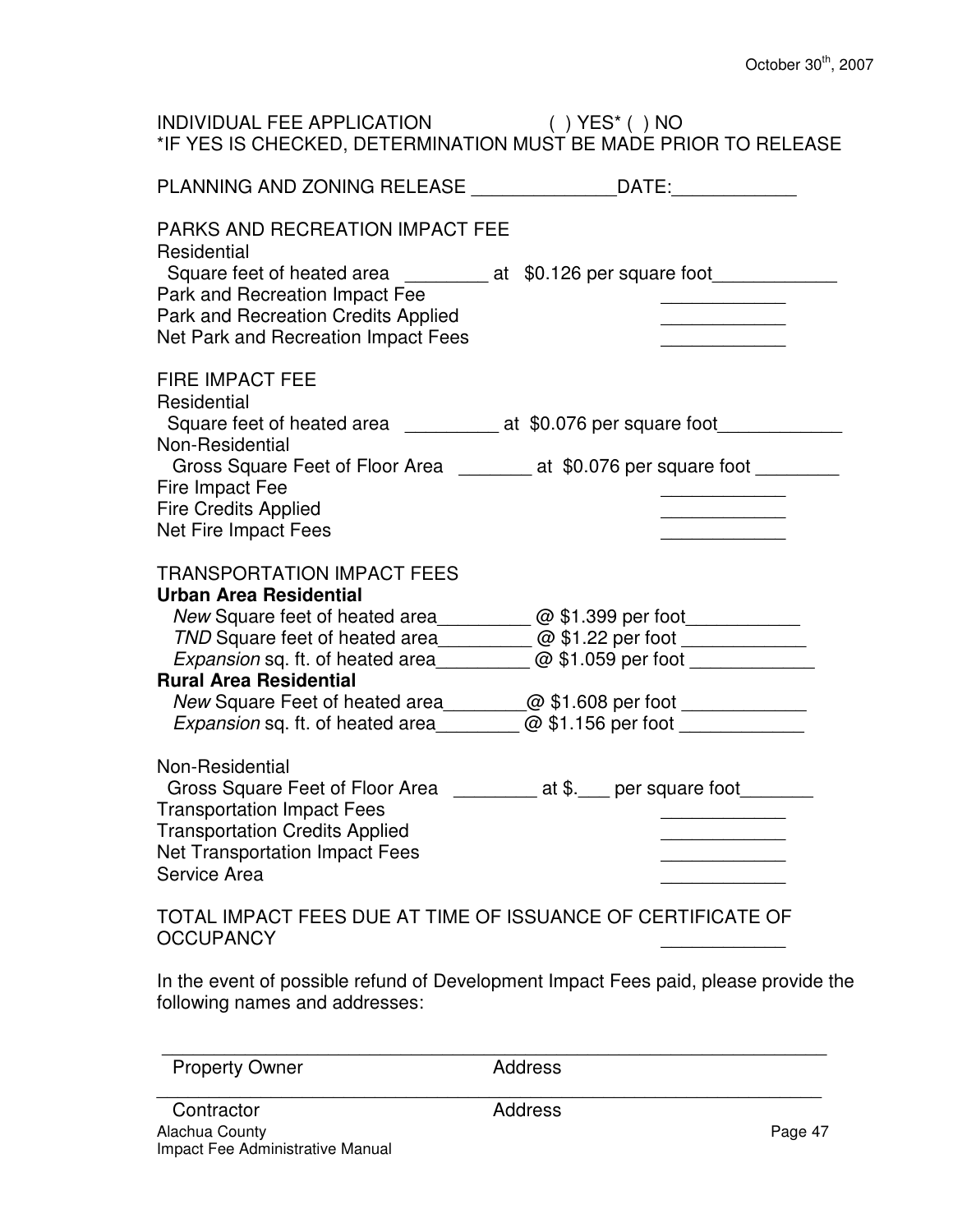### **Attachment C, Impact Fee Credit Application**

Alachua County impact fee ordinances provide for the donation of property or the construction of facilities in lieu of impact fee payments for development projects within the County. Accordingly, you are hereby requested to attach all documentation needed to determine applicable impact fee credit, if any.

Owner / Developer / Company Name:

Primary Contact: Address: City, State, Zip Code: Telephone: Email address: Agent / Representative Name: Primary Contact: Address: City, State, Zip Code: Telephone: Email address: Development / Project Name: Primary Parcel Number: Final DRC Approval Date: Number of residential units and type: Non-Residential Square Footage and use: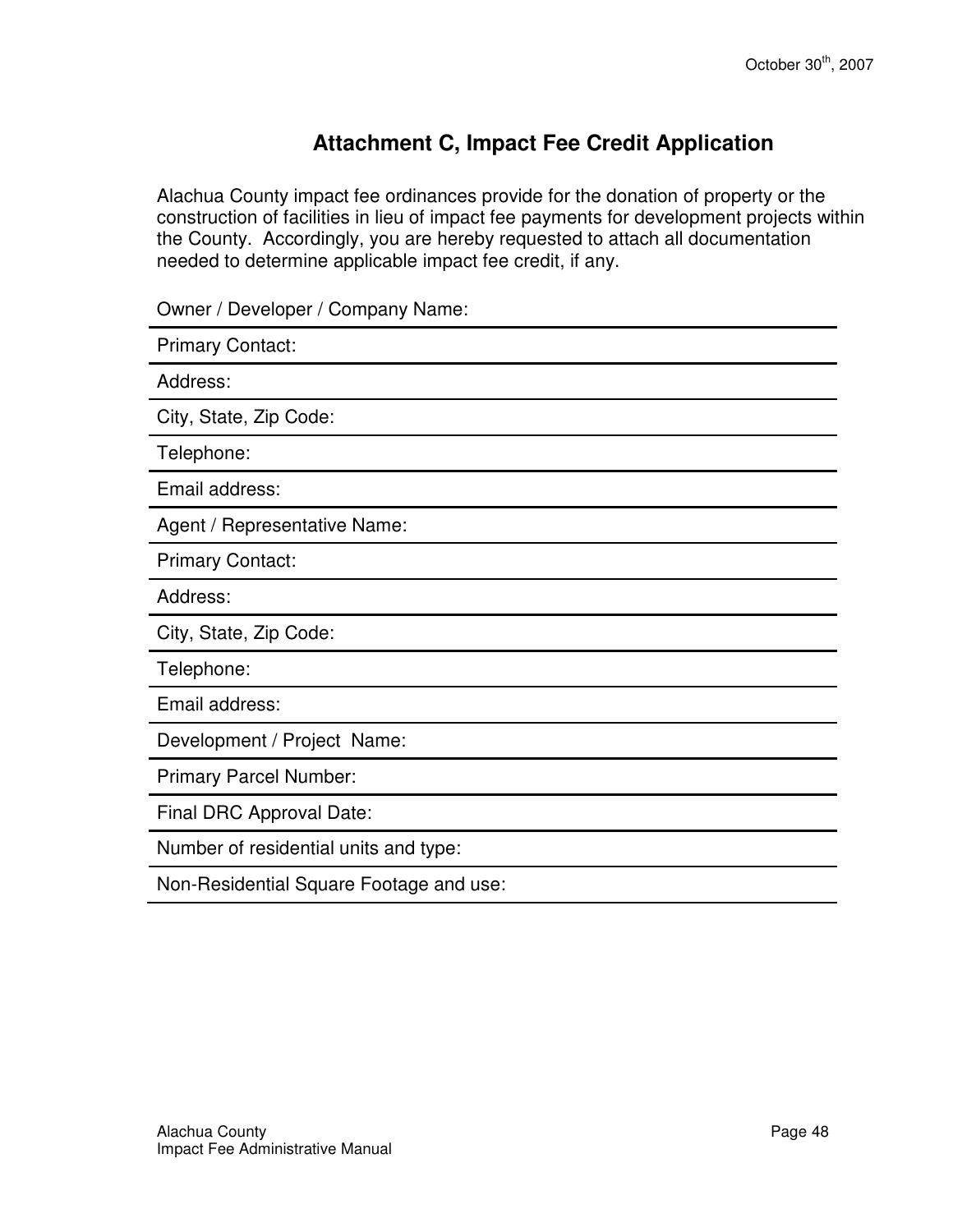Project / Land / Improvement / ROW identified on an Approved Plan:

| <b>MTPO Long Range Transportation Plan</b>                  |
|-------------------------------------------------------------|
| Alachua County Parks Master Plan                            |
| Alachua County Fire / Emergency Medical Service Master Plan |
| Alachua County Comprehensive Plan                           |
| <b>Other: Please Explain</b>                                |

Owner / Developer Signature:

Owner / Developer Print:

Date:

Agent / Representative Signature:

Agent / Representative Print:

Date:

#### **DEPARTMENTAL USE ONLY**

\*\*\*\*\*\*\*\*\*\*\*\*\*\*\*\*\*\*\*\*\*\*\*\*\*\*\*\*\*\*\*\*\*\*\*\*\*\*\*\*\*\*\*\*\*\*\*\*\*\*\*\*\*\*\*\*\*\*\*\*\*\*\*\*\*\*\*\*\*\*\*\*\*\*\*\*\*\*\*\*\*\*\*\*\*\*\*\*\*\*\*\*

Amount of Credit:

Basis for Credit:

Credit provided for:

#### **IMPACT FEE ADMINISTRATOR**

Signature:

Print: Date:

Title:

#### **FINANCE & ACCOUNTING**

Signature:

| Print: | Date: |
|--------|-------|
|        |       |

Title: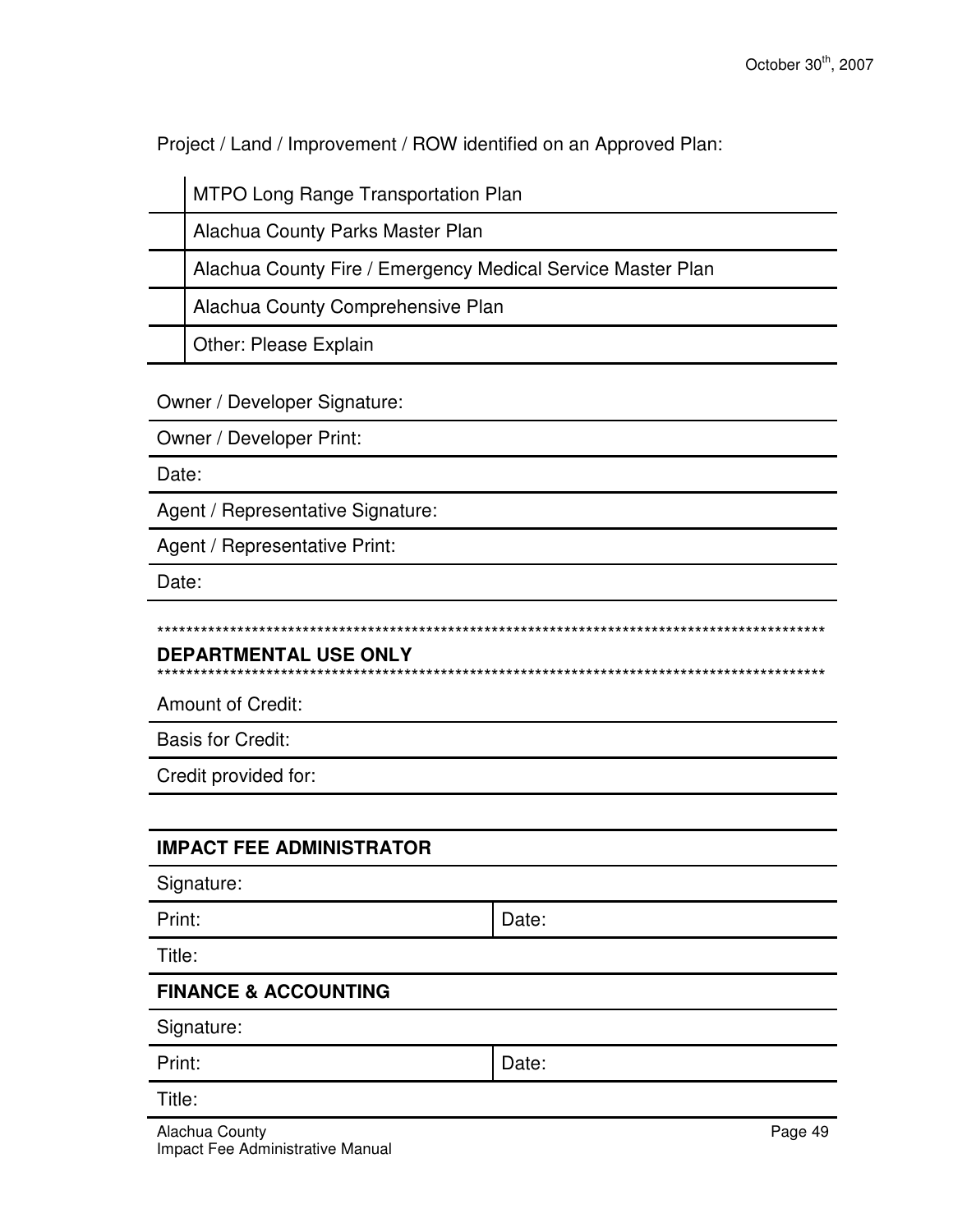#### **Appendix D, Alachua County TRANSPORTATION IMPACT FEE CREDIT APPLICATION**

Alachua County impact fee ordinances provide for the donation of property or the construction of facilities in lieu of impact fee payments for development projects within the County. Accordingly, you are hereby requested to attach all documentation needed to determine applicable impact fee credit, if any.

Provide copy of method used to determine ROW valuation (appraisal, property appraiser fair market value, alternative method)

Provide cost estimate of capacity project and documentation

Description of ROW Dedication (provide length, width, acreage) Provide Copy of Plat or other documentation used to convey ROW to County

If applicable, provide percentage of ROW used to provide project access

Description of Transportation Capacity Project

Percentage of New Capacity Consumed by Development Traffic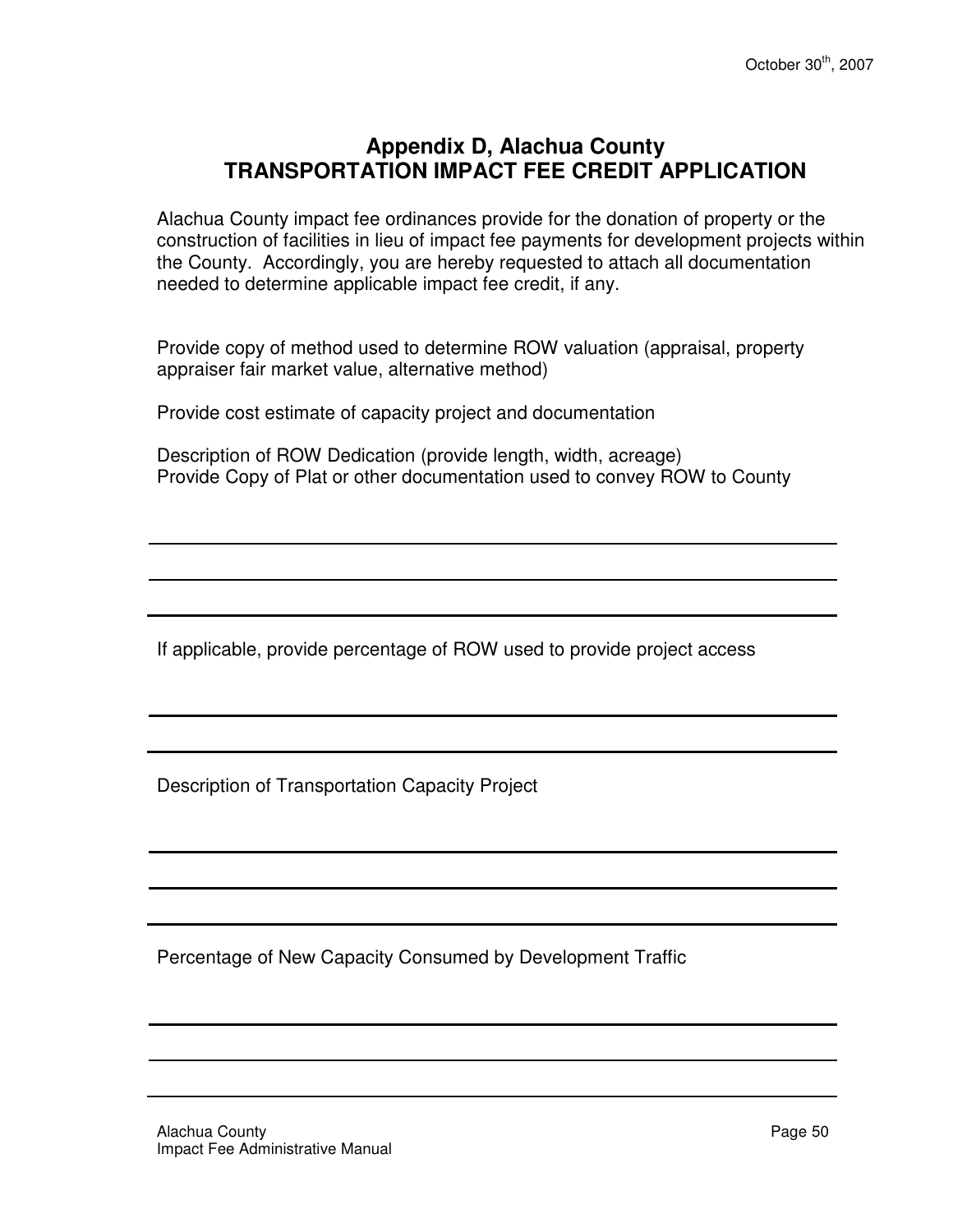#### **Attachment E, Parks & Recreation Impact Fee Application**

#### **Alachua County APPLICATION FOR PARKS AND RECREATION IMPACT FEE CREDIT FOR PRIVATE FACILITIES**

Alachua County Park and Recreation Development Impact Fee Ordinance establishes that park and recreation impact fees otherwise due may be reduced in recognition of the public benefit resulting from certain private recreational facilities. The Impact Fee Administrator will review the following to determine the amount of reduction, if any, to be approved.

I(a) DESCRIPTION OF RECREATION FACILITIES, INCLUDING SIZE AND TYPE OF FACILITIES:

\_\_\_\_\_\_\_\_\_\_\_\_\_\_\_\_\_\_\_\_\_\_\_\_\_\_\_\_\_\_\_\_\_\_\_\_\_\_\_\_\_\_\_\_\_\_\_\_\_\_\_\_\_\_\_\_\_\_\_\_\_\_\_\_\_\_\_\_\_ \_\_\_\_\_\_\_\_\_\_\_\_\_\_\_\_\_\_\_\_\_\_\_\_\_\_\_\_\_\_\_\_\_\_\_\_\_\_\_\_\_\_\_\_\_\_\_\_\_\_\_\_\_\_\_\_\_\_\_\_\_\_\_\_\_\_\_\_\_ \_\_\_\_\_\_\_\_\_\_\_\_\_\_\_\_\_\_\_\_\_\_\_\_\_\_\_\_\_\_\_\_\_\_\_\_\_\_\_\_\_\_\_\_\_\_\_\_\_\_\_\_\_\_\_\_\_\_\_\_\_\_\_\_\_\_\_\_\_ \_\_\_\_\_\_\_\_\_\_\_\_\_\_\_\_\_\_\_\_\_\_\_\_\_\_\_\_\_\_\_\_\_\_\_\_\_\_\_\_\_\_\_\_\_\_\_\_\_\_\_\_\_\_\_\_\_\_\_\_\_\_\_\_\_\_\_\_\_ \_\_\_\_\_\_\_\_\_\_\_\_\_\_\_\_\_\_\_\_\_\_\_\_\_\_\_\_\_\_\_\_\_\_\_\_\_\_\_\_\_\_\_\_\_\_\_\_\_\_\_\_\_\_\_\_\_\_\_\_\_\_\_\_\_\_\_\_\_

I(b) SIZE OF FACILITIES REQUIRED BY COUNTY LAND DEVELOPMENT REGULATIONS: \_\_\_\_\_\_\_\_\_\_\_\_\_\_\_\_\_\_\_\_\_\_\_\_\_\_\_\_\_\_\_\_\_\_\_\_\_\_\_\_\_\_

\_\_\_\_\_\_\_\_\_\_\_\_\_\_\_\_\_\_\_\_\_\_\_\_\_\_\_\_\_\_\_\_\_\_\_\_\_\_\_\_\_\_\_\_\_

\_\_\_\_\_\_\_\_\_\_\_\_\_\_\_\_\_\_\_\_\_\_\_\_\_\_\_\_\_\_\_\_\_\_\_\_\_\_\_\_\_\_\_\_\_

I(c). SIZE OF FACILITIES IN EXCESS FACILITIES REQUIRED BY COUNTY LAND DEVELOPMENT REGULATIONS, i.e. (a) minus (b)=

II. DESCRIBE HOW THESE FACILITIES WILL MEET THE REQUIREMENT FOR PUBLIC ACCESSIBILITY (and attach a site plan illustrating this):

\_\_\_\_\_\_\_\_\_\_\_\_\_\_\_\_\_\_\_\_\_\_\_\_\_\_\_\_\_\_\_\_\_\_\_\_\_\_\_\_\_\_\_\_\_\_\_\_\_\_\_\_\_\_\_\_\_\_\_\_\_\_\_\_\_\_\_\_\_

\_\_\_\_\_\_\_\_\_\_\_\_\_\_\_\_\_\_\_\_\_\_\_\_\_\_\_\_\_\_\_\_\_\_\_\_\_\_\_\_\_\_\_\_\_\_\_\_\_\_\_\_\_\_\_\_\_\_\_\_\_\_\_\_\_\_\_\_\_ \_\_\_\_\_\_\_\_\_\_\_\_\_\_\_\_\_\_\_\_\_\_\_\_\_\_\_\_\_\_\_\_\_\_\_\_\_\_\_\_\_\_\_\_\_\_\_\_\_\_\_\_\_\_\_\_\_\_\_\_\_\_\_\_\_\_\_\_\_ \_\_\_\_\_\_\_\_\_\_\_\_\_\_\_\_\_\_\_\_\_\_\_\_\_\_\_\_\_\_\_\_\_\_\_\_\_\_\_\_\_\_\_\_\_\_\_\_\_\_\_\_\_\_\_\_\_\_\_\_\_\_\_\_\_\_\_\_\_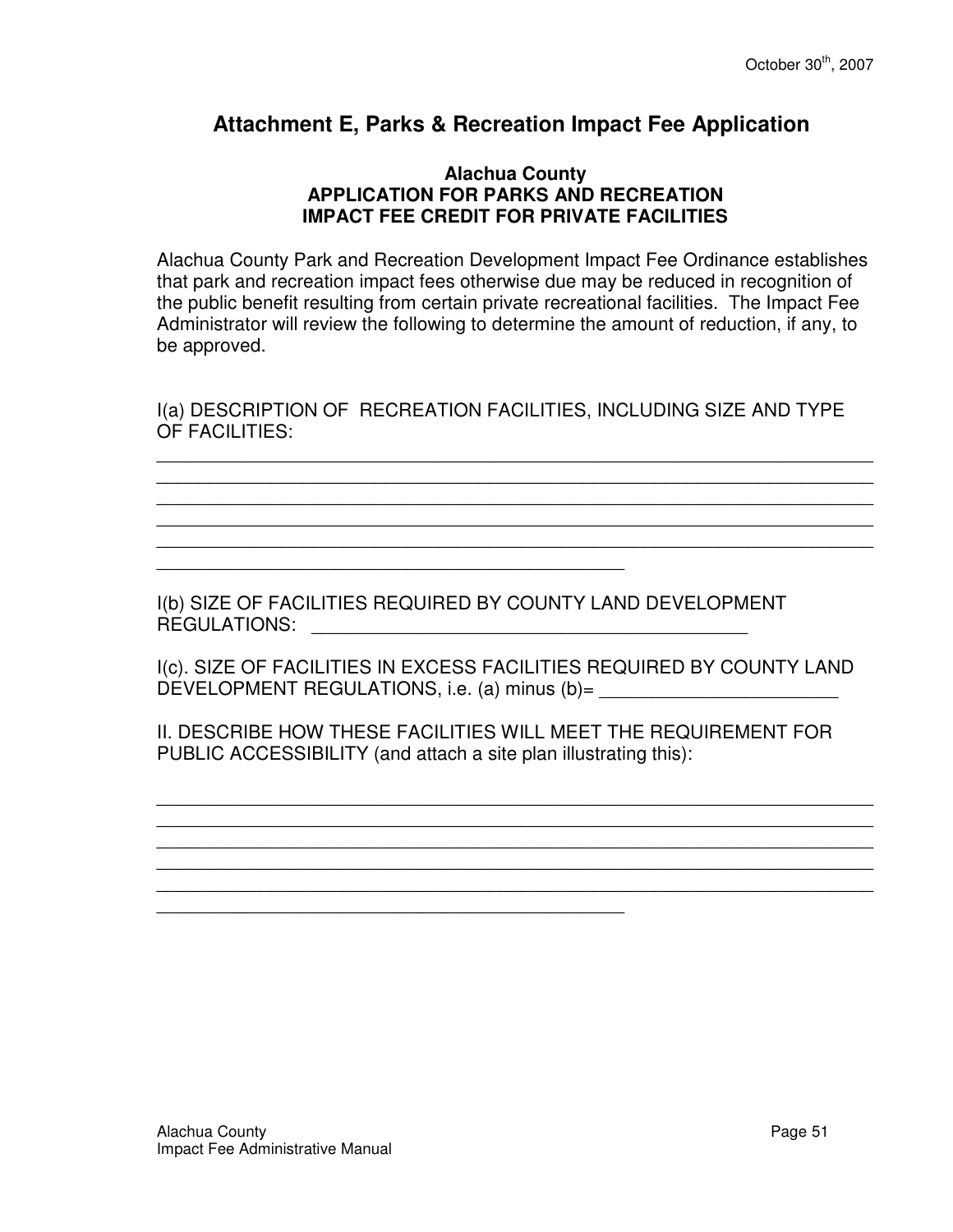III. DESCRIBE THE ASSURANCES THE FACILITIES WILL BE AVAILABLE IN PERPETUITY (and attach relevant documents):

\_\_\_\_\_\_\_\_\_\_\_\_\_\_\_\_\_\_\_\_\_\_\_\_\_\_\_\_\_\_\_\_\_\_\_\_\_\_\_\_\_\_\_\_\_\_\_\_\_\_\_\_\_\_\_\_\_\_\_\_\_\_\_\_\_\_\_\_\_

\_\_\_\_\_\_\_\_\_\_\_\_\_\_\_\_\_\_\_\_\_\_\_\_\_\_\_\_\_\_\_\_\_\_\_\_\_\_\_\_\_\_\_\_\_\_\_\_\_\_\_\_\_\_\_\_\_\_\_\_\_\_\_\_\_\_\_\_\_ \_\_\_\_\_\_\_\_\_\_\_\_\_\_\_\_\_\_\_\_\_\_\_\_\_\_\_\_\_\_\_\_\_\_\_\_\_\_\_\_\_\_\_\_\_\_\_\_\_\_\_\_\_\_\_\_\_\_\_\_\_\_\_\_\_\_\_\_\_ \_\_\_\_\_\_\_\_\_\_\_\_\_\_\_\_\_\_\_\_\_\_\_\_\_\_\_\_\_\_\_\_\_\_\_\_\_\_\_\_\_\_\_\_\_\_\_\_\_\_\_\_\_\_\_\_\_\_\_\_\_\_\_\_\_\_\_\_\_ \_\_\_\_\_\_\_\_\_\_\_\_\_\_\_\_\_\_\_\_\_\_\_\_\_\_\_\_\_\_\_\_\_\_\_\_\_\_\_\_\_\_\_\_\_\_\_\_\_\_\_\_\_\_\_\_\_\_\_\_\_\_\_\_\_\_\_\_\_ \_\_\_\_\_\_\_\_\_\_\_\_\_\_\_\_\_\_\_\_\_\_\_\_\_\_\_\_\_\_\_\_\_\_\_ IV. DESCRIBE AND DOCUMENT HOW THE FACILITY WILL SERVE A PUBLIC PARK OR RECREATION PURPOSE CONSISTENT WITH THE ALACHUA COUNTY **COMPREHENSIVE** PLAN\_\_\_\_\_\_\_\_\_\_\_\_\_\_\_\_\_\_\_\_\_\_\_\_\_\_\_\_\_\_\_\_\_\_\_\_\_\_\_\_\_\_\_\_\_\_\_\_\_\_\_\_\_\_\_\_\_\_\_\_\_\_\_\_ \_\_\_\_\_\_\_\_\_\_\_\_\_\_\_\_\_\_\_\_\_\_\_\_\_\_\_\_\_\_\_\_\_\_\_\_\_\_\_\_\_\_\_\_\_\_\_\_\_\_\_\_\_\_\_\_\_\_\_\_\_\_\_\_\_\_\_\_\_ \_\_\_\_\_\_\_\_\_\_\_\_\_\_\_\_\_\_\_\_\_\_\_\_\_\_\_\_\_\_\_\_\_\_\_\_\_\_\_\_\_\_\_\_\_\_\_\_\_\_\_\_\_\_\_\_\_\_\_\_\_\_\_\_\_\_\_\_\_ \_\_\_\_\_\_\_\_\_\_\_\_\_\_\_\_\_\_\_\_\_\_\_\_\_\_\_\_\_\_\_\_\_\_\_\_\_\_\_\_\_\_\_\_\_\_\_\_\_\_\_\_\_\_\_\_\_\_\_\_\_\_\_\_\_\_\_\_\_ \_\_\_\_\_\_\_\_\_\_\_\_\_\_\_\_\_\_\_\_\_\_\_\_\_\_\_\_\_\_\_\_\_\_\_\_\_\_\_\_\_\_\_\_\_\_\_\_\_\_\_\_\_\_\_\_\_\_\_\_\_\_\_\_\_\_\_\_\_ \_\_\_\_\_\_\_\_\_\_\_\_\_\_\_\_\_\_\_\_\_\_\_\_\_\_\_\_\_\_\_\_\_\_\_\_\_\_\_\_\_\_\_\_\_\_\_\_\_\_\_\_\_\_\_\_\_\_\_\_\_\_\_\_\_\_\_\_\_ \_\_\_\_\_\_\_\_\_\_\_\_\_\_\_\_\_\_\_\_\_\_\_\_\_\_\_\_\_\_\_\_\_\_\_\_\_\_\_\_\_\_\_\_\_\_\_\_\_\_\_\_\_\_\_\_\_\_\_\_\_\_\_\_\_\_\_\_\_ \_\_\_\_\_\_\_\_\_\_\_\_\_\_\_\_\_\_\_\_\_\_\_\_\_\_\_\_\_\_\_\_\_\_\_\_\_\_ V. ESTIMATED COST OF PROVIDING THE RECREATION FACILITIES FOR WHICH CREDIT IS SOUGHT (attach documentation): (a) Construction costs:  $\qquad$  \$ (b) Land costs:  $\qquad \qquad$  \$ (c). Total Costs (a) plus (b)  $\qquad \qquad \$ VI. PARK IMPACT FEE DUE PER PARK IMPACT FEE SCHEDULE \$\_\_\_\_\_\_\_\_\_\_\_\_\_\_\_\_\_\_\_\_\_ VII. TOTAL REQUESTED CREDIT FOR PRIVATELY PROVIDED FACILITIES FOR THE DEVELOPMENT (not to exceed 50% of V.):  $\qquad \qquad \$$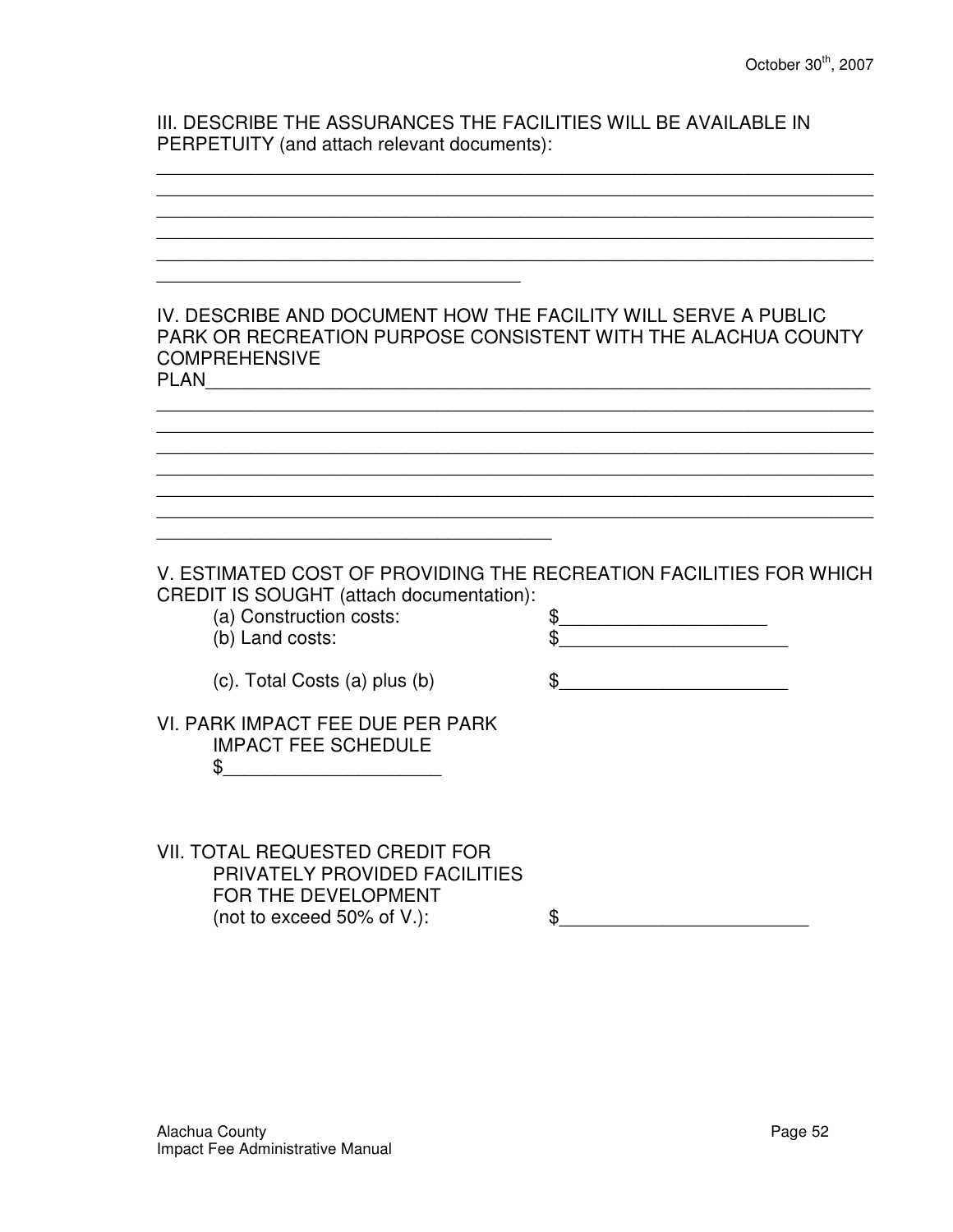#### **Appendix F, Alachua County FIRE IMPACT FEE CREDIT APPLICATION**

Alachua County impact fee ordinances provide for the donation of property or the construction of facilities in lieu of impact fee payments for development projects within the County. Accordingly, you are hereby requested to attach all documentation needed to determine applicable impact fee credit, if any.

Provide copy of method used to determine land valuation (appraisal, property appraiser fair market value, alternative method)

Provide cost estimate of new fire facility

Description of land dedication (provide square footage, acreage) Provide Copy of Plat or other documentation used to convey Land to County

Description of Fire Facility / EMS Equipment

Description of Fire Facility / EMS Equipment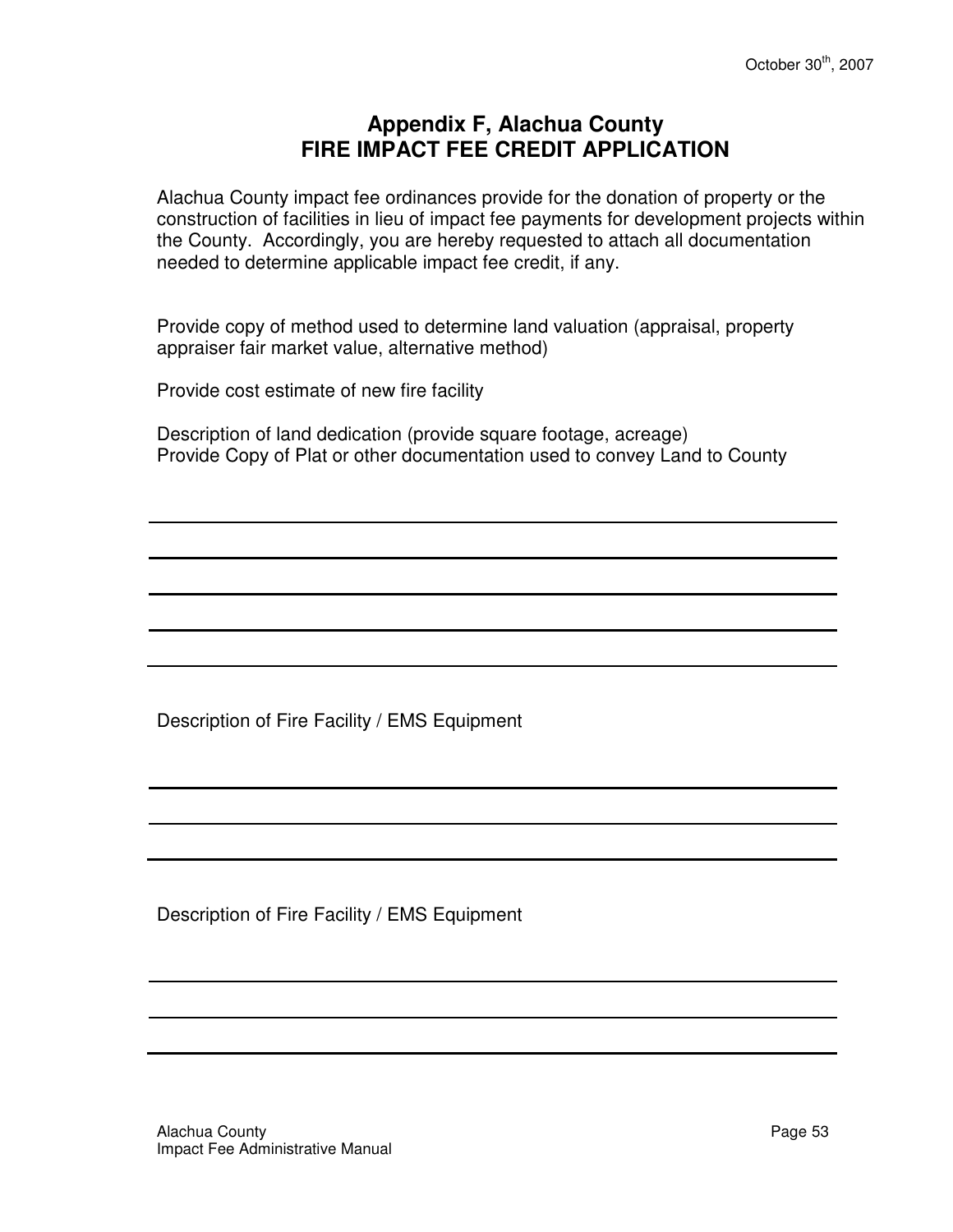#### **Attachment G, Public Notice**

#### **NOTICE OF IMPOSITION OF TRANSPORTATION IMPACT FEE RATES**

**NOTICE IS HEREBY GIVEN** that the Board of County Commissioners of Alachua County, Florida, on Month Day, Year, in regular session, at a properly noticed Public Hearing, adopted Alachua County Ordinance 07- , the "Alachua County Transportation Impact Fee Ordinance" authorizing the imposition of impact fees to fund capital roadway capacity projects to the Alachua County Transportation System necessitated by future growth. The Alachua County Transportation Impact Fee rates to be imposed were established pursuant to Resolution No. 07-<br>and shall be imposed upon all Transportation Impact Construction occurring within the unincorporated area of Alachua County and within the municipal boundaries of any municipality that has consented to the imposition of such fees. (The Transportation Impact Fee rates have been adjusted by the applicable inflation factors per Alachua County Ordinance 07- ) The Transportation Impact Fee rates to be imposed commencing Month Day, Year for each Land Use Category are as follows:

| <b>TRANSPORTATION IMPACT FEE LAND USE</b> |      |
|-------------------------------------------|------|
| <b>CATEGORY</b>                           | Rate |
|                                           |      |
|                                           |      |
|                                           |      |
|                                           |      |

Transportation Impact Fee rates imposed by the Alachua County Board of County Commissioners through the adoption of Ordinance  $07-$  and Resolution  $07$ shall be imposed upon all Transportation Impact Construction for which a building permit is applied for on or after Month Day, Year and shall be collected prior to issuance of a Certificate of Occupancy for such construction.

**DATED THIS** \_\_\_\_ day of \_\_\_\_\_\_\_\_\_\_\_, 20\_\_.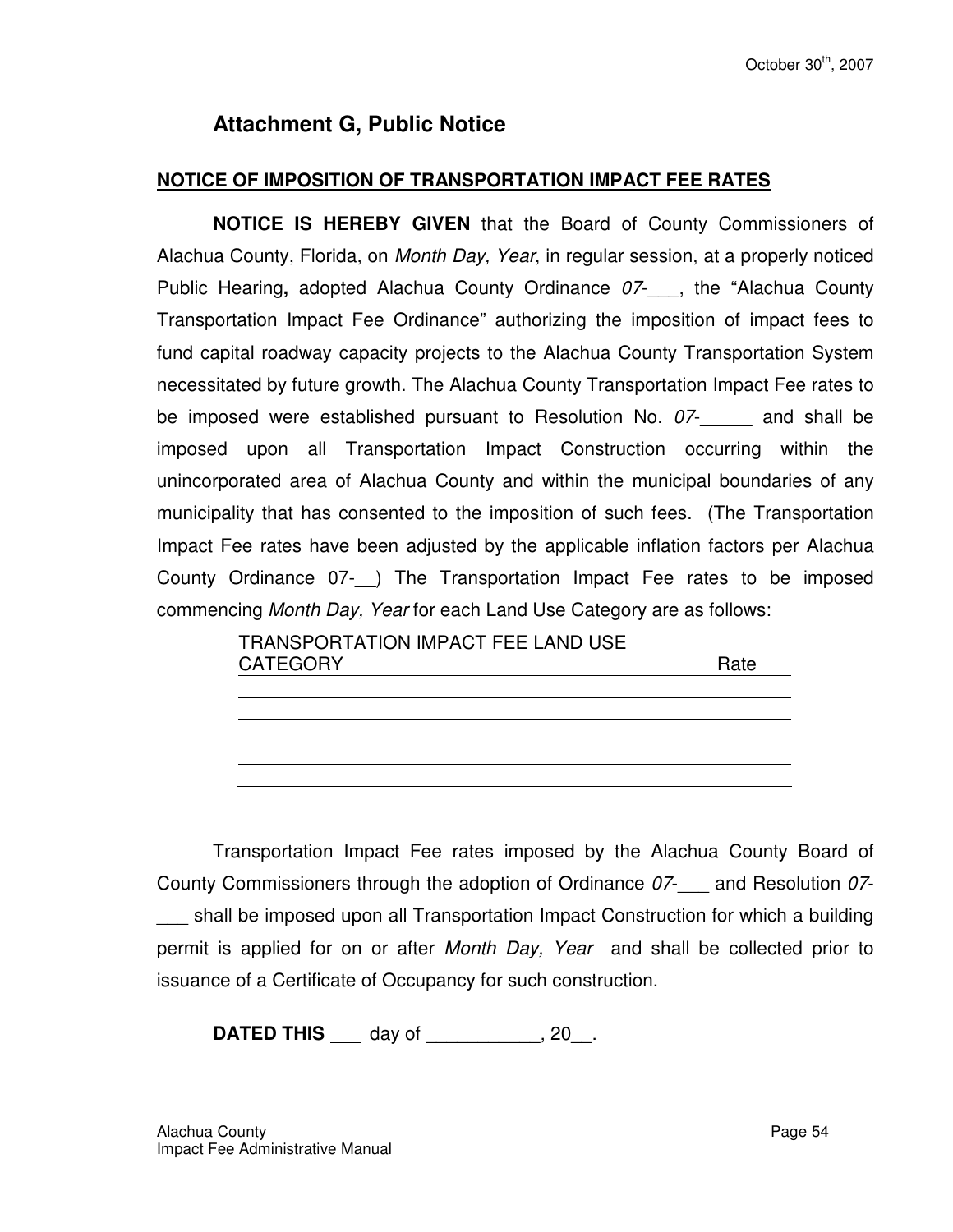

#### **Attachment H, Transportation Impact Fee Districts Map**

#### Legend

Urban Cluster

**District Boundary** 

District 1 (Northwest "NW") District 2 (Southwest "SW") District 3 (East "E")